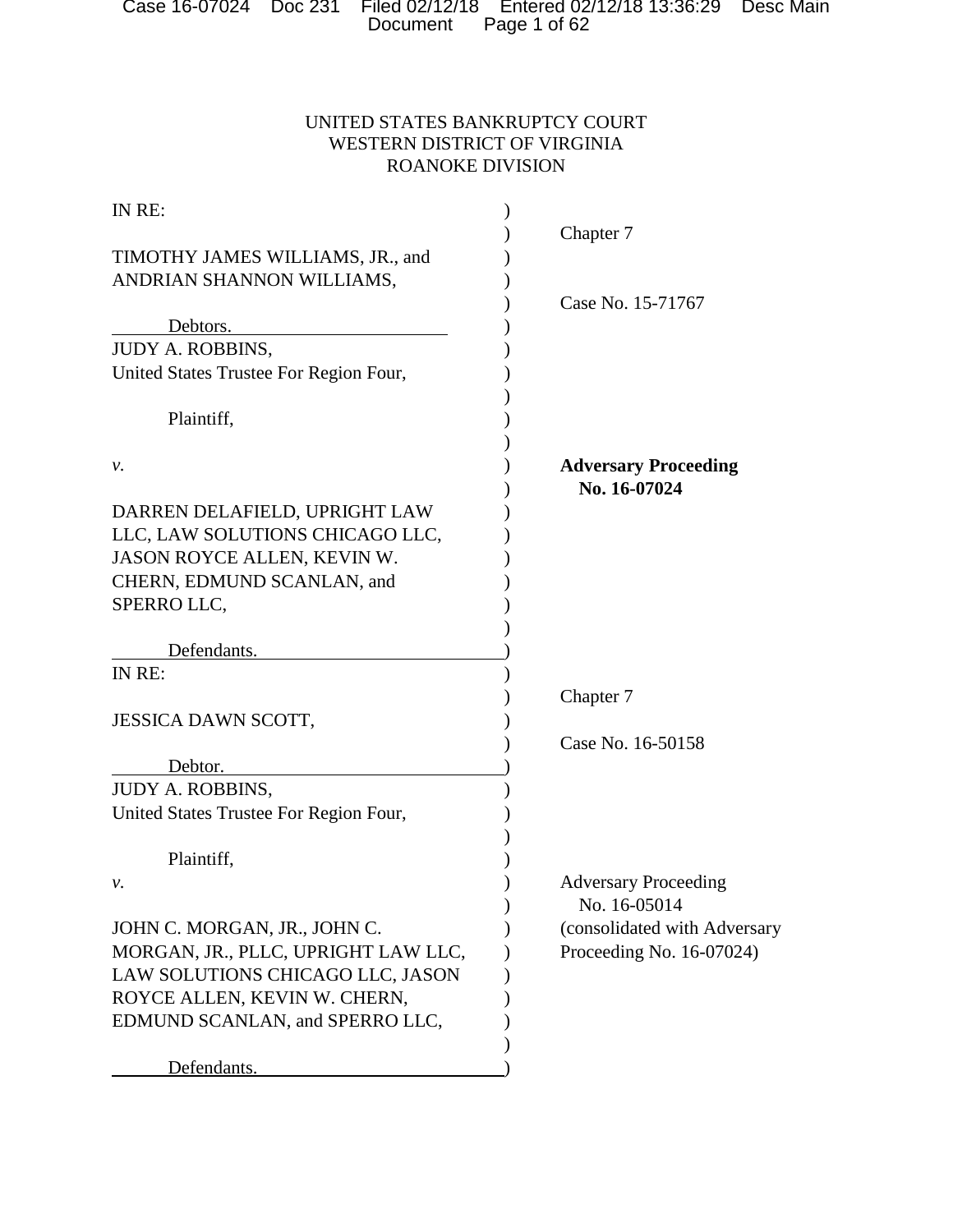Document Page 2 of 62 Case 16-07024 Doc 231 Filed 02/12/18 Entered 02/12/18 13:36:29 Desc Main

## **MEMORANDUM OPINION**

This matter comes before the Court on Complaints filed by the United States Trustee for Region Four ("UST") against Darren T. Delafield, John C. Morgan, Jr., Upright Law, LLC ("Upright"), Law Solutions Chicago, LLC, Jason Royce Allen, Kevin W. Chern, Edmund Scanlan, and Sperro, LLC on May 31, 2016 and June 30, 2016. Separate adversary proceedings were filed in the bankruptcy cases of Timothy and Andrian Williams, filed by Darren Delafield ("Delafield") as an Upright partner, and of Jessica D. Scott, filed by John Morgan ("Morgan") as an Upright partner. The two cases were consolidated for trial. Sperro, LLC did not file a response, nor has it appeared in this action. Default was entered against it on July 15, 2016 and August 17, 2016. The remaining defendants are collectively referred to as the "Upright Defendants." Extensive discovery took place and numerous motions were heard prior to trial. A four day trial was conducted September 25-28, 2017, during which multiple witnesses testified and thousands of pages of exhibits were submitted. All parties submitted post-trial briefing once the transcripts were prepared, which briefing was completed in late December 2017. This matter is now ripe for resolution.

## **FACTUAL BACKGROUND**

This case involves yet another collision between traditional methods of providing – and policing – legal services to consumers for bankruptcy matters and attempts by attorneys and creative online marketers to tap into that market on a high-volume, multi-jurisdictional basis. On November 15, 2015, this Court issued an opinion in which it stated:

[T]hese cases reflect the Pandora's Box of ethical issues opened by multijurisdictional practice [through] the "national law firm" business model, where law firms in distant locations around the country advertise on the internet, and then seek to retain a local attorney to become a local "member" – albeit one with limited, if any, rights other than in the cases they actually take.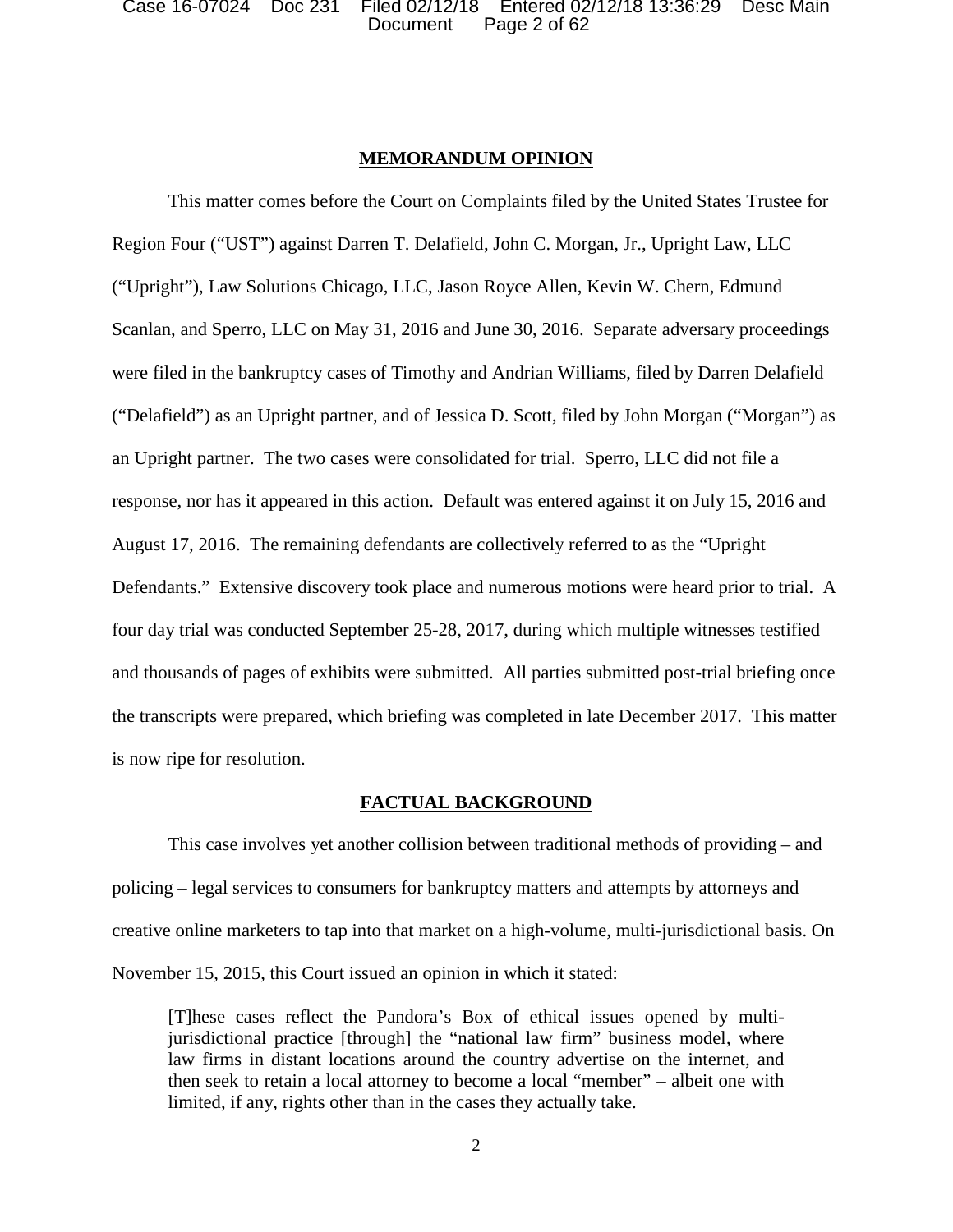### Document Page 3 of 62 Case 16-07024 Doc 231 Filed 02/12/18 Entered 02/12/18 13:36:29 Desc Main

*Robbins v. Barbour (In re Futreal)*, Misc. Pro. No. 16-00701, 2016 Bankr. LEXIS 3974, at \* 41- 42 (Bankr. W.D. Va. Nov. 15, 2016).

Little has changed.

l

 The UST attempts to paint Upright and by association its local "partners" as money hungry "bankruptcy boiler room" operators that have stepped over – and will continue to step over – legal and ethical lines without hesitation in their inexorable quest for the next dollar. The financially distressed consumer. They contend they have identified a void in the legal market for on a national basis, all while staying within the bounds of the law. Upright Defendants, in turn, attempt to portray themselves as cutting-edge advocates for the consumers that they are uniquely able to fill by using technology and the internet to match underserved areas of clients with attorneys who have the capacity and ability to fill their needs

 This case was aggressively litigated on both sides. The Court's findings of fact and conclusions of law follow below.<sup>1</sup>

## **FINDINGS OF FACT**

## **I. Overview of the Genesis and Structure of "Upright Law"**

Upright Law, LLC is a d/b/a for Law Solutions Chicago, LLC ("LSC"), an Illinois limited liability company. LSC also operates under various other assumed names, including Jason Allen Law, LLC, Allen Chern Law, Allen Chern LLC, and Allen & Associates, LLC among others. In at least one instance, Upright Law is referred to as "a service of Allen Chern Law LLC." UST Ex. 3-7. According to Kevin Chern ("Chern"), the members of LSC are Chern, Jason Royce Allen ("Allen"), and David Leibowitz ("Leibowitz"), all members of the

 construed as findings of fact. *See* Fed. R. Bankr. P. 7052; 9014(c). <sup>1</sup> Where appropriate, findings of fact shall be construed as conclusions of law and conclusions of law shall be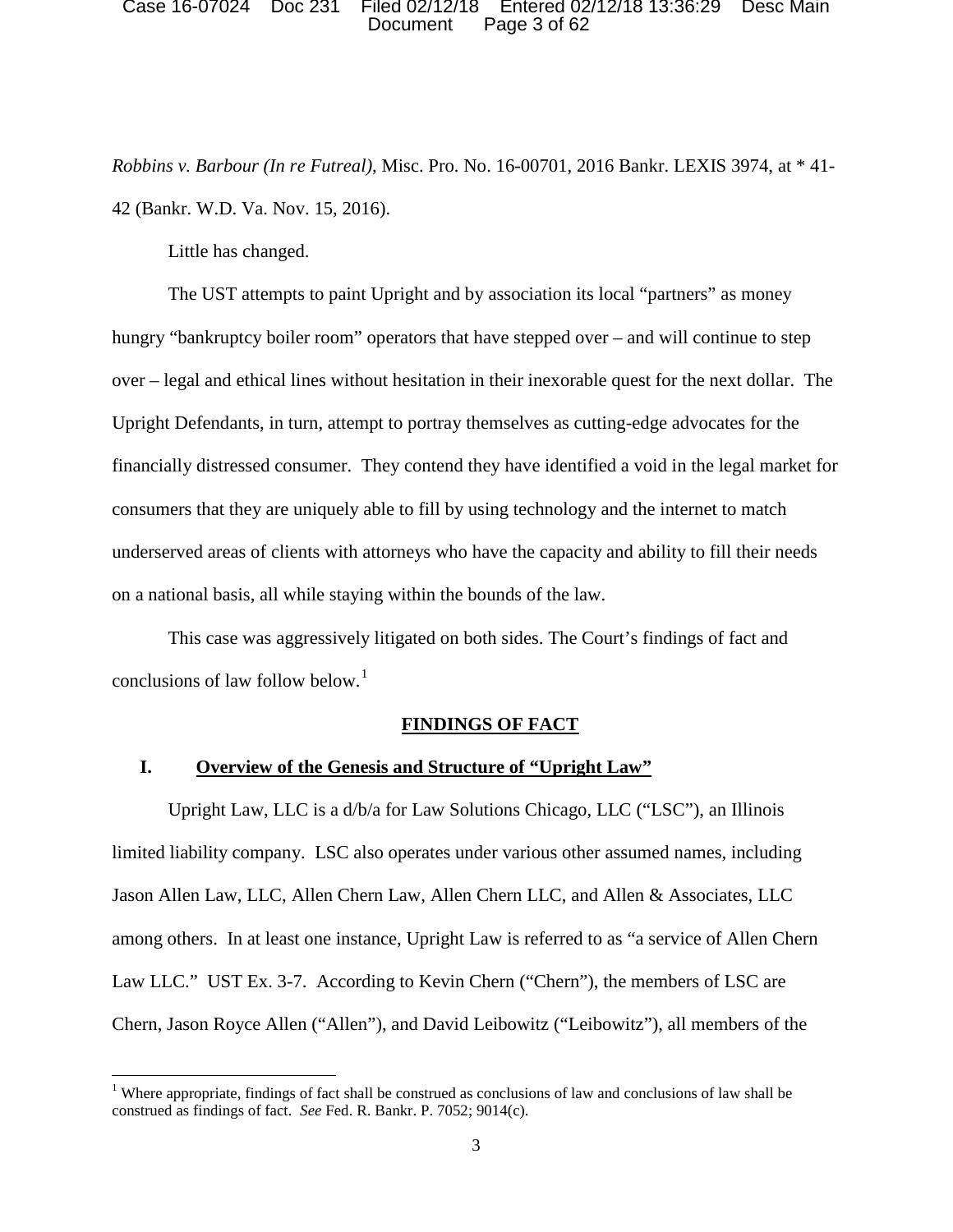### Document Page 4 of 62 Case 16-07024 Doc 231 Filed 02/12/18 Entered 02/12/18 13:36:29 Desc Main

Illinois bar.<sup>2</sup> Tr. 60-61, Day 3.<sup>3</sup> The mangers of LSC are Chern and Allen. Chern is the managing partner of LSC, Allen is its chief operating officer, and Leibowitz is its chief legal officer.

 presumably as an independent contractor. LSC has very few actual employees – the ones it does have are in-house Chicago attorneys – instead leasing most of its employees from Mighty Legal,  $LLC<sup>4</sup>$  Mighty Legal, LLC in turn is owned by Justiva, LLC, which is owned by Chern, Scanlan, LLC, which provides marketing services to LSC. $5$  Scanlan does not share in the profits or losses Justiva – allow for significant funds generated by LSC to flow to Scanlan, Chern, and others.<sup>6</sup> Chern has a past business history with an individual named Edmund Scanlan ("Scanlan"), whose expertise is internet marketing, among other things. Scanlan is not an attorney. He holds the title of executive director of LSC, although he holds no actual ownership interest in LSC. Scanlan is paid a base salary of \$200,000.00 by LSC for which he receives an IRS Form 1099, Allen and some others not parties to this litigation. Justiva, LLC also owns Royce Marketing, of LSC. However, for all practical purposes, LSC is the only client of both Mighty Legal and Royce Marketing, and the arrangements with Mighty Legal, Royce Marketing – and ultimately

 small law firms, he identified "that there was an enormous gap between the number of Chern testified that, while working with Scanlan to provide online marketing services to consumers who are actually reaching out and saying that they need legal assistance and the number of attorneys that are interested in proliferating information about their availability to

Illinois. UST Ex. 25, pp. 30, 45.  $2$  Leibowitz has a less than 1% interest in LSC. He is also a Chapter 7 panel trustee in the Northern District of

 $3$  References to the trial transcript are described as "Tr." and by day of testimony.

 the domain name www.uprightlaw.com which Justiva also owns. UST Ex. 30, Scanlan Dep. Tr. at 15; Joint <sup>4</sup> LSC pays Mighty Legal a factor of 1.1 times the actual payroll cost to Mighty Legal for its leased employees. 5 Justiva trademarked "Upright Law" and LSC pays licensing fees to Royce Marketing, as well as fees for the use of Stipulations of Fact ("Stip.") ¶ 12.

 $6$  Allen testified by deposition that neither he, Chern, nor Scanlan took salaries from Mighty Legal or Royce Marketing. UST Ex. 26, Allen Dep. Tr. 36-38. 4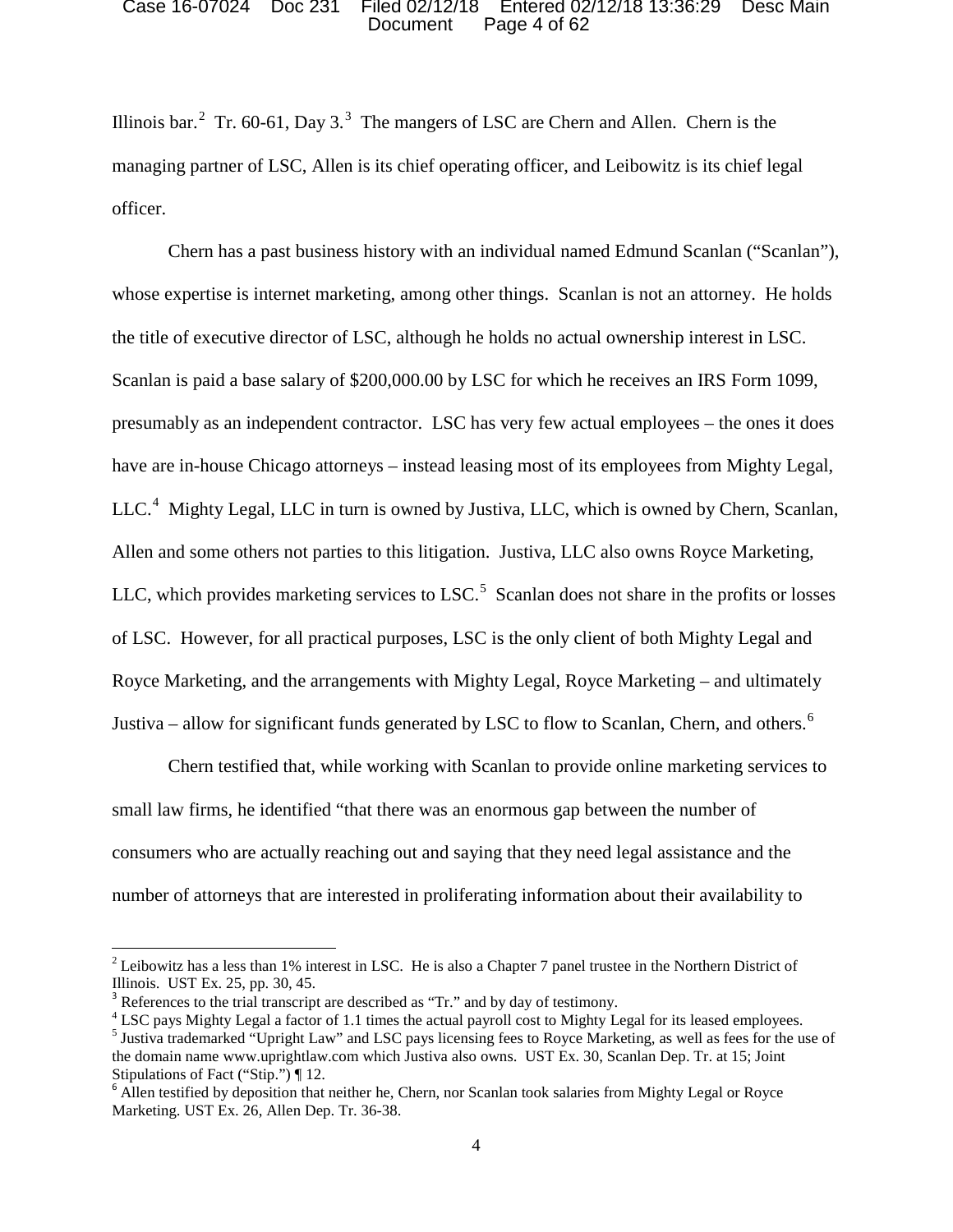### Document Page 5 of 62 Case 16-07024 Doc 231 Filed 02/12/18 Entered 02/12/18 13:36:29 Desc Main

 provide services to those consumers." Tr. 55, Day 3. In 2013, Chern approached Allen, who at overwhelmingly preferred not coming into "brick and mortar locations," instead they preferred traditional client office-visit arrangement. Tr. 58-59, Day 3. Unless otherwise described in this the time ran LSC, and discussed joining with him to attempt to match up on a multi-jurisdictional basis attorneys who were looking for work with consumers who needed bankruptcy assistance, but, for a variety of factors, were unable to obtain counsel. According to their research, clients receiving legal services without the burdens of travel. This led to the establishment of a "remote onboard process for clients," with LSC centralizing its operations in Chicago and abandoning the Opinion, "Upright Law," "Upright" and "LSC" are generally referred to as one in the same.

## **A. The "Onboarding" Process**

l

 reach out, in turn, prompts a call back from a "client consultant." In 2015, Upright had a consultants" and "senior client consultants." Client consultants were junior employees whose filing for bankruptcy, whether they had the ability to pay for services, and whether they were the decision maker for the family.<sup>7</sup> Chern, Tr. 88, Day 3. If those qualifications were met, the The trial evidence reflected that when a prospective client searches the internet for a bankruptcy attorney and comes across Upright Law, the client generally reaches out one of two ways: they either call Upright Law or request information through an online request form. This bifurcated client intake process involving non-attorney personnel in Chicago called "client job it was to gather basic information and probe whether the prospect was really interested in prospect was passed on to a senior client consultant.

Senior client consultants were usually former client consultants who had been promoted after a period of time. According to Chern, their job was to identify the consumer's motivations

 $<sup>7</sup>$  In 2017, Upright eliminated the title client consultant. All client consultants became "senior client consultants."</sup> Chern, Tr. 6, Day 4.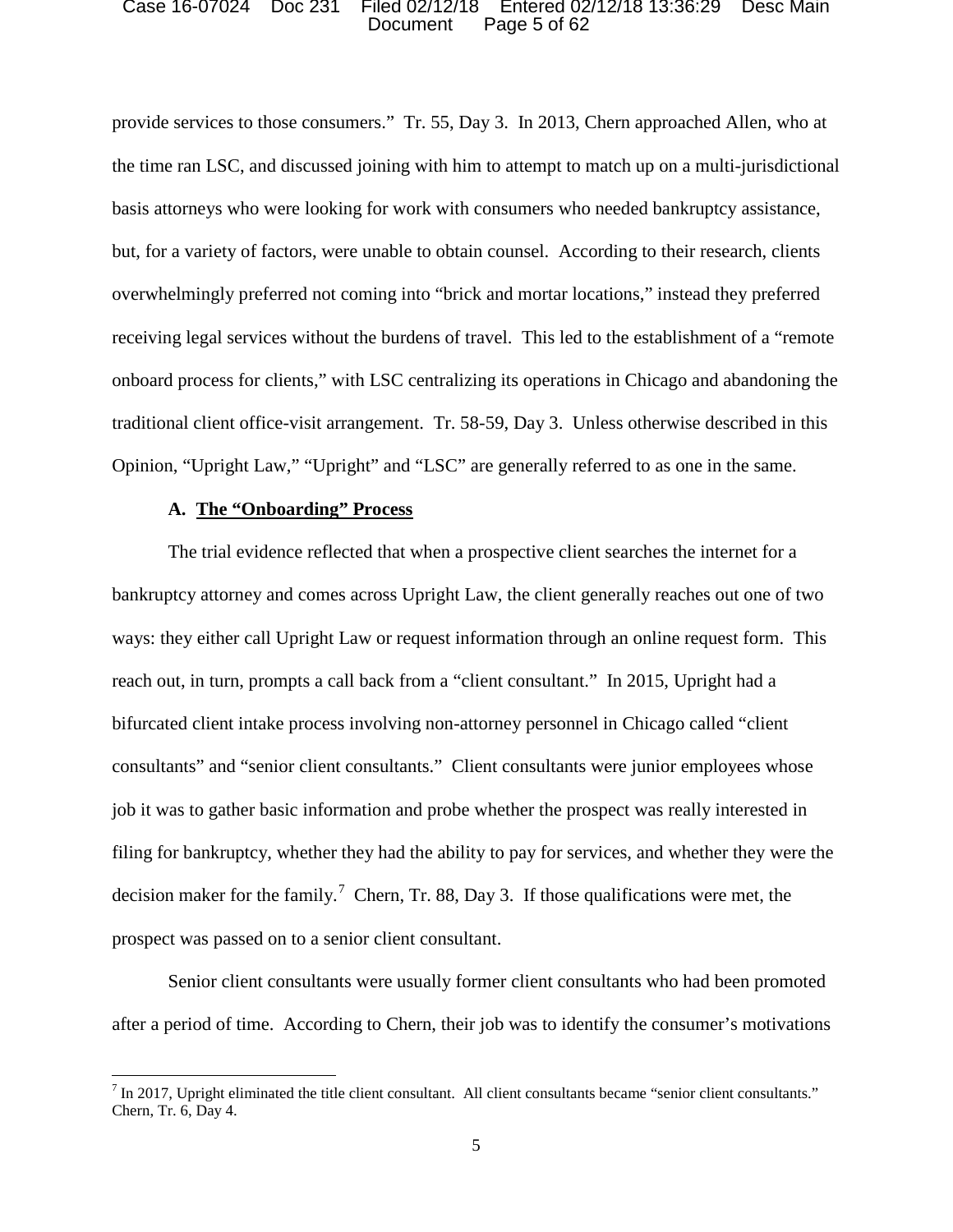### Document Page 6 of 62 Case 16-07024 Doc 231 Filed 02/12/18 Entered 02/12/18 13:36:29 Desc Main

 and desires, what goals they were trying to achieve, and whether there was a precipitating event that was driving them to file. *Id.* at 88-89. These individuals are not attorneys and are paid a base salary plus commission. Sales employees were also trained in a boot-camp type arrangement. They were provided with a "Playbook," which taught them a variety of methods to "close" the sale of bankruptcy services to individuals seeking relief.

 For example, UST Exhibit 37 is an Upright Law "Sales Play Book," which provides at Chapter I "Sales Rules & Theory – Close or be Closed." It includes topics such as the "Pitch Outline," the "Pitch Script," "Moving to the Close," and "Objection Handling." It is replete with high pressure sales tactics, some of which recommended to "close" the sale are unsettling to the Court.<sup>8</sup> Under objection handling, senior client consultants are taught to respond as follows if a prospect says "I need to pray about it":

prospect says "I need to pray about it":<br>I appreciate that. I pray about every decision I make myself. How are you most comfortable paying? Let's pray together. I trust God won't mislead either of us. I am willing to accept God's will for the both of us.

 UST Ex. 37, p. 12. Moreover, if a prospect said, "I need to talk to my Wife/Husband," senior client consultants were advised to respond with responses including: "I agree, and you should, but if your husband/wife is anything like mine, he/she never tells me no when I really need or love something, and I never tell him/her no." *Id*. Or, "[b]etter to ask for forgiveness than ask for permission, so let's get you going right away[.]" *Id*. Under the Playbook's "Now or Never" pitch, Upright sales people were advised to state as follows:

 This is the offer I am making you for right this moment in time, and it is a now or never offer as I will not be able to make this available tonight, tomorrow, or event [sic] later today. Because we have an incentive available to us right now, I am

 $8$  The word "close" is used 28 times in this 13-page document. Chern testified the Playbook was written by Allen, techniques found their way into "Upright University" training materials. *See, e.g*., Chern, Tr. 13-14, Day 4; UST Ex. 36. and that the versions of the Playbook were later revised from time to time. A number of these or similar sales Ex. 36. 6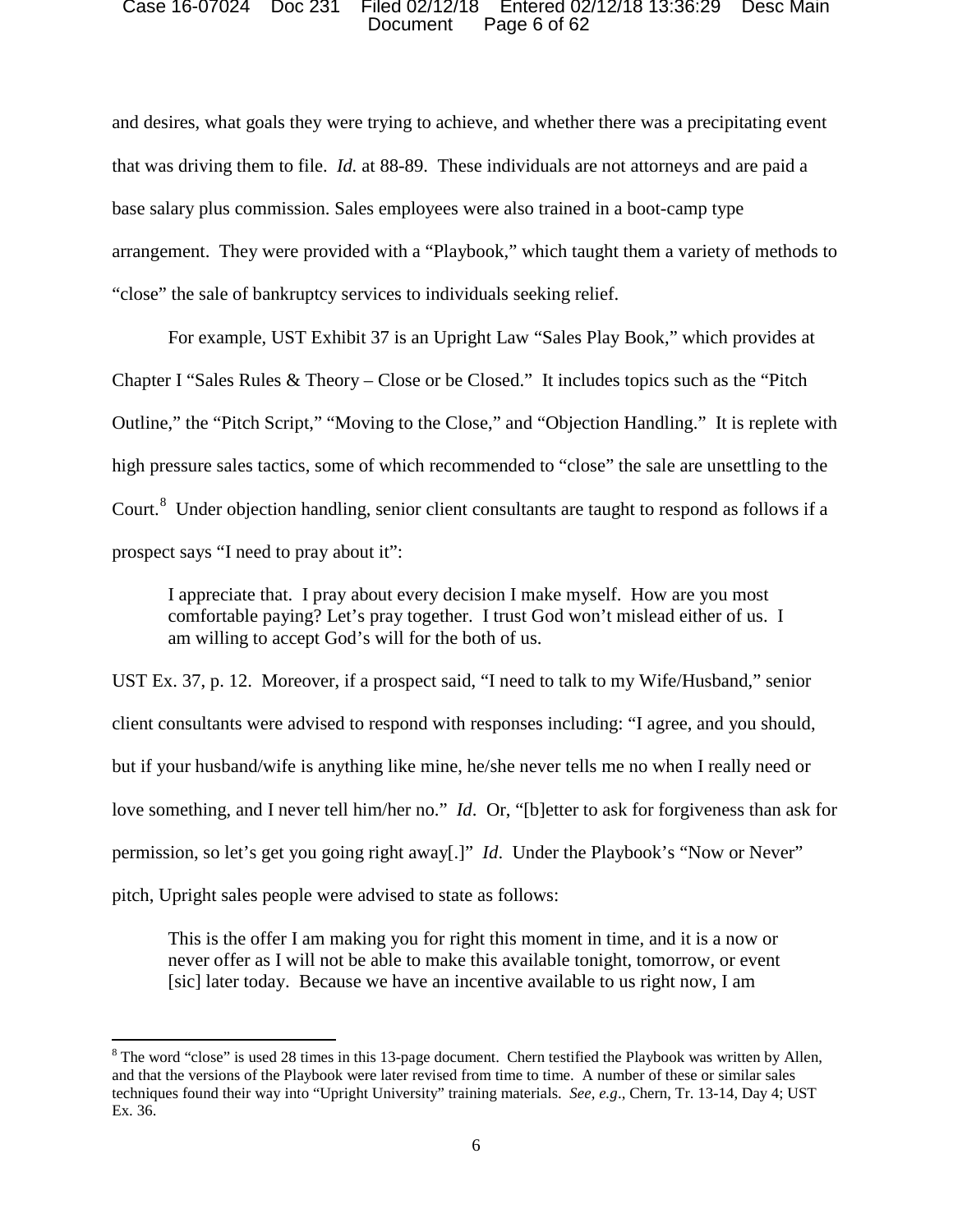### Document Page 7 of 62 Case 16-07024 Doc 231 Filed 02/12/18 Entered 02/12/18 13:36:29 Desc Main

advantage of the incentive. able to offer this to you now but it expires when we get off the phone. Let's take

UST Ex. 37, p. 7. If a prospect is already represented by counsel, sales personnel are directed to "[t]ell the client to fire their local attorney, they can send an email, then they can hire us."

Upright Ex. J7, p.  $11.<sup>9</sup>$ 

 $\overline{\phantom{a}}$ 

 One of the senior client consultants, Brandon Fox ("Fox"), testified by deposition that he was paid a base pay of \$40,000, plus a commission tied to how may "closes" he obtained. Tr. that each client consultant had a minimum requirement to meet or no bonus would be paid, and remain employed." Tr. 304, Day 1. The sales numbers were tallied on a 45 day basis, and changed frequently. Tr. 289, 304-05, Day 1. Fox testified that he understood he was hired to "sell[] bankruptcy to people."<sup>10</sup> Tr. 287, Day 1. 289, Day 1. Another senior client consultant, Angelo Walsh ("Walsh"), testified by deposition each "salesman has a specific number or amount of fees collected they need to hit in order to

 The non-attorneys were instructed they could not provide legal advice. Chern, Tr. 169, before the Court, those instructions were not followed by Upright non-attorney personnel.<sup>11</sup> The transcripts were introduced into evidence by the UST. UST Exs. 3-1, 4-1. Among other things, prospects were told that they were a "perfect candidate for filing for bankruptcy," and their filing 45. A prospect was examined by a non-attorney to "see if you qualify to file," conceded by Day 3. Fox and Walsh confirmed that instruction. However, in several instances in the matters conversations with the debtors involved in this action were recorded by Upright Law, and those chapter was pre-selected before they ever spoke to an attorney. UST Ex. 3-1, Tr. pp. 11-12, 43-

 $9$  Upright Exhibit J7 is an information tutorial with a quiz at the end for training purposes.

<sup>4-8;</sup> Chern, Tr. 33, Day 4. Upright vigorously disputes that characterization. <sup>10</sup> The UST, based in part on testimony from Chern, describes Upright as a "boiler room" operation. UST Brief, at

 that leads to additional training and ultimately to a "three strikes" and "out" policy. Chern, Tr. 173-76, Day 3.  $11$  Upright's current system of live call monitors now listen for instances that might constitute the unauthorized practice of law. Violations are reported to the office of general counsel. Upright has a progressive discipline system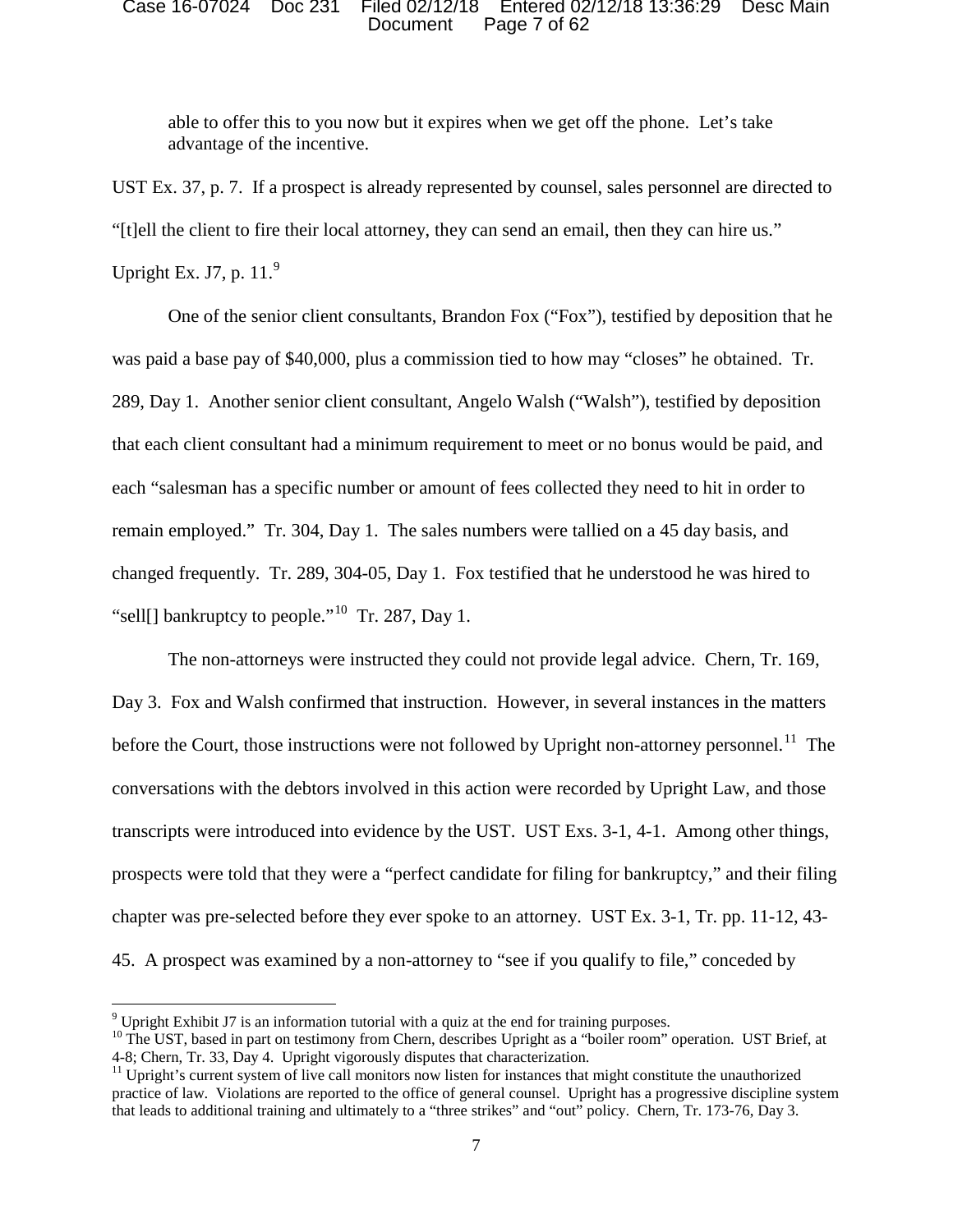### Document Page 8 of 62 Case 16-07024 Doc 231 Filed 02/12/18 Entered 02/12/18 13:36:29 Desc Main

protect an ex-spouse.<sup>12</sup> UST Ex. 4-1, Tr. pp. 30-31. One prospect was given the advice to hide a vehicle from the lender, despite Allen's testimony that such a suggestion was "off-script." Chern confirmed such advice was outside the employee's authority. UST Ex. 3-1, Tr. pp. 75-77; Chern Tr. 252, Day 3; UST Ex. 26, Allen Dep. Tr. p. 219.<sup>13</sup> All of these discussions took place before a prospective client ever spoke with an attorney, either in Chicago or locally. Allen to be unauthorized. UST Ex. 3-1, Tr. p. 4; UST Ex. 26, Tr. pp. 84-85. In addition, one client was advised, after asking about whether certain debts would be included in her case, that it would be up to the trustee to make that determination. UST Ex. 3-1, Tr. p. 21. In at least one instance in this case, a debtor was told she could leave a debt off her bankruptcy schedules to

 appears less than effective based on the evidence at trial. Once a client was "closed" or sold on a client was presented with the oral retention agreement.<sup>15</sup> Among other things, the oral certain chapter of the Bankruptcy Code, that the "firm does not represent you until you talk to The sales personnel were supervised by a non-attorney sales director, and that sales director, in turn, reported to Allen. "Onboarding attorneys" in Chicago are supposed to confirm that the non-lawyers did not provide the client with any legal advice,  $^{14}$  but as seen, this check bankruptcy, and money was received or payment scheduled, an "oral retention" agreement was entered into and the client was then transferred to an attorney. No conflict check was run before retention agreement used in 2015 provided if the client is seeking to file bankruptcy under a

 he said "From what I recall, yes." UST Ex. 21, Tr. pp. 46, 59. Kevin Chern denied that. Tr. 179, Day 3. The simple  $12$  Because Brandon Fox's testimony was presented by deposition, the Court had little opportunity to weigh his credibility, but when asked if instructing debtors they could leave debts off their schedules was part of his training, fact is Fox did give this advice to Jessica Scott.

 $^{13}$  This suggestion was made in connection with the "New Car Custody Program," discussed infra.

 attorney's non-Upright clients. Thus, if a local attorney has his own practice and also works for Upright, no other 07, Day 2. Chern contends that, practically, this is not a problem, since their local partner attorneys "generally speaking" do not represent creditors. Chern, Tr. 165-66, Day 3. The "onboarding associate," an employee in Chicago, runs conflicts checks against Upright's master database. Chern, Tr. 166-67, Day 3. <sup>14</sup> Chern, Tr. 169-70, Day 3.<br><sup>15</sup> Conflicts checks are done at the local attorney level, and Chern testified that the local attorneys check for client conflicts among their own client databases. No conflicts check is run by local attorneys against other local Upright attorney can check for conflicts against that attorney's private client database. Delafield, Tr. 195-96, 206-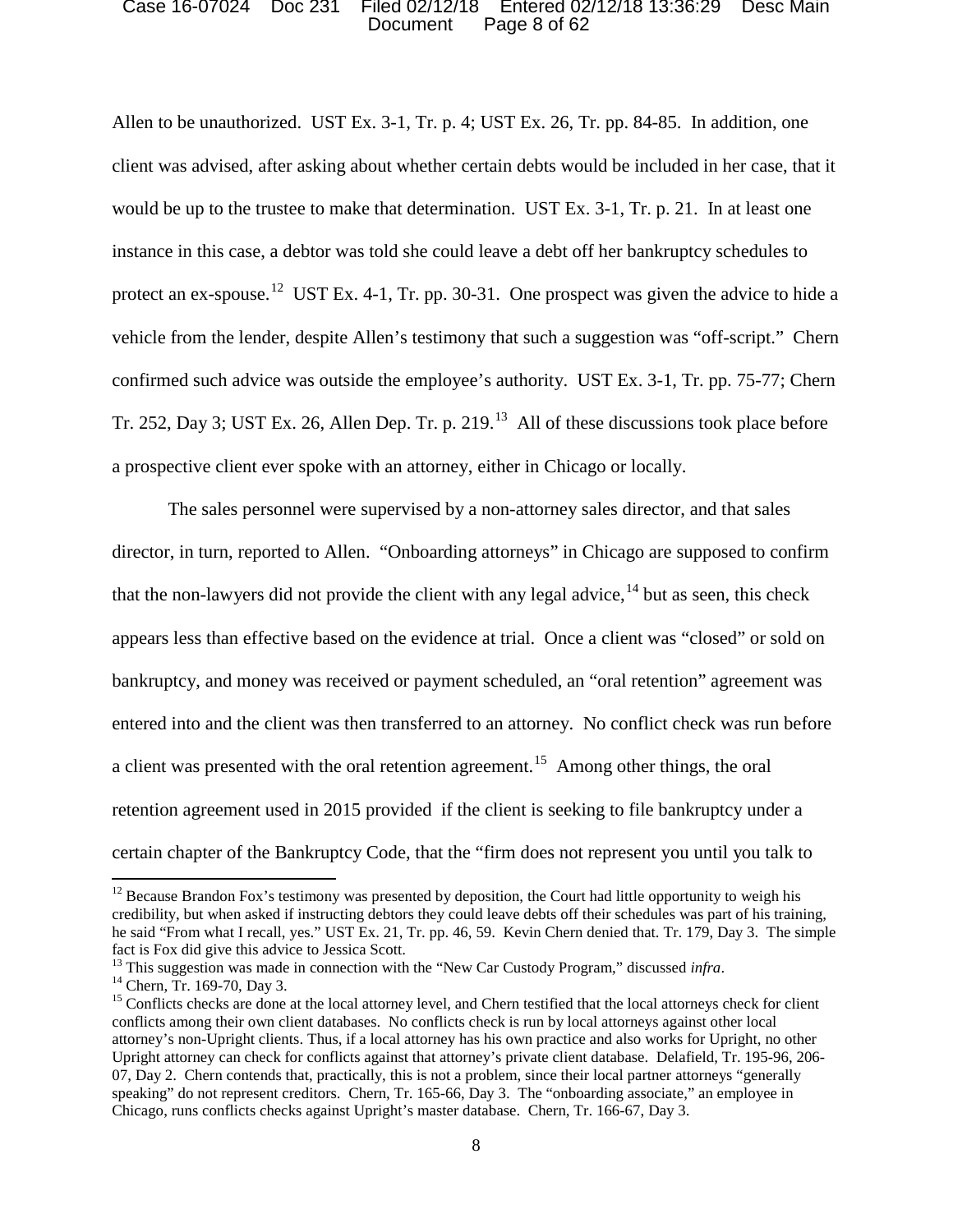#### Document Page 9 of 62 Case 16-07024 Doc 231 Filed 02/12/18 Entered 02/12/18 13:36:29 Desc Main

 you [sic] local attorney and they accept you as a client," and that until fees are paid in full, the firm will not take action to file the case. The oral retention agreement further advises that the client acknowledges that the firm will be performing work on the client's behalf, such as by "[p]ayments made are direct compensation for that work on your case and are generally non- electronic retainer agreement will follow which the client is obligated to sign and return. *Id.* In that are not refunded are not shared with the "local partners." fielding creditor calls, answering client questions, and preparing the petition. In addition, refundable as they are earned." UST Ex. 58. The oral retention agreement provides that an the Western District of Virginia, forty-eight percent (48%) of all clients paying over time never complete their payment plans, and the cases are not filed. UST Ex. 1, p. 5. In general, the fees

## **B. The Local Partners**

 they are affiliated with Upright. The attorneys get a different CM/ECF case filing password for In furtherance of its national marketing and business plan, Upright brings on local attorneys around the country as "partners," "local partners," or "limited partners." These attorneys generally have their own practices and have limited signage and advertising indicating their own practices, and a separate one for cases filed as an Upright partner. The local attorneys sign a limited partnership agreement that provides they have no rights in the management of the firm and only a marginal, non-voting interest in it. The attorneys are licensed in their home state.

 inviting the attorney to contact the client. The attorney would have forty-eight (48) hours to Prior to September 2015, the senior client consultant would set up a recurring payment plan for a client to start paying his or her fee, and an engagement agreement would be generated and sent to the client. At that point, the local attorney or "limited partner" would get an email

9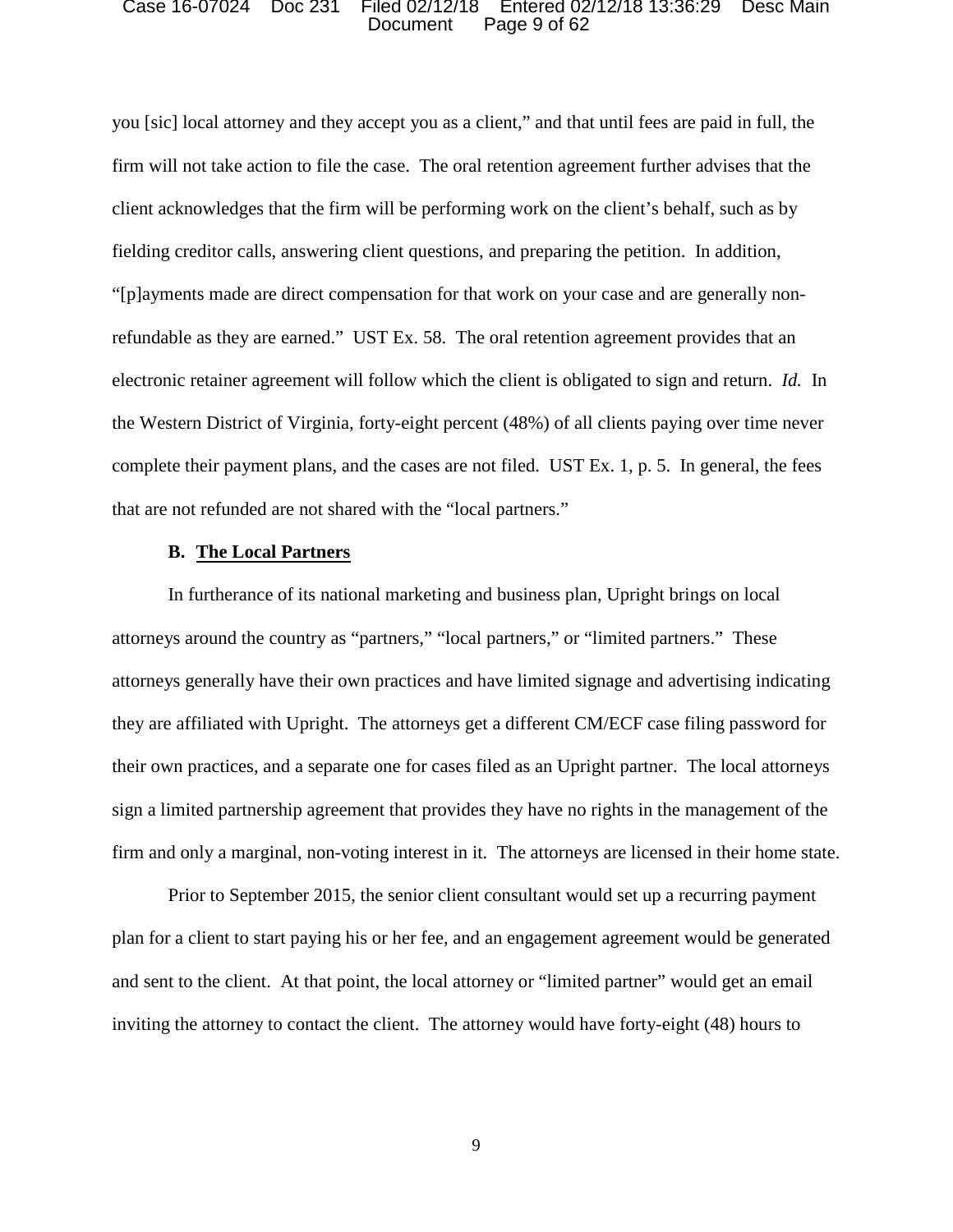### Document Page 10 of 62 Case 16-07024 Doc 231 Filed 02/12/18 Entered 02/12/18 13:36:29 Desc Main

contact the client and do the initial welcome call.<sup>16</sup> Chern, Tr. 190-192, Day 3. Assuming the whether in terms of fees or the relief sought by the client, they confirmed the representation back to Upright. *Id.* at 191.<sup>17</sup> At that point, Upright would take calls at the main office in Chicago. If sent to the partner to contact the client. *Id*. at 191-92. Once the client paid in full, Upright had a documents remotely." *Id*. at 192. An associate attorney on staff in Chicago would prepare an to the petition, make any changes or corrections, and then file the petition. These meetings were  of collecting information and preparing the petitions. *Id*. at 192-93. That system prevails today.<sup>18</sup> Upright, however, has at all times prepared in Chicago the Rule 2016 disclosures for partner approved of the representation and did not have any modifications to the representation, they had a matter that required local participation, the client would be transferred or an email team of "document collectors" who would "interface with the client and collect all of the initial draft of the petition and do an initial Skype interview with the client. A second interview and petition review would be scheduled with the local attorney, who would go over final changes by Skype or in person. The local attorney would attend the initial meeting of creditors. *Id*. After September 2015, the process was the same until the client paid in full. At that point, Chern testified Upright decided to pay the local partners more, but also shift to them the responsibility the local partners and continues to do so. Chern, Tr. 197-98, Day 3.

In early 2014, LSC/Upright was advertising on the internet that it had local offices "nationwide." However, at that time, it only had local partners in fourteen (14) states. Chern, with assistance of another attorney, took the lead on recruiting local partners, targeting attorneys

<sup>&</sup>lt;sup>16</sup> The attorney is supposed to key the completion of this call into a quality control program. Chern, Tr. 139-40, Day 3.

<sup>&</sup>lt;sup>18</sup>The prior system, with the petition being prepared in Chicago, was clearly susceptible to errors, as one petition was filed by Delafield as a member of Law Solutions Chicago, LLC d/b/a Jason Allen Law LLC, not Upright. UST Ex. 20. According to Delafield, all he could see prior to the petition being filed was the space for his name. He could not see how the field below that was populated, yet it was still filed on his behalf under his CM/ECF password. <sup>17</sup> Presumably, this was also when a conflicts check was run by the local attorney.<br><sup>18</sup>The prior system, with the petition being prepared in Chicago, was clearly susceptible to errors, as one petition was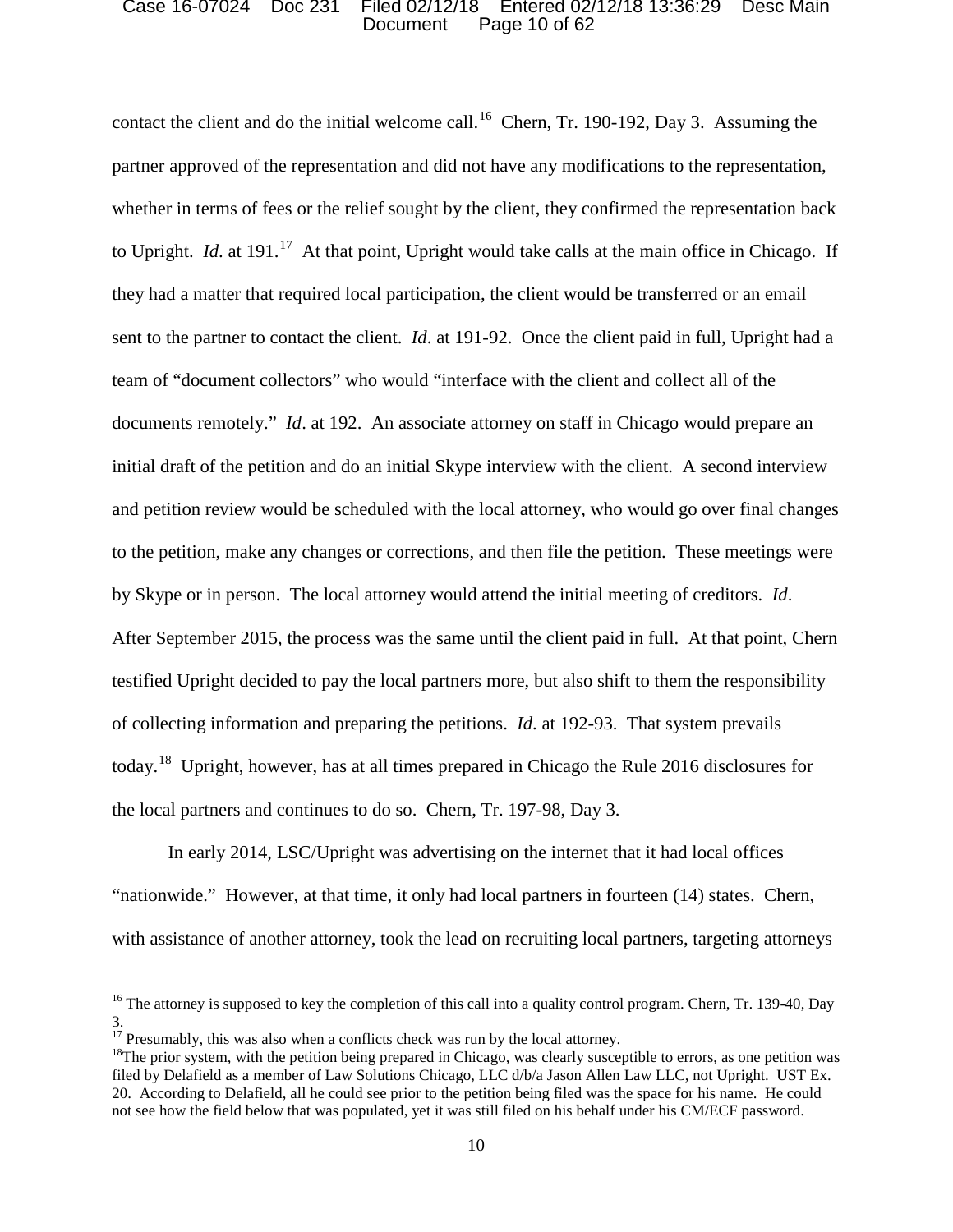### Document Page 11 of 62 Case 16-07024 Doc 231 Filed 02/12/18 Entered 02/12/18 13:36:29 Desc Main

with approximately 20 years of experience or more in consumer bankruptcy.<sup>19</sup> Today, Upright has approximately 400 partners. Chern, Tr. 135-36, Day 3. Upright used to advertise that it had presumably to squelch any concerns that it does not have any office space actually leased website currently states that it has "attorneys in all 50 states across the nation." Chern, Tr. 156, Day 3. Upright holds the partners out to the public with the title, style, and attribute of "partner," potential clients of their affiliation with Upright. *Id.*  "local offices nationwide," but advertises now that it has "attorneys in offices nationwide," anywhere but Chicago. The local partners are conducting Upright business locally out of their individual offices, according to Chern. Chern, Tr. 155-56, Day 3. Chern testified that Upright's which appears on the firm's website, letterhead, business cards, and in some cases, office signage. Chern, Tr. 187-88, Day 3. The local partners are to take reasonable steps to apprise

 with the State Bar. However, Upright Law, LLC, a Virginia limited liability company, was the Bar that same date. However, the bar qualification document was not signed by a member of In 2014, LSC/Upright was not authorized or qualified to do business in Virginia. An affidavit from the Virginia State Bar indicates Law Solutions Chicago, LLC is not registered formed January 9, 2015, and Allen sent a document to the Virginia State Bar to qualify it with the Virginia State Bar, as required. That deficiency was ultimately corrected, and Upright was qualified with the Virginia State Bar effective August 12, 2015. UST Ex. 57. The Virginia State Bar has taken no action against Upright for its tardy registration, despite beginning the provision

<sup>&</sup>lt;sup>19</sup> Chern's testimony rings hollow and is contradicted by his December 3, 2014 email to Delafield. UST Ex. 45. Under "[r]equirements of becoming a partner" Chern advised Upright was looking for attorneys with at least five been minimal, if not non-existent. The email advises that the "requirements" include a "clean disciplinary record." In this case, it appears that meant nothing more than a certificate of good standing from the Virginia State Bar. been minimal, if not non-existent. The email advises that the "requirements" include a "clean disciplinary record."<br>In this case, it appears that meant nothing more than a certificate of good standing from the Virginia Sta and Delafield has received prior instruction from this Court on the proper performance of his duties due to failures to the Bar. Chern testified that these matters were known to Upright. UST Ex. 28, pp. 13-14. years' experience in both Chapter 7 and 13. Moreover, Upright's alleged vetting of its local partners appears to have meet his expectations before the Court. UST Ex. 63. Morgan is also a convicted felon who was once suspended by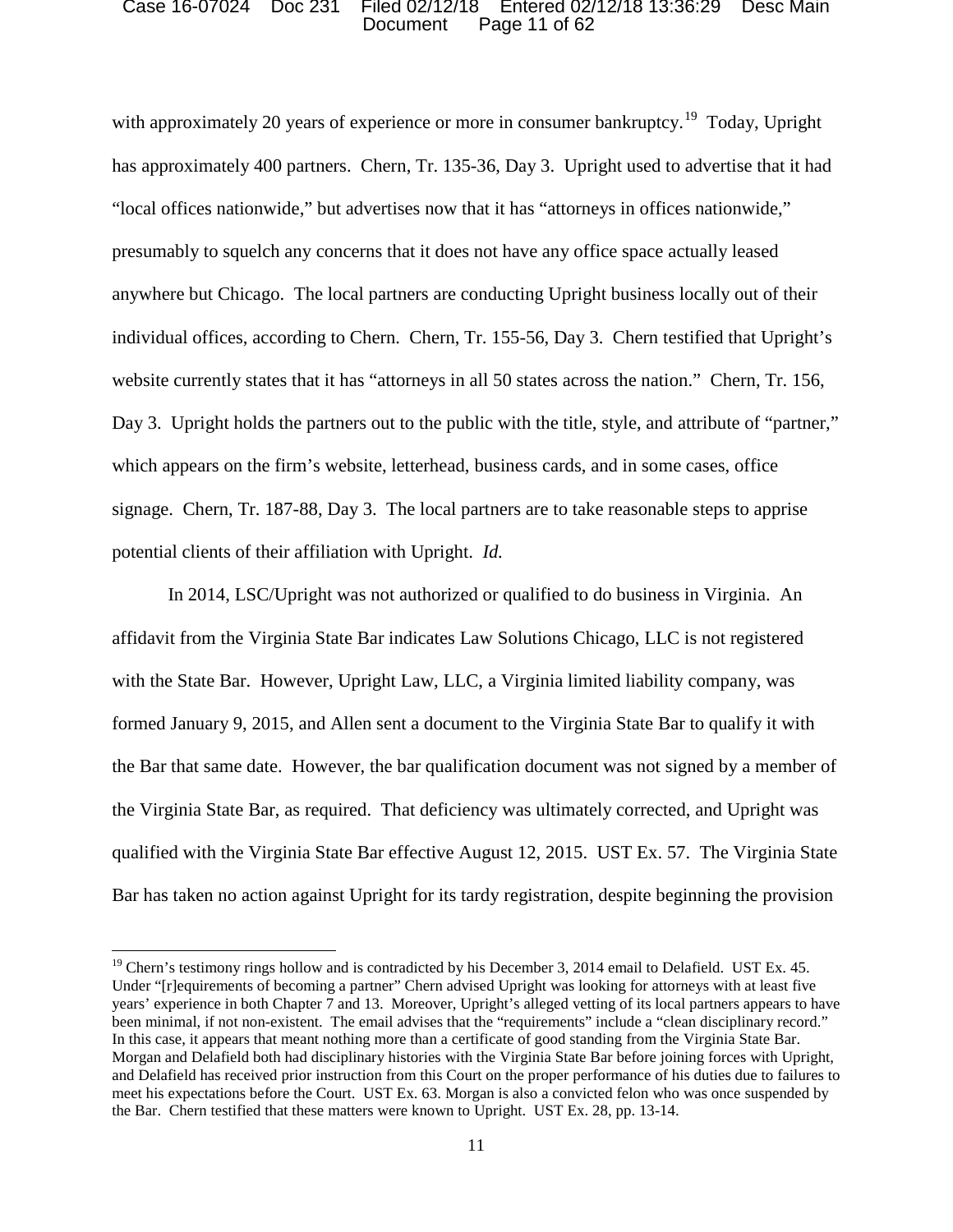### Document Page 12 of 62 Case 16-07024 Doc 231 Filed 02/12/18 Entered 02/12/18 13:36:29 Desc Main

with Morgan to provide services out of his office in Warrenton, Virginia. UST Ex.  $41.^{20}$  Upright began generating revenue from Virginia clients in late January or early February 2014. of legal services in Virginia sometime after January 23, 2014 when it confirmed its arrangement

## **1. The Partnership Agreements and "Partnership"**

 attend 341 meetings and whitewash LSC's unauthorized practice of law, while [the local partner's] purpose was to receive additional revenue with minimum input." UST Initial Closing The UST contends that the LSC local partnership structure is nothing more than a "bankruptcy boiler room" and "telemarketing referral business," with the Chicago office as a "referral hub," and the partnership agreements just another way "to secure another person to Argument ("UST Brief") at 3, 8, 15. The testimony and exhibits were voluminous on this point, both in terms of the UST's case and Upright's response, and the Court will attempt to summarize and condense them. Each local partner is required to sign a partnership agreement, which is revised and updated periodically. Pursuant to these agreements, local partners are entitled to a share of the revenue generated from that local partner's clients and a bonus pool formed from revenue generated in the local jurisdiction. These local partners receive Schedule K-1s to report their Upright-related income, as opposed to a Form 1099 or a W-2. Upright provides the local partners with access to its SalesForce software system, its case management system, so that they can log in and work on a client's file with Chicago personnel. They also have access to

 $20$  The VSB registration is on a form for a professional limited liability company. The registration form discloses the after consulting with Bernard DiMuro, LSC's Virginia ethics counsel. Further muddying the organizational waters, opinion to us as to what was required. In other words, his feeling was that Virginia state law was somewhat ambiguous as to whether or not a foreign LLC could register to practice law in Virginia. As a result of that, out of an abundance of caution, we thought it was prudent to go ahead and set up a Virginia professional limited liability company called Upright Law, LLC, which is a d/b/a for Upright Law, PLLC." Tr. 64-65, Day 3. As previously shown, Upright Law, LLC, an Illinois limited liability company, is a d/b/a of LSC. Upright Law, PLLC does not Virginia members and managers of Upright Virginia as "John Morgan, Edrie Pfeiffer, and Darren Deerfield [sic]." Delafield's name is misspelled each time it appears. UST Ex. 57. Chern testified that Upright Virginia was formed Chern testified that: "After Mr. DiMuro did his research, he could not provide with a degree of certainty a definitive appear in LSC's 2016 federal tax return as a company owned or controlled by LSC. Despite their separate existences, the separate Upright entities are practically referred to and treated by the Chicago managers as a single entity.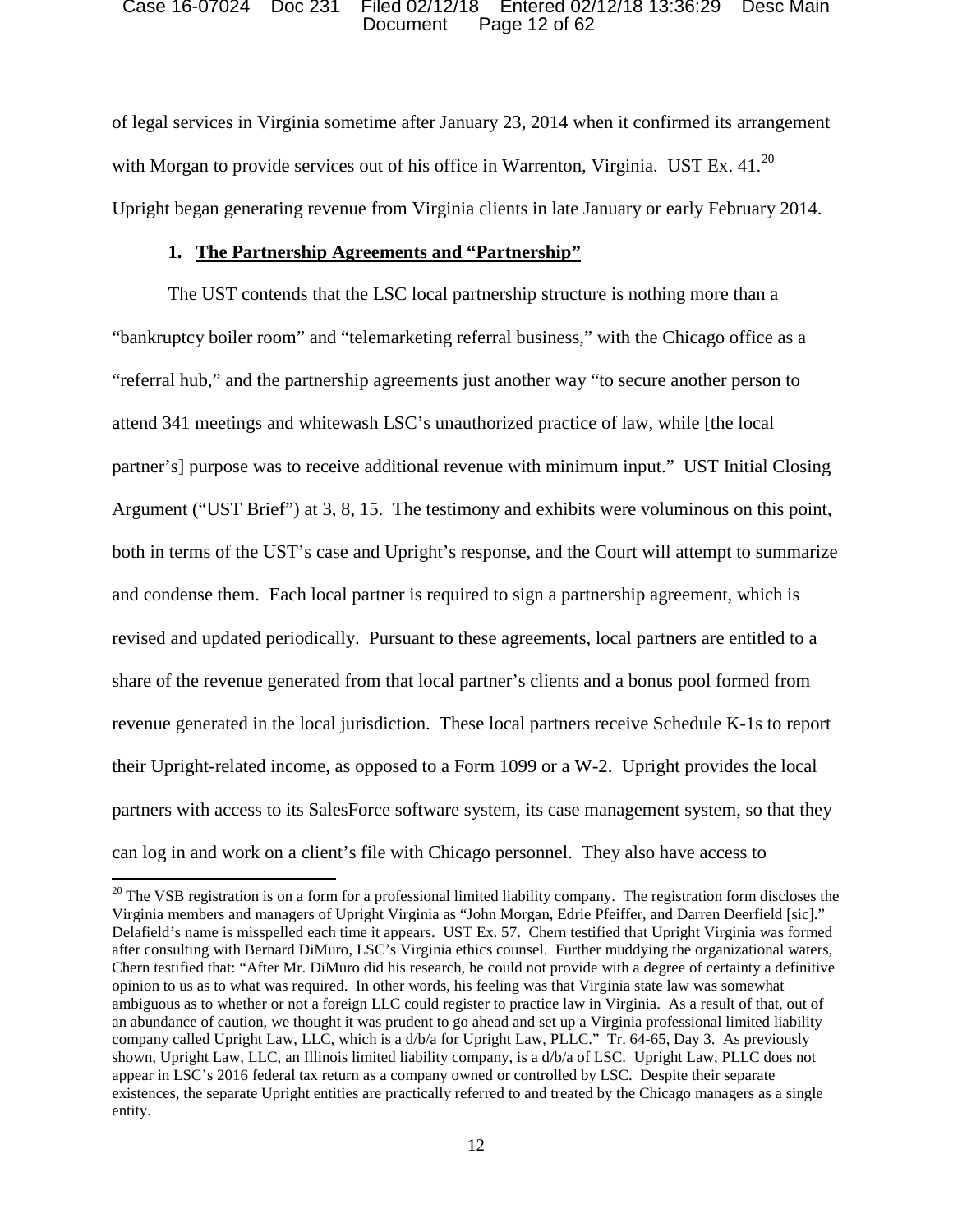#### Document Page 13 of 62 Case 16-07024 Doc 231 Filed 02/12/18 Entered 02/12/18 13:36:29 Desc Main

 Upright's Best Case bankruptcy software system and an Upright credit card for the payment of 88, Day  $3.^{21}$ filing fees. Upright also provides the local partners with malpractice insurance. Chern, Tr. 182-

 money paid to LSC was earned on receipt. Chern contended, however, such language was not to provide input into the firm's operations. During that same time frame, attorney's fees were placed directly into either LSC's Illinois general operating account or LSC's Virginia operating account. The partnership agreements outline the allocation of certain rights and responsibilities between Chicago and the local partner, including the financial compensation, and Section 24 of the partnership agreement states that limited partners have "no right to participate in the management of the Firm." *See e.g.*, UST Ex. 43, Upright Ex. D8, Morgan Agreement, ¶ 24. From 2014 to March 2016, Virginia residents were given fee agreements which provided that intended to restrict or curtail the limited partners in performance of the ethical duties or abilities

 teleconference during which Chern solicits feedback about firm operations. In addition, during as a partner newsletter that goes out periodically. Limited/local partners are invited to attend bi-monthly "partner's meetings" by months when there is no partnership conference, Chern convenes a telephone conference of the Virginia limited partners so they have direct access to him. Chern, Tr. 183-85, Day 3. There is also an annual partnership meeting in Chicago that limited partners are invited to attend, as well

## **2. Local Partner John C. Morgan, Jr.**

l

 is admitted to practice in the United States Bankruptcy Courts for the Eastern and Western Morgan is a member of the Virginia State Bar, with his office in Warrenton, Virginia. He

 $21$  LSC pays agency fees to Mighty Legal for use of the Best Case software.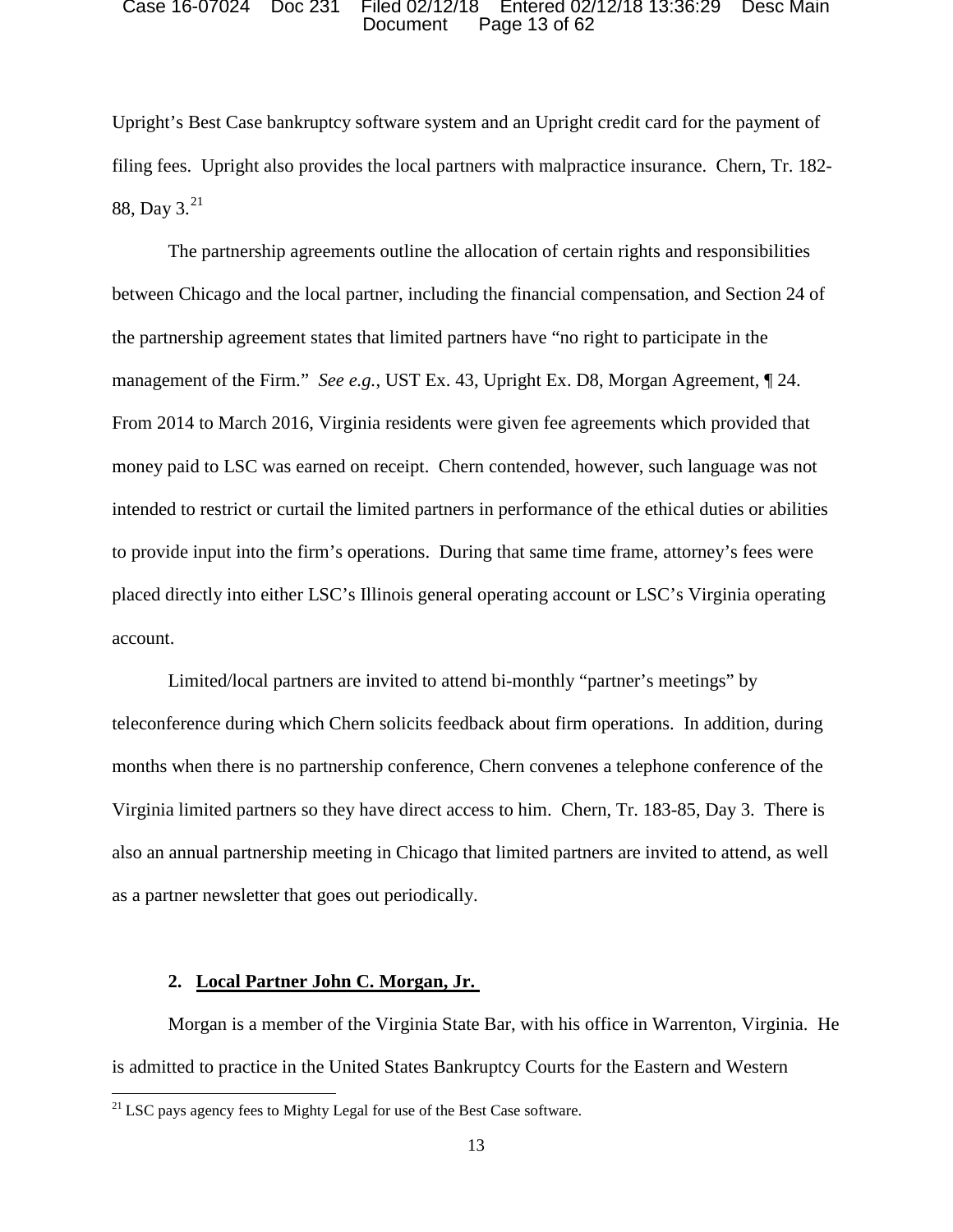### Document Page 14 of 62 Case 16-07024 Doc 231 Filed 02/12/18 Entered 02/12/18 13:36:29 Desc Main

 Districts of Virginia. He has been disciplined twice by the Virginia State Bar, once for contacting the represented client of another attorney in a criminal matter, and the second time for the commission of a felony. He was suspended by the Bar for three years for the second matter. UST Ex. 24, Tr. pp. 126-27.<sup>22</sup> Morgan obtained electronic filing privileges in this Court in 2005 and has engaged primarily in consumer bankruptcy cases in this Court since then.

 establishing a Virginia presence. Prior to Morgan joining Upright, Upright had no presence in Virginia. Morgan took notes of his initial conversation with Chern. The notes reflect that margin."<sup>23</sup> *Id.* Morgan subsequently applied for and obtained a new ECF filing login for Upright on October 29, 2014.<sup>24</sup> Overall, at least nine (9) cases have been filed under Morgan's In early to mid-January 2014, Chern approached Morgan about joining Upright and "Kevin Chern and Ed Scanlon [sic] have started a new national law firm." UST Ex. 72. Among other things, the duties of the local partner were to do a 10-15 minute compliance call within 24 - 48 hours, the firm would take client calls and creditor calls, presumably at "headquarters" in Chicago. The firm would prepare the petition. Morgan would be required to obtain a separate ECF login for these cases and handle the petition signing and the Section 341 meeting of creditors. Chapter 7 cases are said to have a "25% margin" and Chapter 13 cases have a "40% "UpRight Law LLC" on October 9, 2014. UST Ex. 50. He filed his first case in this Court for Upright ECF password – mainly Chapter 7 cases with one under Chapter 13. Stip. ¶ 17.

 http://www.vsb.org/disciplinary\_orders/morgan\_opinion.html.  $^{22}$  The Court takes judicial notice of the length of the suspension in the Bar's order of suspension.

<sup>&</sup>lt;sup>23</sup> Chern followed up with an email dated January 15, 2014. UST Ex. 41. The email provided, in part, that "[a]s a partner of the firm you will receive the following compensation: 1. Chapter 7 – 8% of the gross fee for the retention, plus 17% of the gross fee for filing the case under the ECF you obtain for Firm filings and for attending the 341 meeting and making sure the debtor's case is completed. 2. Chapter 13 – 10% of the gross fee for the retention, plus 30% of the gross fee for filing the case under the ECF you obtain for Firm filings and for attending the 341 meeting work. 3. Pro rata share of a pool of 10% of any revenue generated from ancillary services including litigation on law firm business transacted in the state." Id. and making sure the debtor's case is confirmed, plus 40% of any supplemental fees attributable to post-confirmation FDCPA and FCRA matters the firm generates. 4. 1% pro rata non-voting profit share with other state members of all

law firm business transacted in the state." *Id*.<br><sup>24</sup> As the UST points out, Upright was not qualified to do business in Virginia or registered with the Virginia State Bar at this time.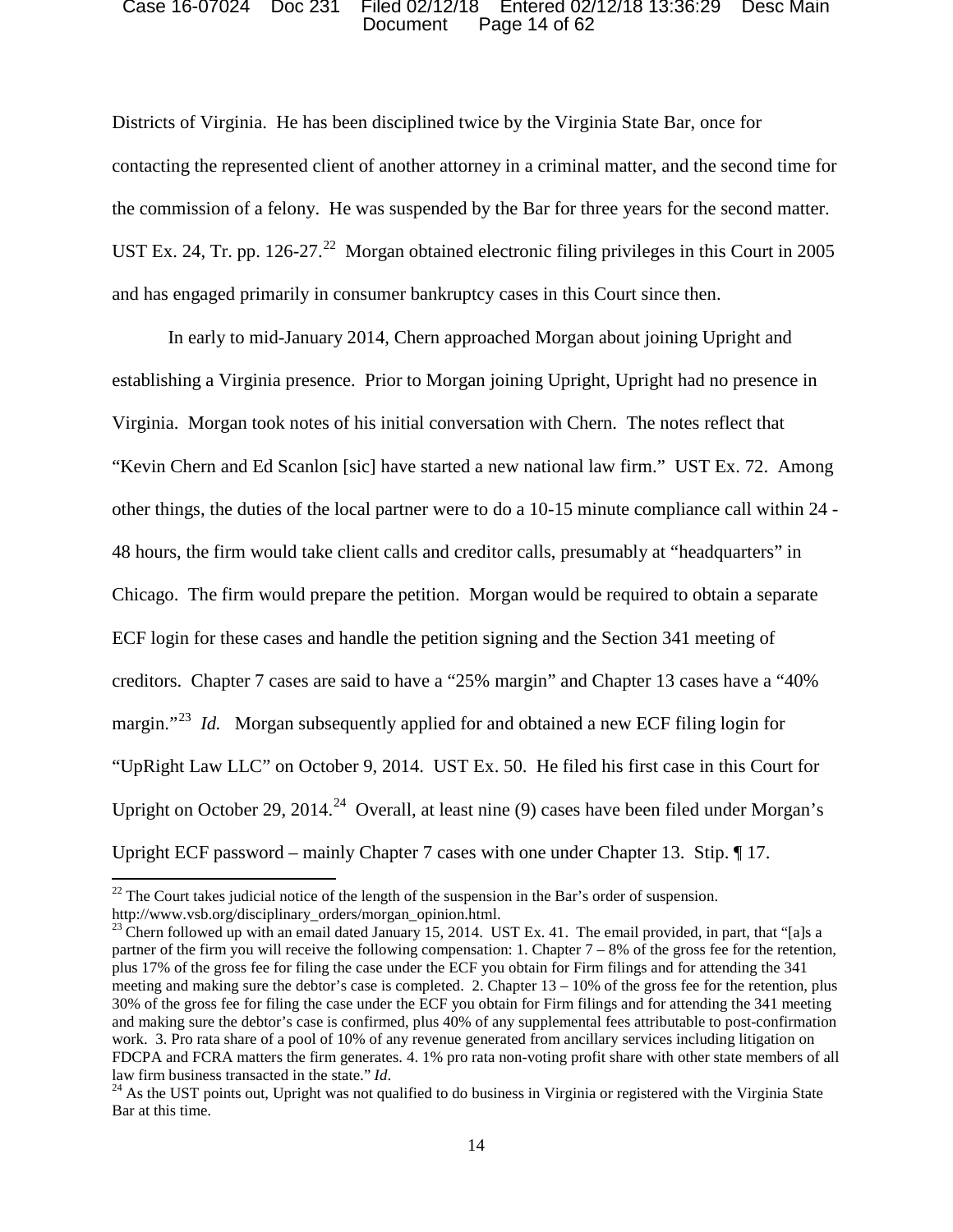### Document Page 15 of 62 Case 16-07024 Doc 231 Filed 02/12/18 Entered 02/12/18 13:36:29 Desc Main

 Morgan's 2016 K-1 from LSC reflected \$18,620.00 in self-employment earnings from LSC. Upright Ex. P5, pp. 85-86.<sup>25</sup>

# **3. Local Partner Darren T. Delafield**

Delafield has long appeared before this Court, and the Court is well familiar that his

practice consists primarily of representing consumer debtors in Chapter 7 and Chapter 13 cases.

Delafield first obtained ECF filing privileges in this Court in October 2004. As mentioned

above, he has received prior admonition from this Court with instructions as to the future

handling of cases, as well as a private reprimand from the Virginia State Bar. UST Ex. 63.

In early December 2014, Chern solicited Delafield to become a local partner of Upright.

On December 3, 2014, Chern sent Delafield a pitch email, which provided, in part, as follows: Our goal at UpRight is to improve people's lives by providing the highest quality

 services, most effective legal strategies and world class customer service. I firmly systems, technology and operations at our headquarters in Chicago and the intense premier virtual consumer law firm that is geographically agnostic, representing clients in both rural and metropolitan areas, and allowing consumers to interact believe that the only way to accomplish that end is to leverage both our incredible subject matter expertise of local practitioners like you. We strive to be America's with their lawyer online, the same way they transact business with their banks and other professionals.

UST Ex. 45.<sup>26</sup> Delafield signed a partnership agreement with LSC/Upright shortly thereafter.

UST Ex. 46.

l <sup>25</sup> Upright Ex. P5 is LSC's 2016 Federal Tax Return, which is currently under seal. Redacted versions of the K-1's of the Court. While the Court sees no need to disclose the total gross revenues of LSC as reflected on the return, person). Total fees paid to Upright, including filing fees, were \$821,156.52 in this district. Total fees paid in cases actually filed equaled \$409,650.22, including filing fees, all through June 30, 2017. UST Ex. 1, p. 5.<br><sup>26</sup> The January 2015 Chern email also reflected the change in compensation from 2014, providing that the new of Morgan and Delafield will be unsealed. The remainder of the return will remain under seal, absent further order they are substantial. The Court further notes that through June 30, 2017, Upright had filed 190 cases in the Western District of Virginia, and it had received payments from 757 people (joint representation of spouses is treated as one

compensation structure was as follows: "1. Chapter  $7 - 25%$  of the gross fee. 2. Chapter  $13 - 40%$  of the gross 'no 10% of any revenue generated from ancillary services including litigation on FDCPA and FCRA matters the firm generates. 4. 1% pro rata non-voting profit share with other state members of all law firm business transacted in the state." UST Ex. 45. look' fee, plus 40% of any supplemental fees attributable to post-confirmation work. 3. Pro rata share of a pool of state." UST Ex. 45. 15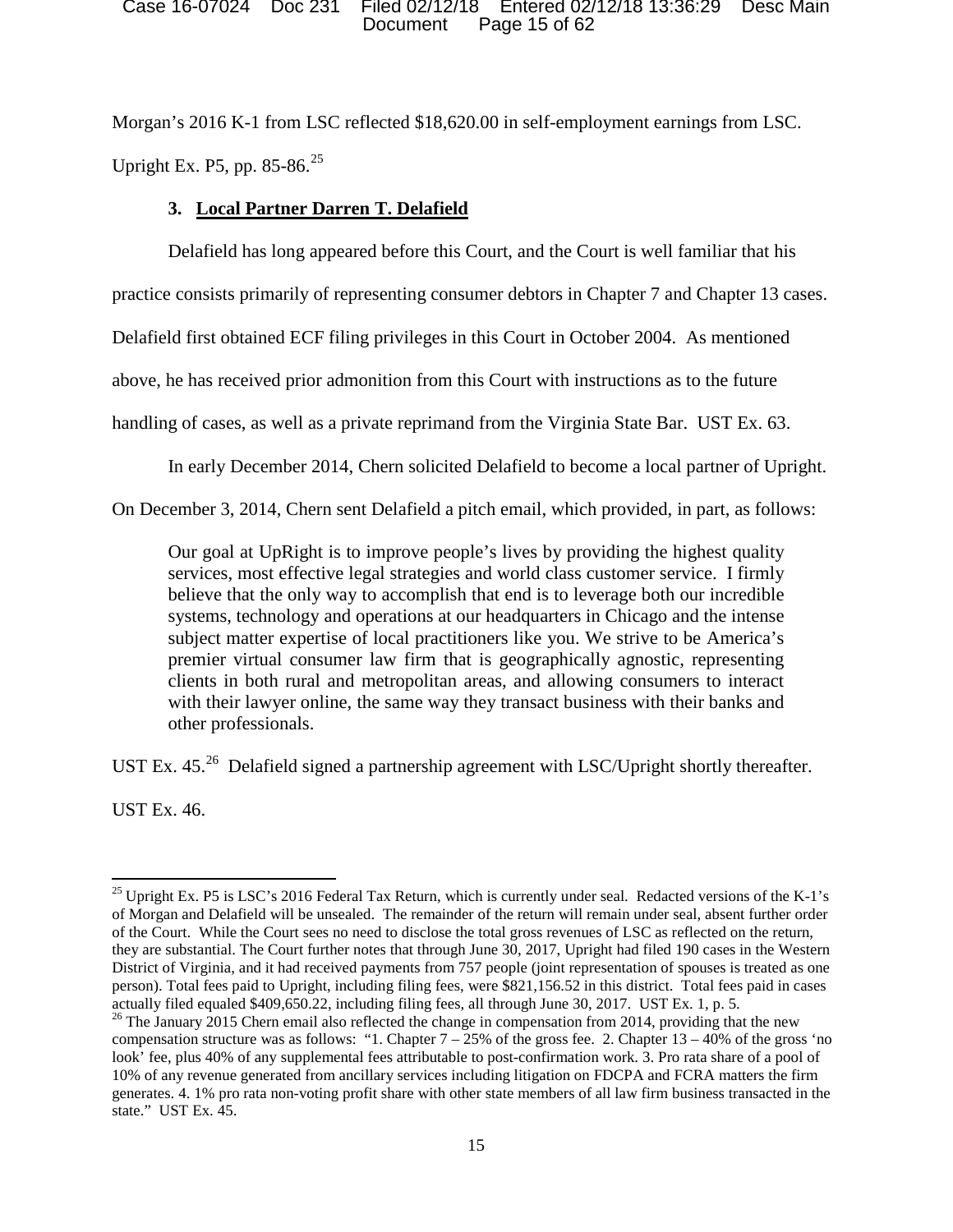### Document Page 16 of 62 Case 16-07024 Doc 231 Filed 02/12/18 Entered 02/12/18 13:36:29 Desc Main

 Delafield applied for an ECF login for "UpRight Law LLC" by application dated January with the Virginia State Bar. Stip.  $\P 19$ .<sup>27</sup> Delafield's 2016 K-1 from LSC reflected \$21,741.00 9, 2015, which was promptly issued. He filed his first Upright case in this Court on January 10, 2015. In total, more than thirty (30) cases have been filed by Upright in this Court though Delafield's login, with seven (7) cases having been filed before Upright was properly registered in self-employment earnings from LSC. Upright Ex. P5, pp. 189-90.

## **C. The "New Car Custody Program" or "Sperro Program"**

 Chern testified he met an individual named Brian Fenner ("Fenner") as a result of both of attendees. Prior to 2015, Fenner had long experience in the repossession industry. Fenner having attended the National Association of Consumer Bankruptcy Attorneys annual conference in Chicago in 2015. Fenner was a sponsor and exhibitor, and he obtained Chern's name off a list owned and ran multiple companies, including Collateral Services of Indiana, LLC, Sperro, LLC, and Fenner & Associates, LLC.

 service to consumer debtors who wanted to surrender their car in bankruptcy. Fenner explained has the car, and if desired, he would return the car to the finance company. Chern contends that Chern testified that Fenner described a service he provided called the "New Car Custody Program" or the "Sperro Program." As described by Chern, Fenner pitched this program as a that his service facilitated the return of collateral to the auto finance company by having the debtor turn the car over to Fenner, and Fenner would in turn notify the finance company that he

 bankruptcy law firm, known generally as "Prince Law," that was based in Florida, advertised over the internet, and referred prospects to a local "member" for filing. Prince Law and a different local member were held in civil contempt and barred from filing cases in this Court after the Court found they engaged in a variety of ethical and *Futreal,* 2016 Bankr. LEXIS 3974. Curiously, the Court recognizes Edrie Pfeiffer, footnote 20, as another Virginia  $^{27}$  From October 24, 2014 to September 30, 2015, Delafield was affiliated with another high volume consumer rule violations. *See In re Futreal*, No. 15-70886, 2016 WL 2609644 (Bankr. W.D. Va. May 5, 2016), and *In re*  based Prince Law alumni now affiliated with Upright.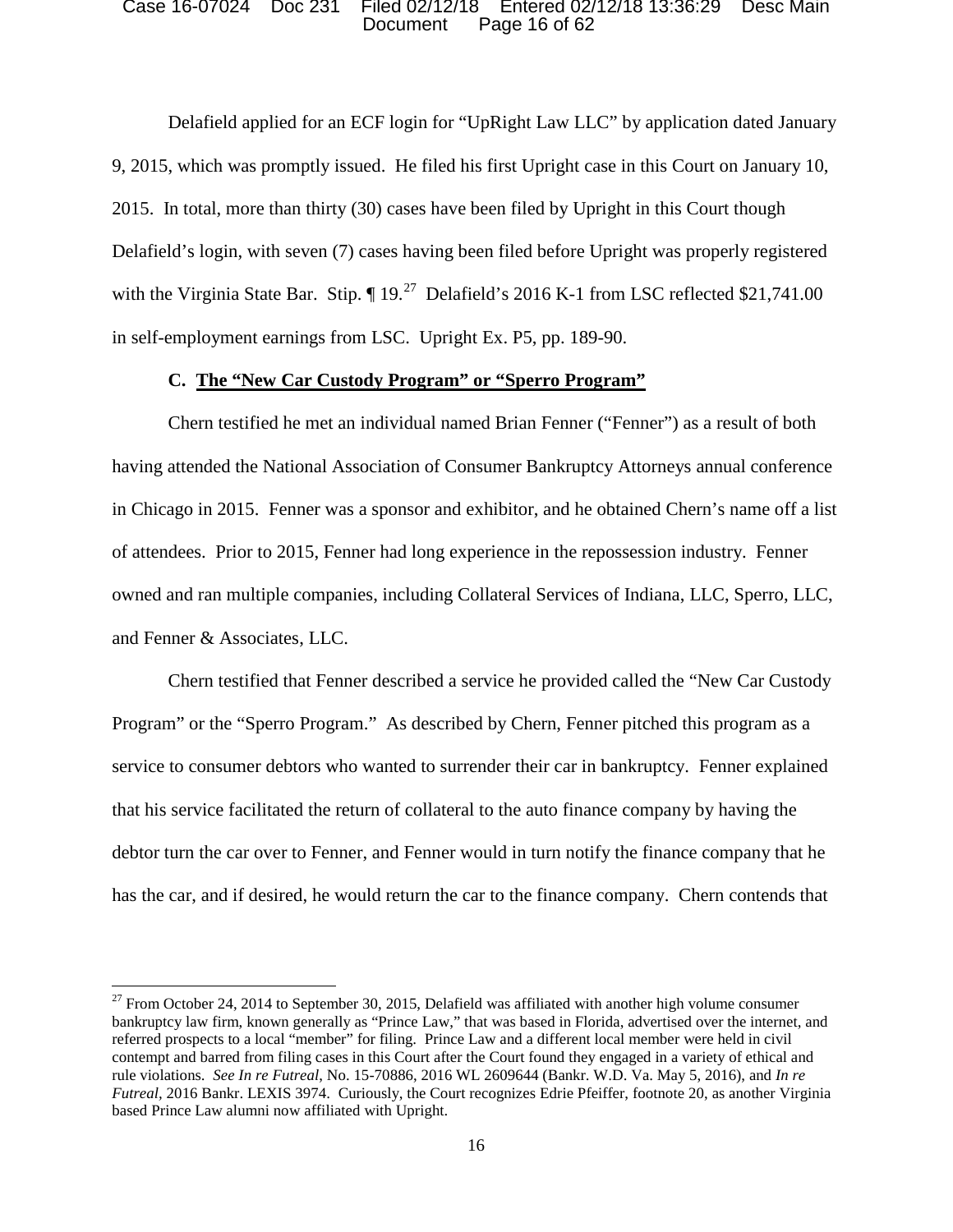### Document Page 17 of 62 Case 16-07024 Doc 231 Filed 02/12/18 Entered 02/12/18 13:36:29 Desc Main

 Fenner advised him that Fenner would give the finance company the option of using Fenner's auction services, or they could pick the car up from Fenner.

fees for consumers who were interested in participating in it.<sup>28</sup> As is the case in many would enable a consumer debtor who wanted to surrender his or her vehicle to have the attorney's fees paid by a third party such that the debtor did not have to go out of pocket, and it or may not complete. Chern testified Fenner's program interested him because Fenner offered to pay the legal bankruptcy cases, clients struggle to come up with the fees to pay their attorneys, as well as filing fees. One of the benefits of the program gleaned from Chern's testimony was that this would eliminate the delay in filing precipitated by an installment payment plan that a debtor may

 although he testified he only reviewed the "risks," and Chern advised Fenner that they would be moving forward. On May 11, 2015, Fenner emailed Chern, after being told he passed the "smell In May 2015, Chern told Fenner he would ask Leibowitz to contact Fenner and investigate the "risks/rewards" of participating in Fenner's program. Leibowitz did that, test," stating as follows:

 Wonderful, attached is a copy of our standard towing and storage agreement. location where the collateral is stored. *That being either Nevada, Mississippi, or*  Please advise if there is anything you would like changed. Depending on the region where the collateral is picked up, the only change we make is the lot *Indiana*.

UST Ex. 35-10 (emphasis added).

l testified that through Gardiner's boot camp, he also met other lawyers who had vehicle recovery programs. Chern is something that I should seriously consider." Chern, Tr. 81-82, Day 3. Chern acknowledged that the Sperro Program was unlike the Gardiner program, in that Gardiner did not tow cars out of state and he gave lenders a date  $^{28}$  Before Fenner made his pitch, Chern testified he had heard of a "vehicle recovery program" being run by an attorney named Max Gardiner while attending a "bankruptcy boot camp" run by Gardiner in North Carolina. Chern testified he thought, "hey, there are other lawyers who are doing this legitimately in other parts of the country. This in the future after which charges would start to accrue if the vehicle was not picked up. Chern, Tr. 15-16, Day 4.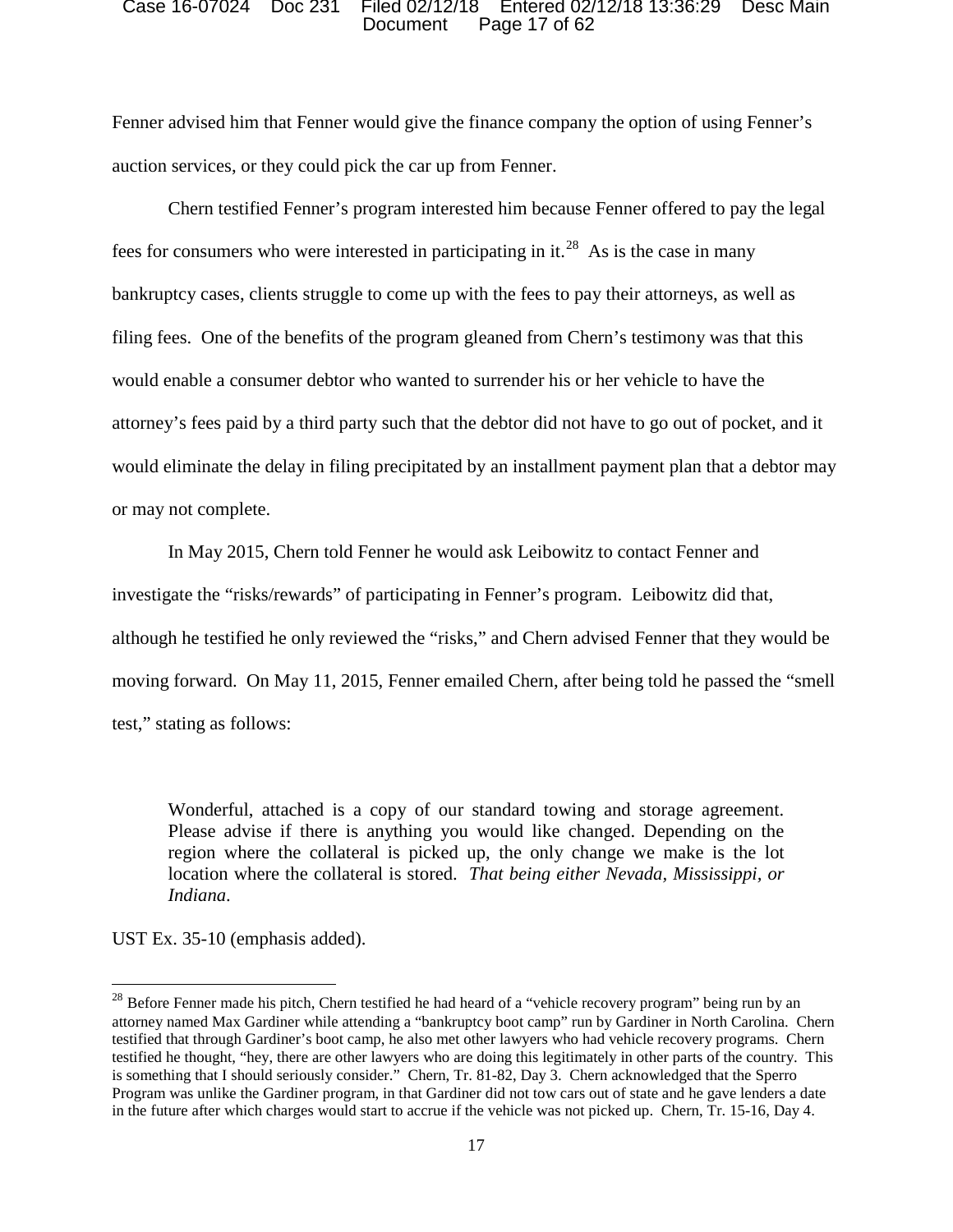This was the beginning of a scam.

Fenner sent another email to Chern on May 12, 2015, advising of their hookup fees,

towing rates, and impound fees. Fenner advised Chern as follows:

 To perfect our lien process, we hold the car for 30 days. This is a state statute. At the 31st day the account would be in default status. This will generate the lien [sic] state we are storing the collateral. At this time, the lien holder will make their choice on how they wish to move forward. process. We then send both the consumer and the lien holder notification by certified letter via US post office. We follow the lien process accordingly to witch

 I believe that if you put in the BK petition that Fenner & Associates paid for the the lien holder and the court the intent, location and status of the collateral. BK and that the collateral is stored at Collateral Services of Indiana LLC with our address, collaterals [sic] location. This should be more than enough notification to

 law. We also need some time to generate a profit margin. I would prefer not to holder would already be notified in the petition. Any attempts to speed the process We have to hold the vehicle so many days before we can perfect our lien by state send notification to the lien holder from the existing attorney up front. The Lien would eliminate our perfection of the lien as well as cutting our profit.

UST Ex. 35-18.

 On May 18, 2015, Chern asked Fenner for a copy of any correspondence that other along with a copy of a petition to show how the compensation was disclosed to the bankruptcy up, in order to give the collateral time to reach his storage facility in Indiana. *Id.* attorneys in his program used to notify lenders that the collateral was in Sperro's possession, court. UST Ex. 35-30. Fenner replied that no other attorneys sent such correspondence to creditors and advised that the entity paying the fees should be disclosed as Fenner & Associates. *Id*. Fenner also asked that letters not go out to creditors until at least five days passed from pick

 on the email. In that email, Chern advised his limited partners that Upright's senior client On June 18, 2015, Chern sent an email to all Upright partners advising "New Car Custody Program at UpRight Law – Read Carefully." UST Ex. 35-53. Fenner was blind copied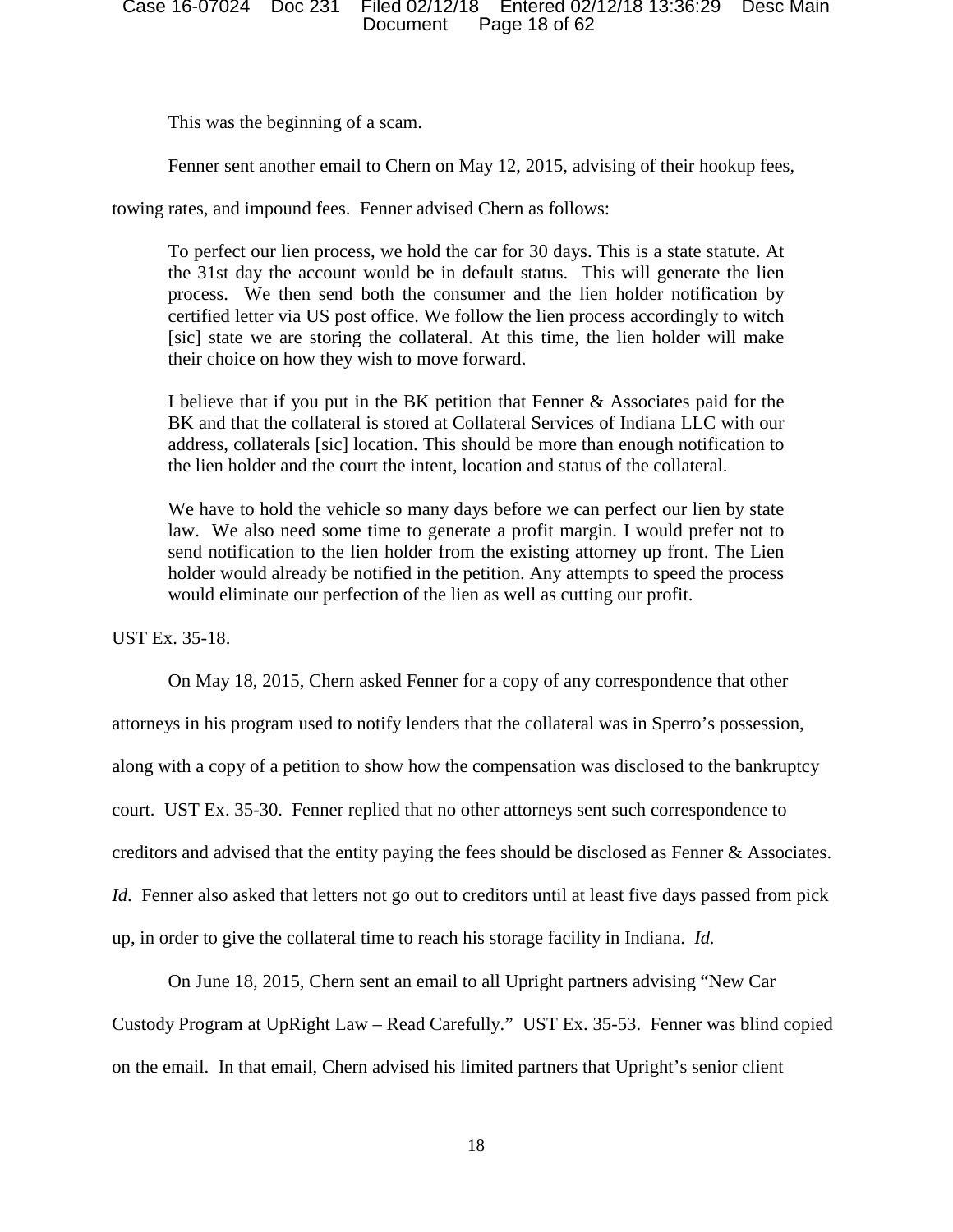#### Document Page 19 of 62 Case 16-07024 Doc 231 Filed 02/12/18 Entered 02/12/18 13:36:29 Desc Main

 storage facility and have the cost of their bankruptcy case fully subsidized. In order to qualify, Chern advised that the following conditions needed to be met: (i) the client wanted to file Chapter 7, (ii) the client has a vehicle he or she is willing to surrender, (iii) there is no equity in the vehicle, and (iv) the vehicle is worth greater than \$5,000.00. *Id.* The client is advised to contact Fenner's company "Sperro," and to arrange for Sperro to take custody of the vehicle. At maintain it until such time as the finance company picks up the vehicle. *Id*. Chern advised his loading fee, \$1.50 per mile towing, \$45/day storage, etc.)." *Id*. Chern advised that Upright – not Fenner – notices the finance company by certified mail "within a couple of days that Sperro has consultants had started offering a new program to clients to surrender a vehicle to a towing and the time of surrender to Sperro, the client signs a towing, storage and custody agreement with Sperro whereby the client contracts with Sperro to load the vehicle, tow it to a facility, store and colleagues that Sperro charges "customary and reasonable fees for these services (e.g. \$75 custody of the vehicle, the location of the storage facility, contact information for Sperro and instructions that they should recover the vehicle as soon as possible to avoid excessive storage fees." *Id*.

 client can immediately cancel the insurance. The client no longer has to maintain it or worry about the expense or inconvenience of plating or storing a vehicle. The client does not have to worry about the repossession agent showing up at home or at work. The creditor can be referred The benefits to the clients were also described. Chern told his local partners that the to Sperro as to the status of the vehicle. The client does not have to worry about finance companies who refuse to pick up a vehicle, and "[i]mmediately upon placing the vehicle in

19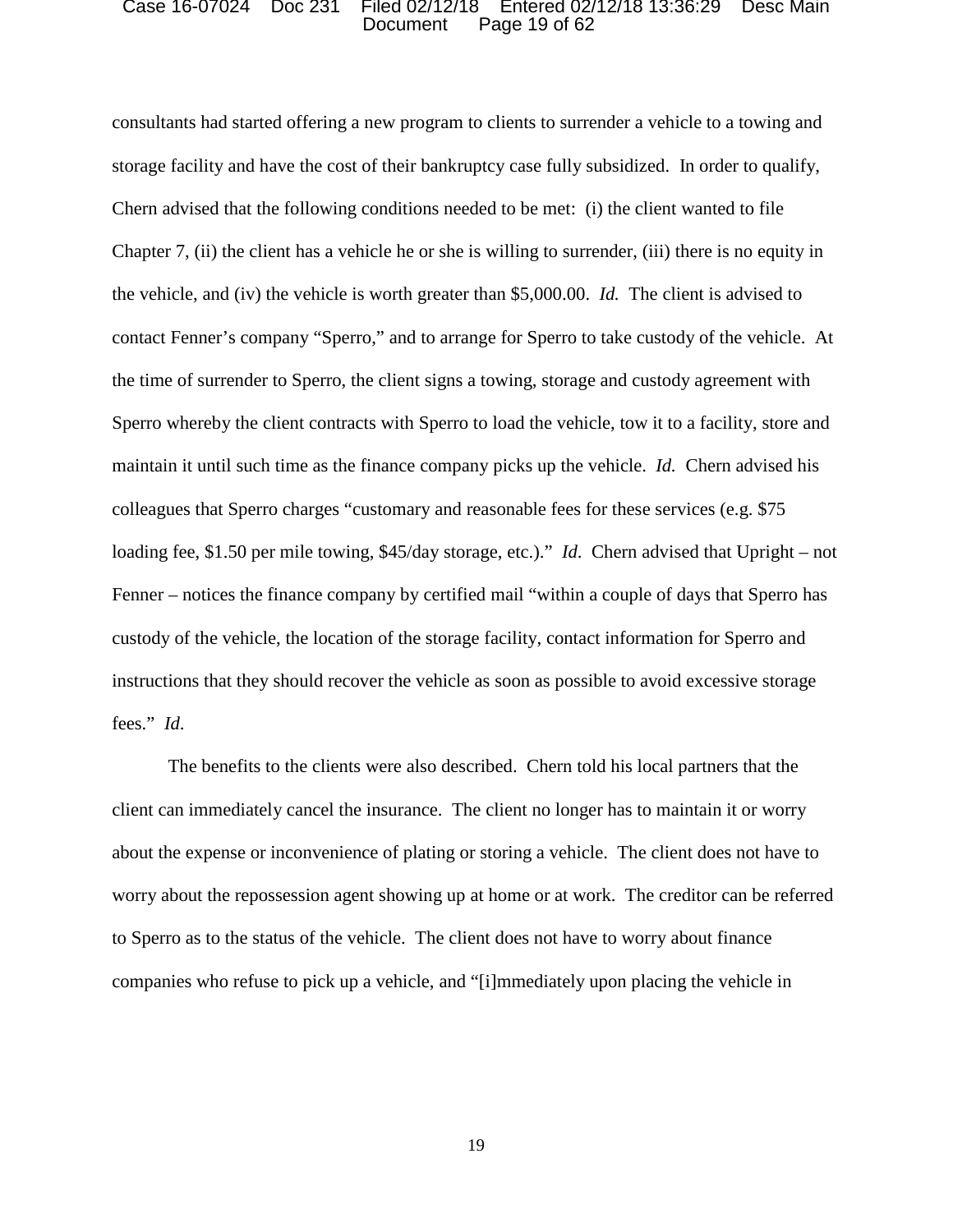### Document Page 20 of 62 Case 16-07024 Doc 231 Filed 02/12/18 Entered 02/12/18 13:36:29 Desc Main

 behalf." *Id.*<sup>29</sup> Sperro's custody, Sperro will remit the entire legal fee plus filing fee to UpRight Law on client's

 questioned the program after it was rolled out, and on June 18, 2015, Chern told Steinberg as 1st lien. 60% of the time, they pick up the car and satisfy the charges. 40% of the time they just Sperro auctions it off." UST Ex. 35-55. $^{30}$  So, at least as early as June 18, 2015, Upright senior management knew that Fenner and his companies were towing cars out of states like Florida or Indiana for the purpose of trying to prime secured lenders, or hold their collateral hostage, with excessive hookup, towing and storage fees that were completely unnecessary. But, Fenner the referral from Upright to do it. Also significant to the Court is that all of this was offered to with Fenner for Sperro "to pay our marketing company \$150 for each deal we generate from An Upright limited partner named Mark Steinberg in Miami, Florida immediately follows: "[t]hey hold the car in one of three states that allow for mechanic's liens that trump the abandon the vehicle. Sperro really makes its money when the finance company abandons and (and as will ultimately be seen, Virginia) to Fenner-related storage lots in Nevada, Mississippi, and Sperro were willing to pay Upright's clients' attorney's fees and filing fees in order to get prospective clients by Upright using "senior client consultants" without the clients ever having spoken to their local attorney before being placed into the program,  $31$  and Chern was negotiating

 was a former attorney with the U.S. Trustee's Office, and that Ms. Robinson was a former disciplinary attorney with the State of Illinois. Chern, Tr. 76-77, Day 3.  $29$  The June 18, 2015 email stated, under "Due Diligence," that "Kevin Chern reviewed the program in detail with Felicia Burda, our UST Counsel, Mary Robinson, or [sic] Professional Responsibility Counsel, and David Leibowitz, General Counsel of UpRight Law and Head of Litigation." UST Ex. 35-53. Chern testified Ms. Burda

not going to object." Id.  $\frac{30}{10}$  Steinberg's response was, in part, "I guess it just seems like it is cheating the unsecured [sic] creditor. And I need to add that it pains me to type that sentence because I have a general disdain for most of my clients' creditors. But you have clearly presented the scenerio [sic] to people who are well positioned to give a recommendation, so I am

not going to object." *Id*.<br><sup>31</sup> Regina White, a former Upright client, who was ultimately represented by Delafield outside of the Upright "kept asking them are you sure this is legitimate because I don't want to go to jail. . . . But you know, they assured me it was legal and legitimate and I trusted them to know what they were talking about." White, Tr. 241-42, Day 1. relationship, participated in the Sperro Program before being dropped by Upright as a client. White testified that she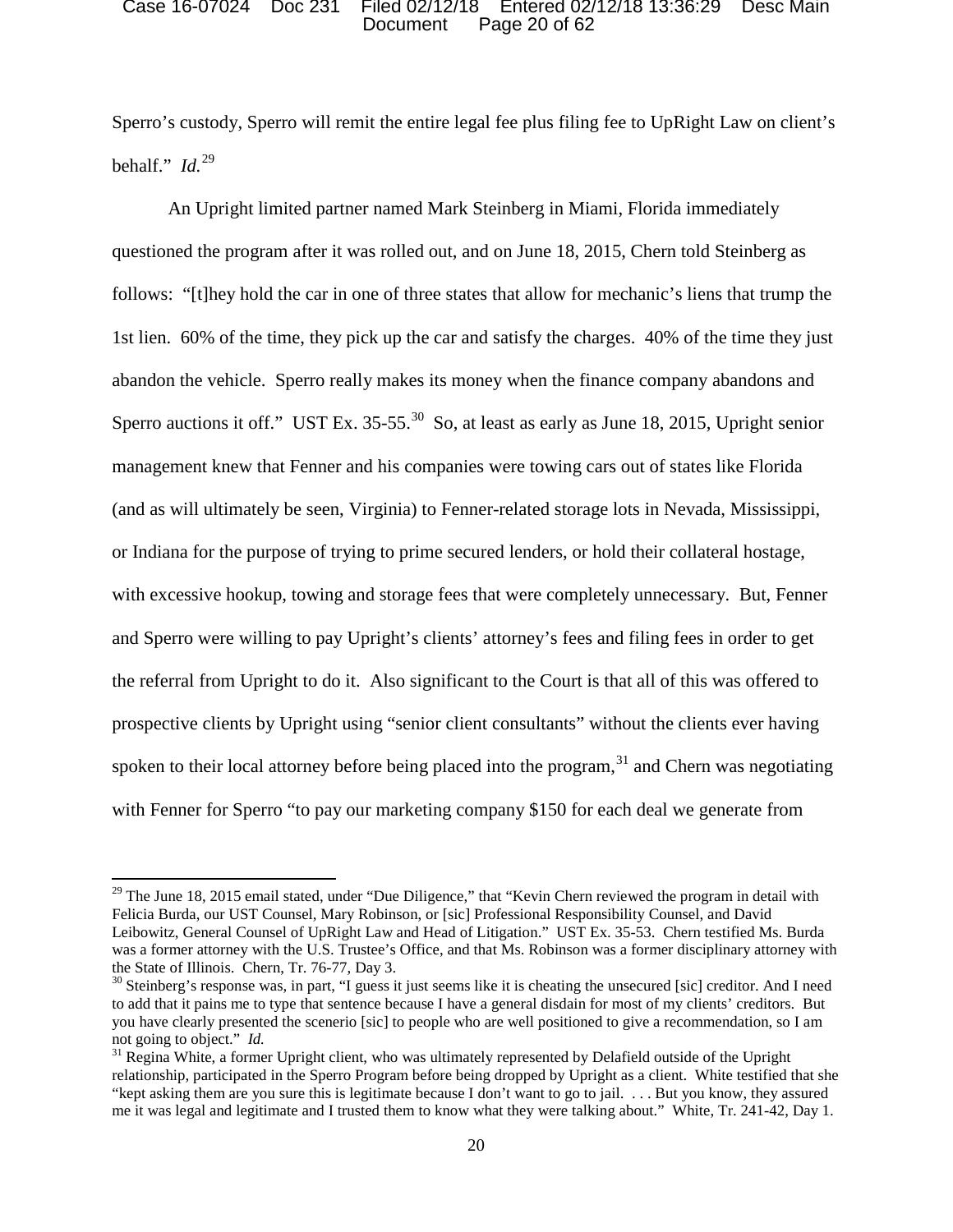### Document Page 21 of 62 Case 16-07024 Doc 231 Filed 02/12/18 Entered 02/12/18 13:36:29 Desc Main

partners . . . ." UST Ex. 35-54, a June 18, 2015 email from Chern to Fenner.<sup>32</sup> As will be seen Chicago, without the knowledge of some of those attorneys. below, Chern further authorized the dissemination of letters to finance companies over the names of Upright's local partners from the Chicago office, and listing the local attorney's addresses as

 Chern learning from one of his limited partners that a lawsuit was filed by Ally Financial against becoming increasingly tardy with the payment of Upright's attorney's fees, even though they had picked up client vehicles. *Id*. at 105-06. Finance companies also started complaining to Upright about Sperro's excessive towing and storage fees. *Id.* at 107-08. Chern testified that he decided to terminate Upright's participation in the New Car Custody Program on or about November 19, 2015 due to a variety of factors, one of which was Sperro and others alleging that the defendants in that case were complicit in converting its collateral. At that point, after reviewing the allegations in Ally's complaint, Chern decided that Upright should not refer any more clients to Sperro until the court ruled in that litigation. Chern, Tr. 86, 104-05, Day 3. In October, Chern was also getting concerned with Fenner and Sperro

## **D. Debtors Timothy and Andrian Williams**

 $\overline{\phantom{a}}$ 

petition in this Court on December 22, 2015.<sup>33</sup> Stip.  $\P$  28. They are husband and wife, residing in Smyth County, Virginia.<sup>34</sup> In August 2015, the Williamses were experiencing financial Timothy and Andrian Williams are "assisted persons" who filed a Chapter 7 bankruptcy trouble, and Ms. Williams began searching the internet for bankruptcy options. In a search, Upright Law came up, and she filled out an online information request form. Her husband was

 together, as opposed to LSC/Upright. It is also not clear whether these funds were ever paid, but the effort was clearly made by Chern to squeeze what he could out of the Sperro Program.  $32$  It is unclear to the Court who "our" is in this email, but it appears to be one of the entities Chern and Scanlan own

<sup>&</sup>lt;sup>33</sup> Mrs. Williams' legal name is "Andrian," not "Adrian," which caused some confusion in the proper filing of her petition.

own. <sup>34</sup> Both Mr. and Mrs. Williams testified at trial, and both were earnest, forthcoming, and credible witnesses. They were, unfortunately, caught in the crossfire between the UST and Upright through no demonstrable fault of their own.<br>21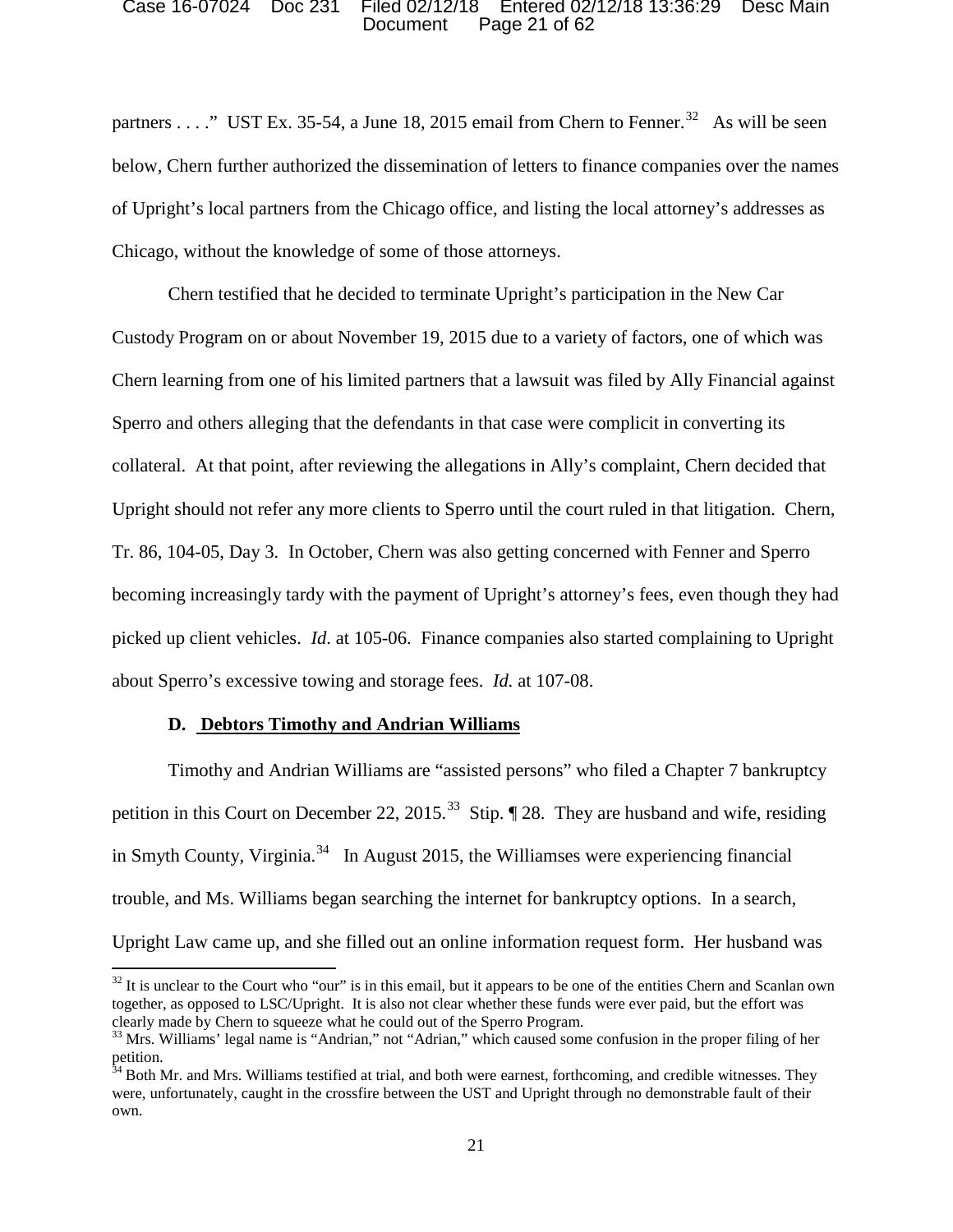### Document Page 22 of 62 Case 16-07024 Doc 231 Filed 02/12/18 Entered 02/12/18 13:36:29 Desc Main

 contacted by an Upright representative by telephone later the same day. The calls between Upright and their prospective clients were recorded, including the calls with the Williamses. would not assist them unless they had money to pay their fees. Williams, Tr. 97-98, Day 1. The Williamses spoke to Upright, in part, because other attorneys they had spoken to in the past

 The Williamses advised Upright they were being called by various creditors, in particular, GCB Acceptance Corp. ("GCB"), the secured lender on their Ford Taurus. Ms. through their financial situation with a client consultant named Alexis Ball, Mr. Williams was told "you seem like the perfect candidate for filing for bankruptcy. We definitely want to help you get your financial independence back. . . . And I think filing bankruptcy would help you do that." Stip. ¶ 29, UST Ex. 3-1, Tr. p. 11-12. Williams was becoming stressed about the calls. Mr. Williams spoke with Upright's client consultants and he was informed Delafield would be his local attorney. The total attorney's fees and filing fee quoted were \$1,985.00. The Williamses wanted to return the Ford Taurus to GCB, but GCB only offered refinancing even though they were seriously delinquent. After going

 they're going to include those into the bankruptcy . . . ." UST Ex. 3-1, Tr. p. 21. Later, when "I mean, now that I know that . . . filing bankruptcy is going to help my credit, yeah." *Id*. at 35, 40. The senior client consultant then advised "it just makes sense to just get rid of everything . . . if you continue to hold on to that and you miss a payment, it's going to ruin your credit while we're trying to build it for you . . . ." *Id.* at 40. Mr. Williams had inquired about continuing to pay on several payday loans, and Upright's non-attorney consultant advised him "it's going to be up to the trustee whether or not told by a senior client consultant that his credit score would go up by 85 to 135 points after he filed bankruptcy, Mr. Williams apparently decided to include the payday credit loans, stating that

22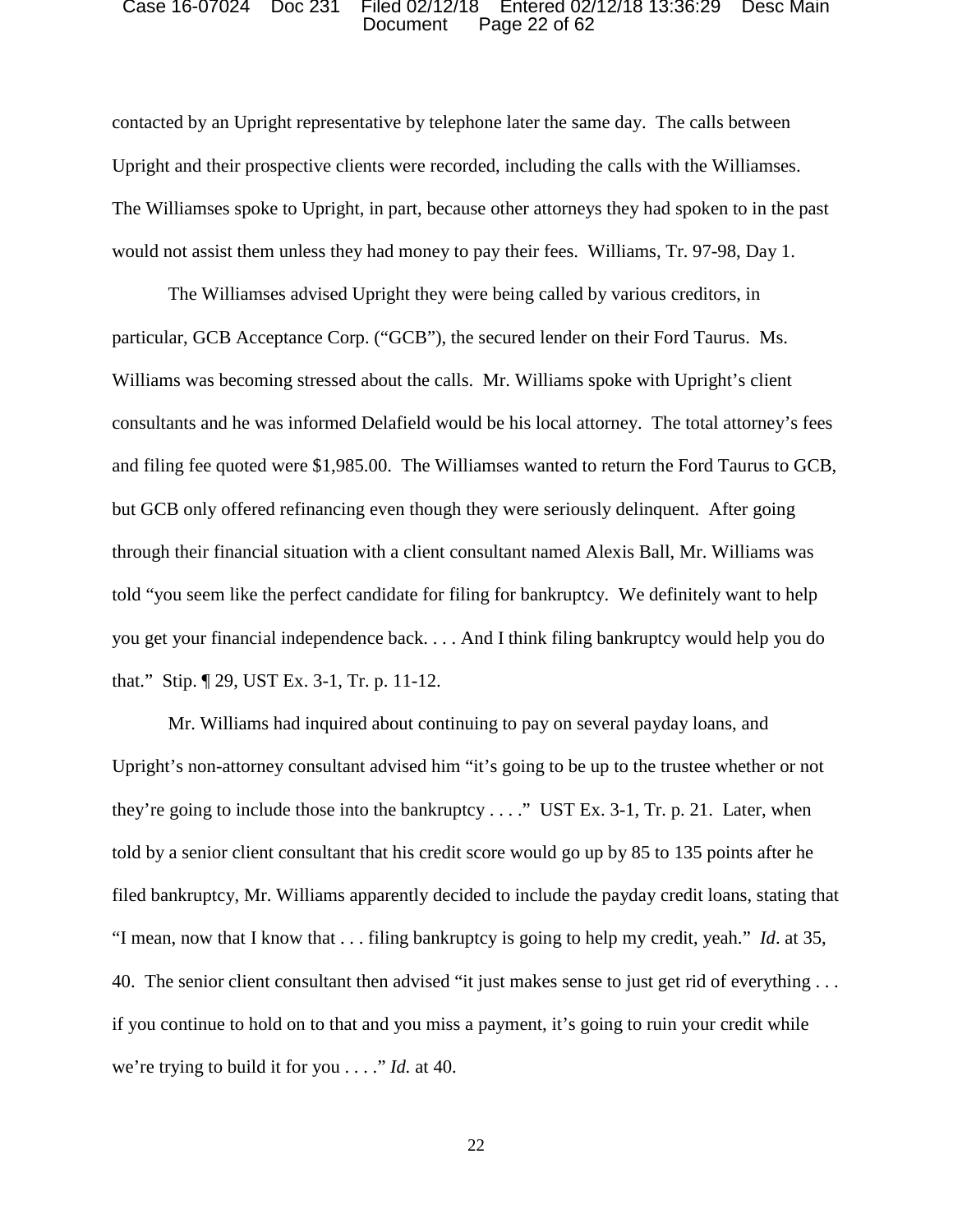### Document Page 23 of 62 Case 16-07024 Doc 231 Filed 02/12/18 Entered 02/12/18 13:36:29 Desc Main

 client consultants brought up the Sperro Program as a way to get GCB dealt with and to have toward Upright in the interim.<sup>35</sup> In one conversation with senior client consultant Angelo Walsh that GCB advised they would pick it up if a payment was not made. Walsh, in turn, reminded to him, "in this situation, if I were you, I would keep it hidden and we come get it, and at least pay off some of your bankruptcy . . . ." UST Ex. 3-1, Tr. pp. 75-76. Once the Williamses mentioned their issues with the Taurus, one of Upright's senior their attorney's fees and filing fee paid at the same time. The Williamses, before they ever had a chance to consult with their local attorney, were asked to call Sperro directly and talk to them about surrendering their car and having their attorney's fees and filing fee paid. Once Sperro sold the car, and their fees were paid, the Williamses would be refunded any fees they had paid at Upright, Mr. Williams advised he was being contacted by GCB about the car and indicated Mr. Williams that Sperro would be contacting him to pick up the car, and that if he turned it over to GCB he would likely get nothing for it. Walsh advised Mr. Williams, that although it was up

was legal. Stip. ¶ 32. Mr. Williams later spoke with an Upright onboarding attorney named car gets towed to a lot, then the finance company has to pay the towing company and lot owner to get it back. "And so that's like where Sperro makes all their money," Brown told Mr. Williams. UST Ex. 3-1, Tr. pp. 87-88. "So, it's totally fine . . . ," Brown said. *Id.* At no time in cars were being towed out of state. Mr. Williams questioned the legality of the Sperro Program with a non-Virginia licensed Upright attorney named Ryan Galloway. Mr. Galloway told Mr. Williams the Sperro Program Jacob Brown, and Brown explained the Sperro program was like parking a car in a fire lane. The the recorded call transcripts does it appear that any Upright personnel told the Williamses the

 $35$  Upright sought an immediate credit card payment to confirm the representation. UST Ex. 3-1, Tr. pp. 33, 47-48.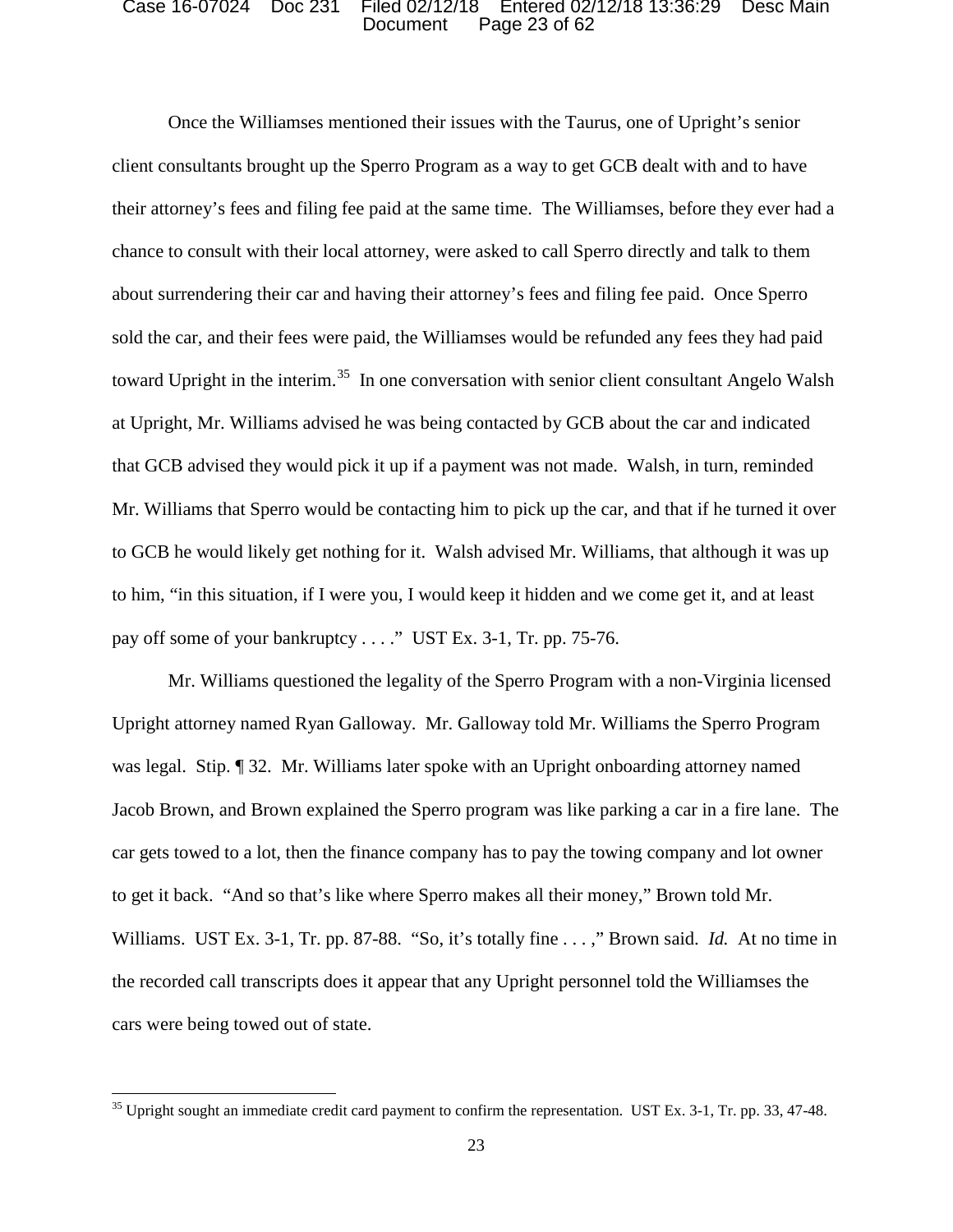### Document Page 24 of 62 Case 16-07024 Doc 231 Filed 02/12/18 Entered 02/12/18 13:36:29 Desc Main

 attempt to remove said collateral from the county and state given above as my address without notifying you in writing . . . ." Stip. ¶ 37. Sperro sent the Williamses a transportation and storage agreement, and the Williamses signed an agreement with Sperro. Sperro had the vehicle picked up and transported it from the Williamses' residence in Smyth County, Virginia to Sperro's facility in Indianapolis, Indiana. The security agreement between the Williamses and GCB provided that the Williamses agreed, among other things, "not to sell, encumber or abandon the Collateral," and "not to remove or

 Upright then emailed Delafield to approve the representation. On September 1, 2015, partner for their Chapter 7 bankruptcy case. However, on September 4, 2015, without ever Tennessee. UST Exs. 3-7, 3-9.<sup>36</sup> The letter advised the lender, albeit the wrong one, that, after Delafield spoke with the Williamses and confirmed his representation to them as an Upright having spoken to Delafield, Sperro picked up the Ford Taurus and towed it away. Sperro sold the car at auction on or about October 9, 2015. Stip. ¶ z. On September 8, 2015, someone at Upright mailed a letter to "General Acceptance Corporation" in Greenville, North Carolina, supposedly the lender for the Taurus, when the actual lender was GCB in Johnson City, identifying the Williamses, the collateral, and VIN on the Taurus,

 vehicle . . . . To avoid unnecessary storage and maintenance fees, please contact You are hereby notified that on September 1st, 2015 my client placed the abovecaptioned collateral, upon which you allege to hold a security interest, into the custody of Sperro Towing and Recovery, located at 2534 Bluff Road, Indianapolis, Indiana 46225. Please contact Sperro to arrange to recover the them immediately.

 $36$  This was not a one-time event. On September 15, 2015, Upright sent a virtually identical letter, this one to "Ally," regarding a Delafield client named Shannon Chapman. UST Ex. 64. A template document was admitted by which Upright could plug in any local partner's name. UST Ex. 35-29.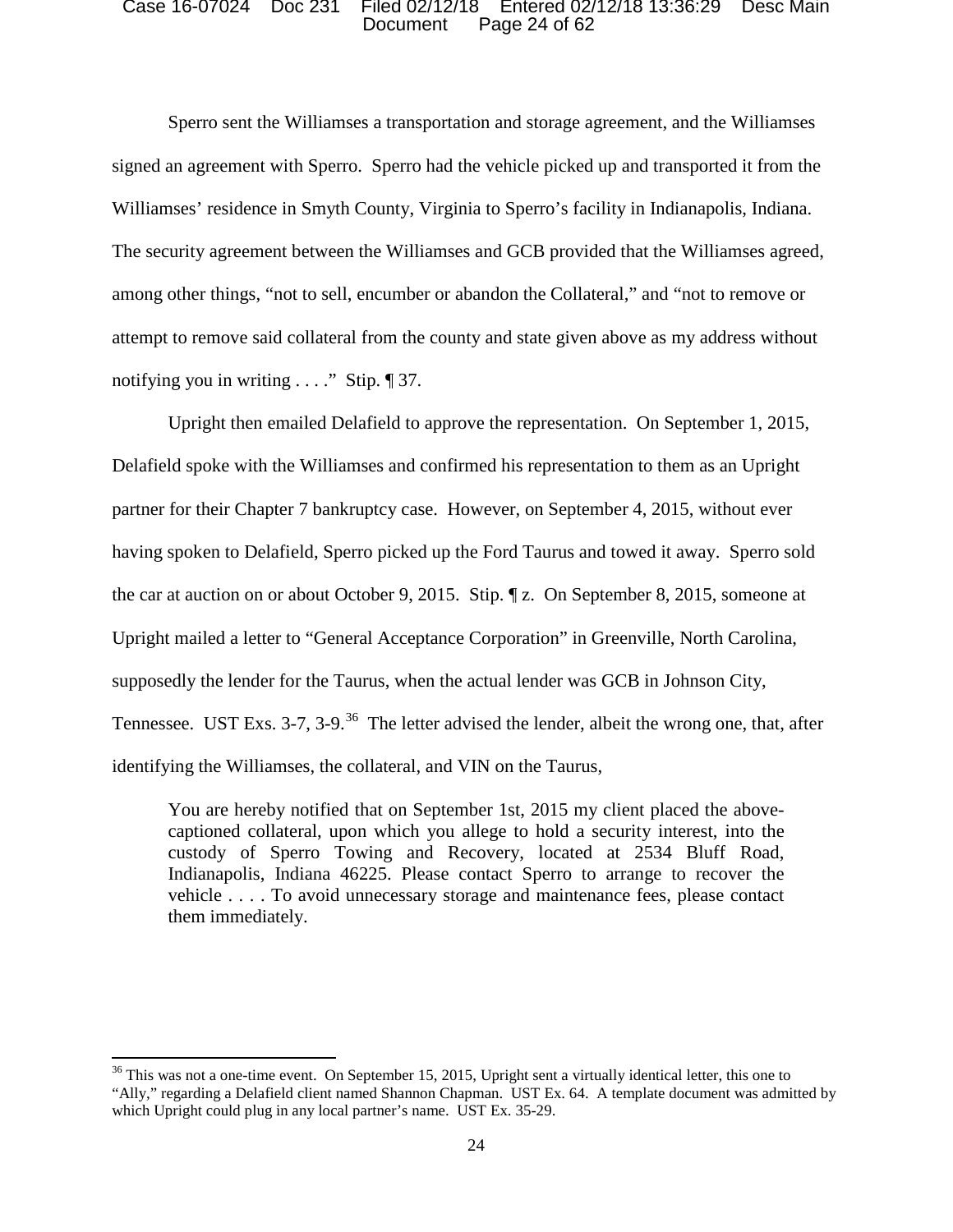### Document Page 25 of 62 Case 16-07024 Doc 231 Filed 02/12/18 Entered 02/12/18 13:36:29 Desc Main

 UST Ex. 3-7. A telephone number was provided. The letter was closed by the signature line authorized this letter before it went out.<sup>37</sup> Darren Delafield, 79 W Monroe,  $5<sup>th</sup>$  Floor, Chicago, IL 60603. Delafield neither saw nor

 IOLTA account. Stip. ¶ 38. The October 16, 2015 engagement agreement with Upright described the fees charged to the Williamses as "Attorney's fees: \$1600.00; Court Filing Fees: \$335.00; and Report Fees: \$50.00. Total Fees, \$1985.00." Stip. ¶ 39. The Rule 2016 disclosure reflected the attorney's fees were paid by "Sperro." UST Ex. 3-15, p. 92. The Williamses met On September 21, 2015, LSC deposited a \$1,650.00 check from Fenner & Associates into LSC's operating account and deposited a \$335.00 check from Fenner & Associates into an with Delafield several times by Skype and their petition was ultimately filed on December 22, 2015.

 knowing why Sperro paid the Williamses' fees in connection with their case. Stip. ¶ 40. However, Delafield admitted at trial he knew as early as December 2015, as the Williamses had New Car Custody Program from Chern. UST Ex. 3-33; Delafield, Tr. 142-43, Day 2. At the 341 GCB's counsel to an unidentified "senior attorney" at Upright for further explanation, professing The Sperro Program came to light at the Williamses' 341 meeting, and Delafield denied told him, that the car had been used to pay their fees. Delafield, Tr. 143-44, Day 2. Delafield also admitted in his Answer to the Complaint that he received the June 18, 2015 email about the meeting, Delafield attempted to deflect any questions regarding Sperro by the Trustee and ignorance as to the relationship between Sperro and Upright. UST Ex. 3-2. The Chapter 7

 referenced back to the June 18, 2015 roll out email for the Sperro Program. "So, I believed, at the time, that my June 18th memo to my partners notified the [sic] that we were going to be sending a letter out to the finance know, quickly to avoid excessive charges, etcetera. It didn't have Mr. Delafield's signature on it. It has his name on my part." Chern, Tr. 110-11, Day 3.<br>25  $37$ Chern's explanation as to the letters sent out over Delafield's name without his knowledge or permission companies notifying them that Sperro was in custody of the vehicle, notifying them to pick up the vehicle, you it as the attorney who was going to be representing the debtor throughout Upright Law. I regret that I didn't do a better job of communicating to the partners that their names would be placed on those letters. That was a mistake on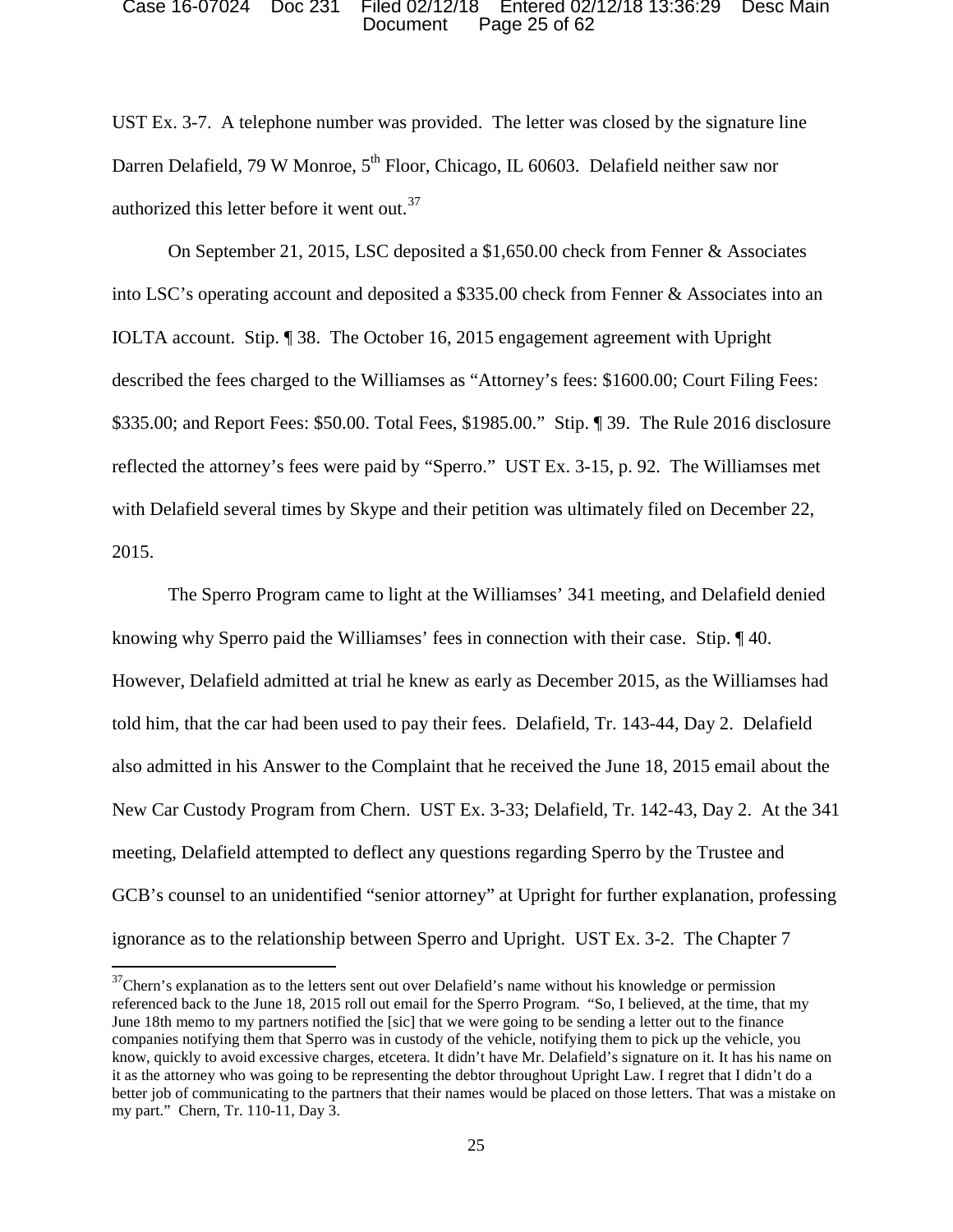### Document Page 26 of 62 Case 16-07024 Doc 231 Filed 02/12/18 Entered 02/12/18 13:36:29 Desc Main

granted by Order on March 15, 2016.<sup>38</sup> Treating joint debtors as a single client, not less than 219 Virginia. UST Ex. 62; Stip. ¶ 27. Nationally, Upright generated not less than \$333,545.00 in Trustee referred the matter to the UST, and a motion for a Rule 2004 examination was filed and clients of LSC participated in the Sperro Program, of which 7 resided in the Western District of fees from the Sperro Program, exclusive of filing fees, before it was terminated. Tr. 340-44, Day 2.

## **E. Debtor Jessica Dawn Scott**

 $\overline{\phantom{a}}$ 

 this Court on February 24, 2016. Stip. ¶ 41. Scott first learned of Upright through an internet search and understood it to be a law firm based in Chicago with partnerships throughout the about the Sperro Program. Scott spoke with Brandon Fox, an Upright senior client consultant, "Whichever wipes out everything." Fox replied: "Okay. So Chapter 7 definitely." UST Ex. 4- 1, Tr. p. 13. Scott had a 2005 Pontiac Sunfire she wanted to surrender financed with Credit Acceptance Corporation. Regarding the Sperro Program, Fox explained, Jessica Dawn Scott ("Scott") is an "assisted person" who filed a Chapter 7 petition with United States. Scott searched the internet, and Upright came up early in her search. Like the Williamses, Scott told Upright that she was interested in surrendering a car, and Upright told her on October 14, 2015. When asked if she knew what Chapter she wanted to file, Scott said

Acceptance Corporation. Regarding the Sperro Program, Fox explained,<br>"... so it's a partnership that we have with a repossession company. So they work out a deal with the bank . . . they come and pick up the vehicle. Now rather than you having a repossession sitting on your – on your record, we're going to file a bankruptcy. So any debt that you have is removed off of your record. . . . And whatever the balance is of that vehicle that we get, the check, we refund you all of that money back.

 $38$  On March 14, 2016, Chern emailed Delafield and advised "Please set up a time for the client to be prepped by you surrounding the placement of the car with Sperro." UST Ex. 3-18.<br>26 and me in advance of the hearing and advise him not to talk to anyone until then about the circumstances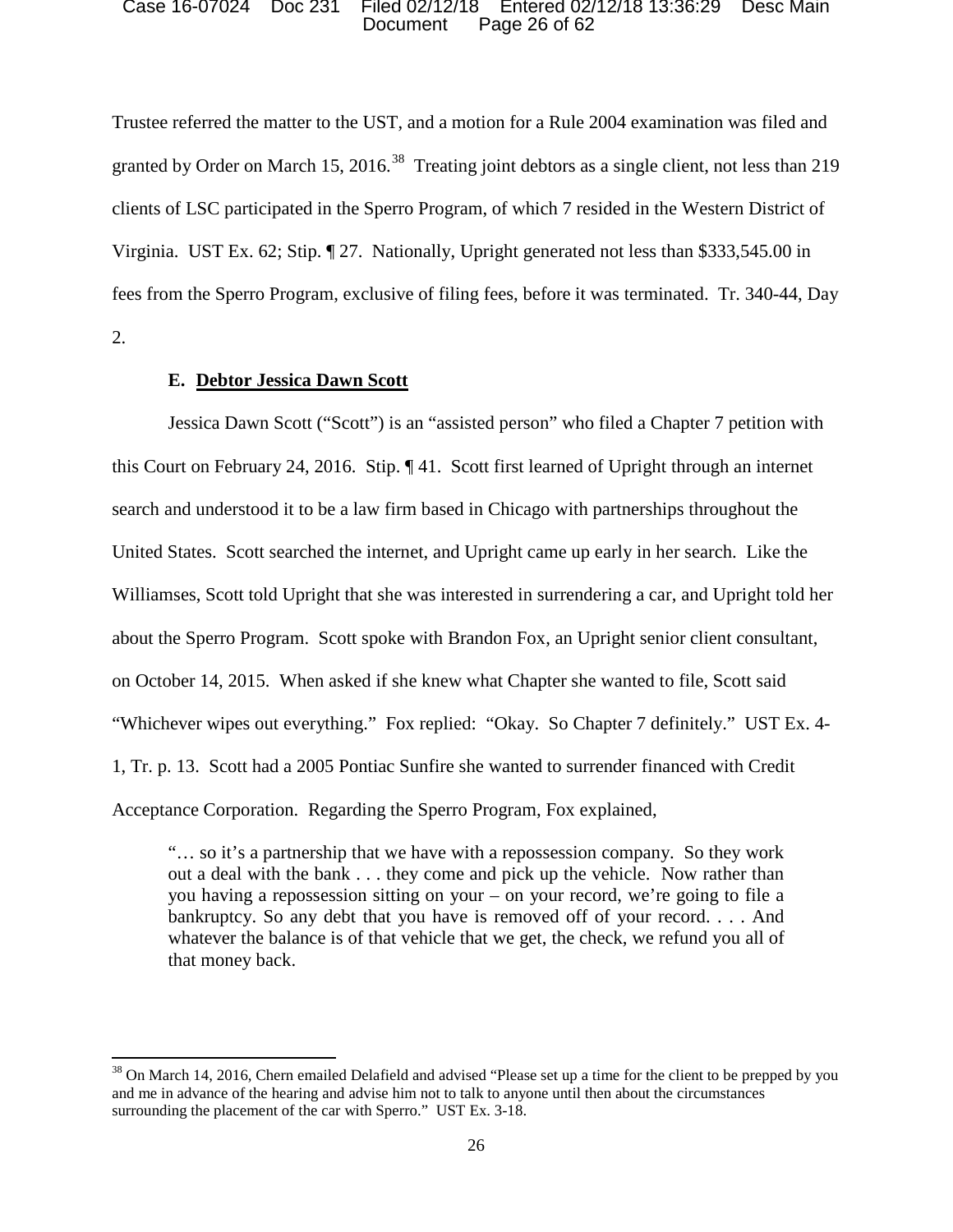### Document Page 27 of 62 Case 16-07024 Doc 231 Filed 02/12/18 Entered 02/12/18 13:36:29 Desc Main

UST Ex. 4-1, Tr. pp. 13-14. Later, on October 19, 2015, Scott spoke to Fox again and inquired

about a debt she had co-signed with her ex-spouse. The exchange went as follows:

Scott: ... like my ex and I have a loan together. Like what happens with that? Fox: Okay. So if you're both on a loan, you'll be taken off of all responsibility of the loan and he'll be fully responsible. continue to pay on it . . . . Scott: Oh, God, that sucks. Fox: Now if you want to keep that loan though, we can keep it off and you can Scott: But I still don't want to screw him over. Fox: Okay. Well I mean, we can leave that off, that's not a problem.

UST Ex. 4-1, Tr. pp. 30-31.

 $\overline{\phantom{a}}$ 

 approved her as a client. The first time Morgan ever met with Scott in person was when she was wife, Rhonda, who is his assistant in his law practice.<sup>39</sup> She is not an attorney. Morgan did not either. This was delegated entirely to Rhonda Morgan.<sup>40</sup> The filings with the Court were replete and/or Fenner & Associates, (3) the Statement of Financial Affairs indicated that the 2005 On October 20, 2015, Scott executed an engagement agreement with Upright. Scott's fee agreement stated that the total fee for her bankruptcy, including filing fees, was \$1,835.00. Scott made a \$100.00 payment to LSC as a partial payment toward its attorney's fees. On or about October 24, 2015, Scott spoke to Morgan over the telephone for an initial consultation and he deposed in this case, although he did talk to her over the telephone. Scott met with Morgan's review Scott's petition or schedules with Scott, and Morgan did not witness Scott sign them with errors, including (1) the Rule 2016 disclosure failed to reflect the proper amount of fees paid to Upright, (2) the Rule 2016 disclosure failed to reflect that the fees were paid by Sperro

 $39$  Morgan's deposition testimony was frank: "Q. Who sat down physically and reviewed these petition and schedules with Jessica Scott? A: [Morgan] My wife, Rhonda. Q. So, you did not review the petition and schedules with the debtor, correct? A. [Morgan]: Not with the debtor, correct." UST Ex. 24, Tr. pp. 49-50.

 $40$  As a witness, the Court found Morgan to be defiant, unremorseful and wholly lacking in credibility. When questioned by the Court why Morgan and his associate attorney allow his wife to go over petitions and schedules petition. We often ask for her advice." Morgan, Tr. 66, Day 4. with consumer debtors, and also obtain their signatures, Morgan testified: "Between the three of us, I would say that my wife has a superior knowledge of the law and the conduct of the signing and the elements of the bankruptcy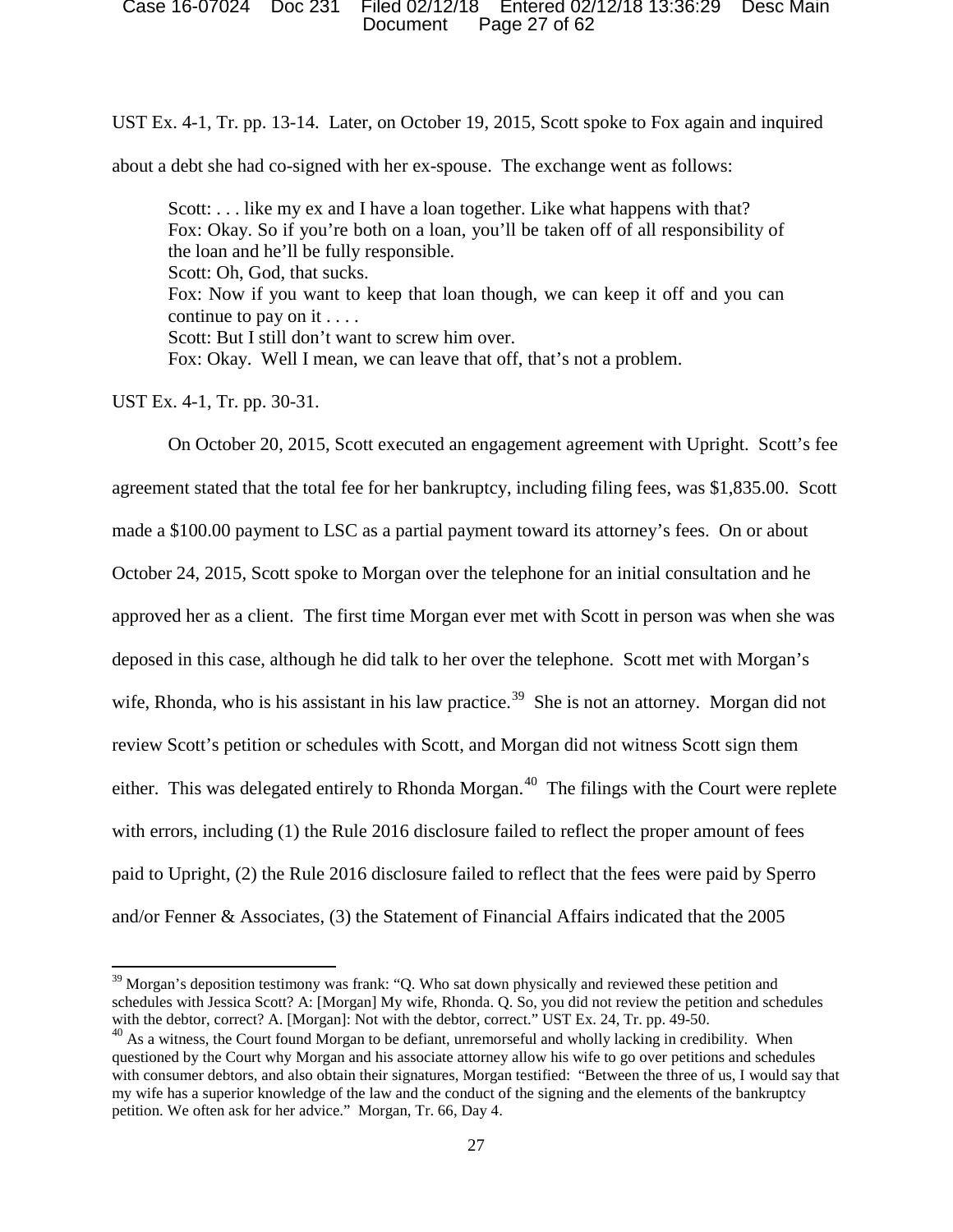### Document Page 28 of 62 Case 16-07024 Doc 231 Filed 02/12/18 Entered 02/12/18 13:36:29 Desc Main

Pontiac Sunfire was "attached, seized, or levied," and (4) the Statement of Financial Affairs indicated that she transferred no property to anyone within the two years of filing bankruptcy. UST Ex. 4-10.

 A former associate in Morgan's firm named James McMinn, who had no relationship to fact. His own time records reflect he attended the 341 meeting, when clearly he did not. UST Upright other than working for Morgan in his separate private practice, attended the 341 meeting, and as in the Williamses' case, the Sperro Program came to light when questions were raised about what happened to the Sunfire and who paid the attorney's fees. Morgan said he had Scott's permission to have someone else appear on his behalf, but he has no confirmation of that Exs. 4-3, 24, Tr. p. 95.

Scott's security agreement with Credit Acceptance on the Sunfire provided in part as follows:

You promise that you will not remove the vehicle from the United States or Canada. You will not sell, rent, lease or otherwise transfer any interest in the vehicle or this contract without our written permission. You will not expose the vehicle to misuse or confiscation. You will not permit any other lien or security interest to be placed on the vehicle.

 2015, Sperro appears to have advised "Lien Holder" that Scott's car was towed to Indiana, and towing, storage and related service expenses for the Vehicle . . . ." UST Ex. 4-2, p. 7. The lien under Indiana law. *Id.*41 On November 17, 2015, Fenner & Associates paid Upright \$1,650.00 Stip. ¶ 45. Sperro towed the Sunfire from Virginia to Indiana, and by letter dated November 9, that "reasonable fees [are] still due and owing at this time in the amount of \$3,258.80 for the holder was advised that if the foregoing charges were not paid in 15 days, the vehicle would be sold at public auction in Indiana on November 28, 2015 in furtherance of its mechanic's lien

<sup>&</sup>lt;sup>41</sup> The address to which this letter was mailed, if it was mailed, is unclear. Brian Fenner was never deposed in connection with this litigation. What the car actually sold for, when, and to whom are unknown.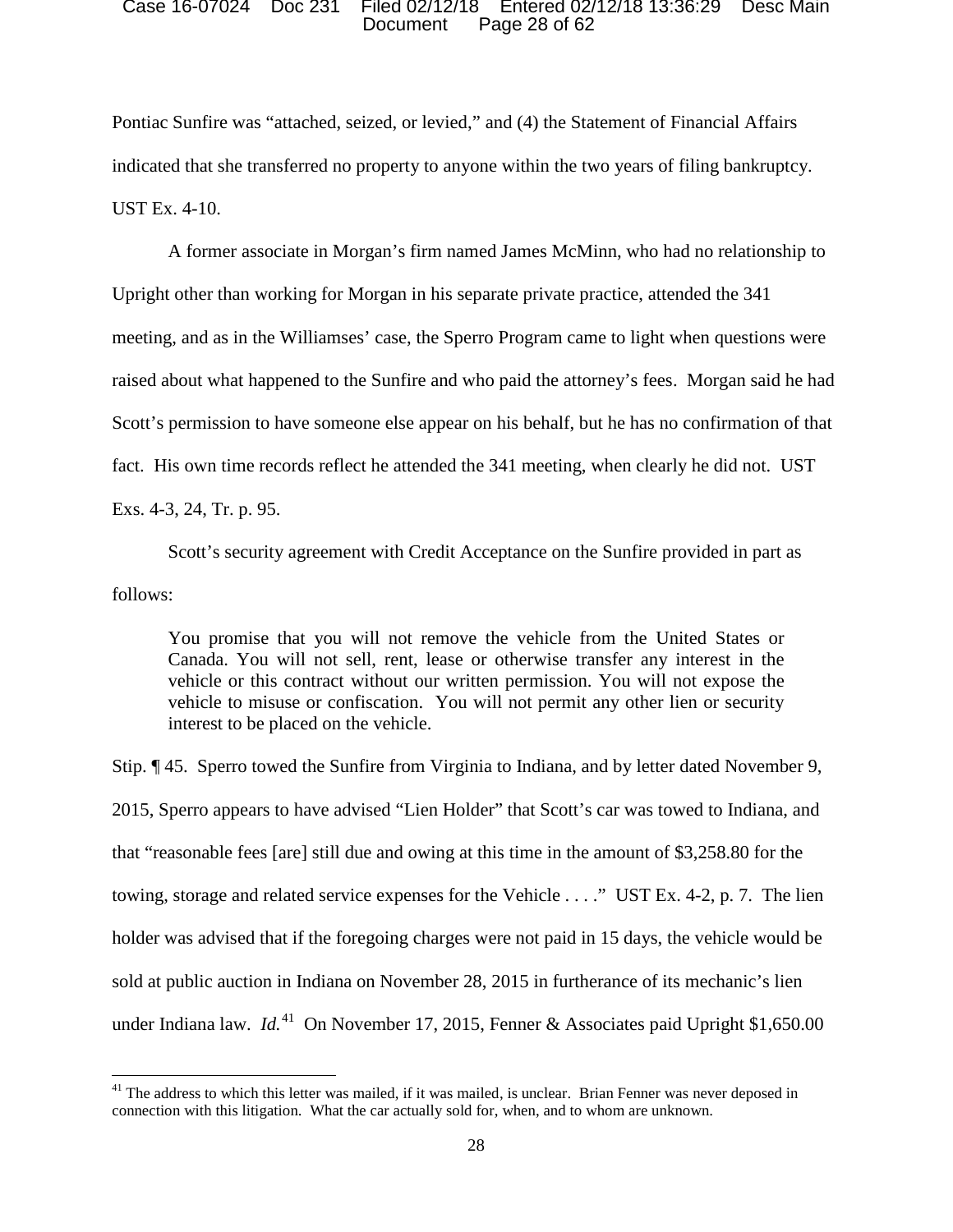### Document Page 29 of 62 Case 16-07024 Doc 231 Filed 02/12/18 Entered 02/12/18 13:36:29 Desc Main

 filed with the Court reflected that Scott paid Upright \$1,500.00 plus \$335.00 for the filing fee. UST Ex. 4-10, p. 50. There was no reference to Sperro having paid any fees in that document. for Scott's attorney's fees plus \$335.00 for the filing fee. Morgan's initial Rule 2016 disclosure

 when he returned to the office. More than two months passed before Morgan attempted to correct Scott's schedules, statements, and other papers filed in connection with the case. Stip. ¶ SOFA, Morgan inserted that Sperro, LLC paid Upright Law LLC an attorney's fee of \$1,650.00 and the filing fee of \$335.00. Stip. ¶ 55, UST Ex. 4-11, 4-12. The amended SOFA does not McMinn discussed Scott's meeting of creditors, held on March 23, 2016, with Morgan 53. On June 7, 2016, Morgan filed an amended Rule 2016 disclosure, and he also filed an amended Statement of Financial Affairs ("SOFA"), which purports to bear Scott's signature under oath. Scott did not sign it and she did not know about it until she was deposed. In that disclose any of the funds LSC drafted from Scott's checking account, nor does it reflect that Sperro picked up the Sunfire. *Id.* Scott ultimately received a Chapter 7 discharge on July 1, 2016.

### **F. Assertion of the Attorney Client Privilege in Discovery**

The Williamses and Scott are not parties to this litigation. There is no assertion by the UST that they did anything wrong, and there never has been. The Court finds both the Williamses and Ms. Scott to be caught up in this dispute through no fault of their own. None of the Debtors appears to have done anything more than seek out help due to severe financial distress, and rely on whoever was advising them what to do, be it an Upright sales person in Chicago or their local attorney. They did not know where else to turn, and it is truly unfortunate they have been drawn into this maelstrom.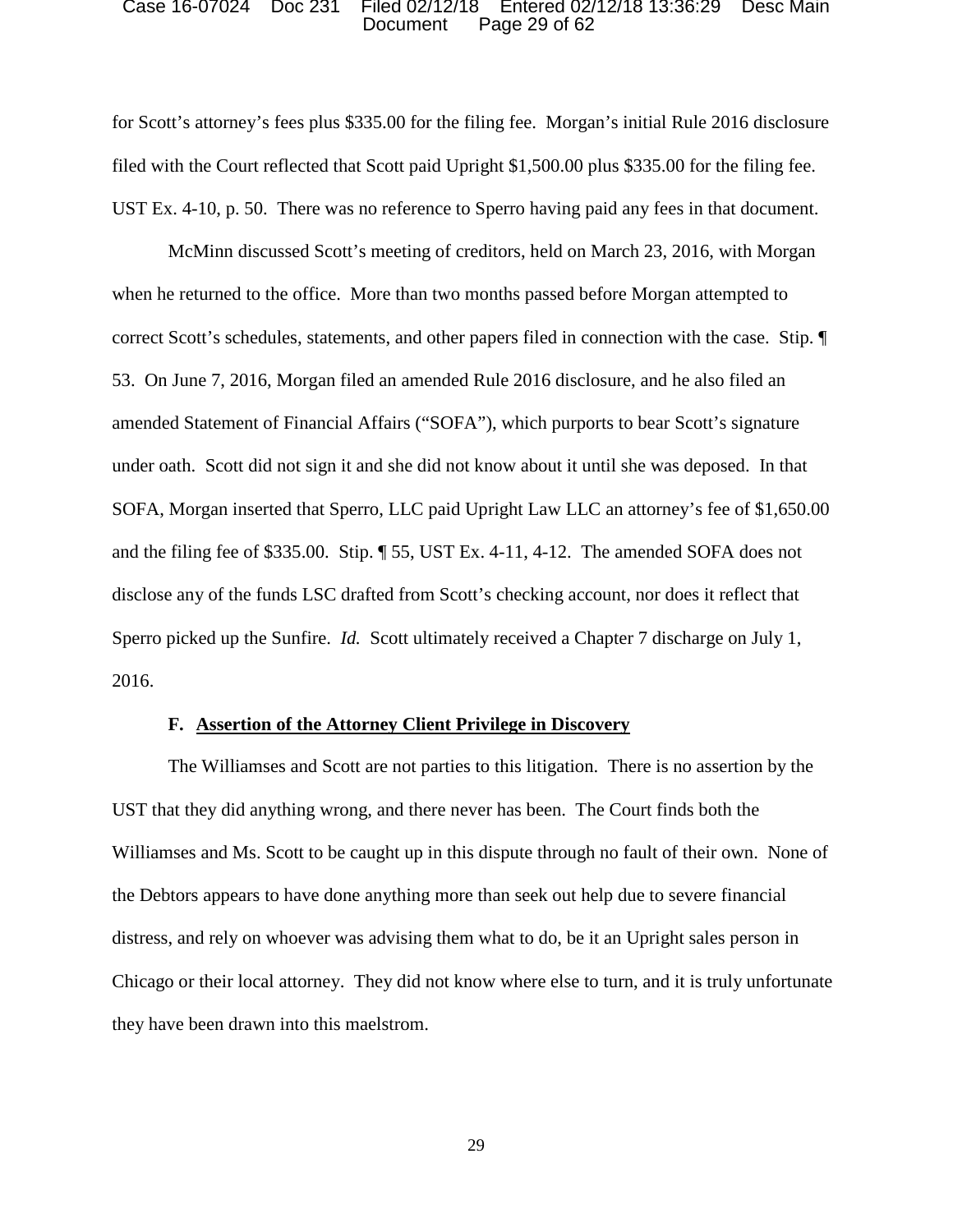### Document Page 30 of 62 Case 16-07024 Doc 231 Filed 02/12/18 Entered 02/12/18 13:36:29 Desc Main

 counsel was not comfortable about asking the bankruptcy clients if they wanted to waive the As part of the preparation for trial, subpoenas were served on the Williamses and on Scott by the UST. Discovery had previously been served on one or more of the Upright Defendants earlier in the case in which the attorney-client privilege was raised – not between Upright and its litigation counsel, but between the Upright Defendants and their bankruptcy clients. May 9, 2017 Transcript at pp. 4-5 (docket no. 76). According to counsel for the UST at a hearing on May 9, 2017, counsel for the litigants in this case agreed that since the Upright Defendants' attorney-client privilege, it was agreed that the UST would send Rule 45 subpoenas to the bankruptcy clients, and if those clients wanted to assert the attorney-client privilege, they could do so in response to those subpoenas. *Id*. Counsel for the Upright Defendants did not dispute this agreement.

 the UST on April 26, 2017. However, on April 27, 2017, with counsel for the Upright counsel.<sup>42</sup> Menditto apparently "mistakenly" put Morgan's name on the subpoena objection. Scott was served with the subpoena on April 10, 2017, and she produced documents to Defendants having represented they were uncomfortable discussing the attorney-client privilege with the bankruptcy clients, objections to the Scott subpoena asserting the attorney-client privilege were served on the UST by Morgan. This objection, however, was prepared behind the scenes by an attorney named David Menditto ("Menditto"), Upright's in-house litigation

In addition, despite his own employer's actions being at issue, Upright, through Menditto, used heavy handed tactics, including text messages, to try and get the Williamses to sign conflict waivers, even though the UST informed the Court that Mr. Williams called the UST on April 27,

 the UST's motion to compel. The UST objected, and the Court sustained that objection. At the hearing on May 9, subpoenas . . . ." May 9, 2017 Tr. at p. 28. However, when pressed by the Court, counsel could not say who brought him in. 42 Menditto attempted to appear *pro hac vice* on behalf of the Williamses and Scott at the May 9, 2017 hearing on 2017, counsel for the Upright Defendants stated ". . . Mr. Menditto was brought in to assist in responding to the brought him in.  $\frac{30}{20}$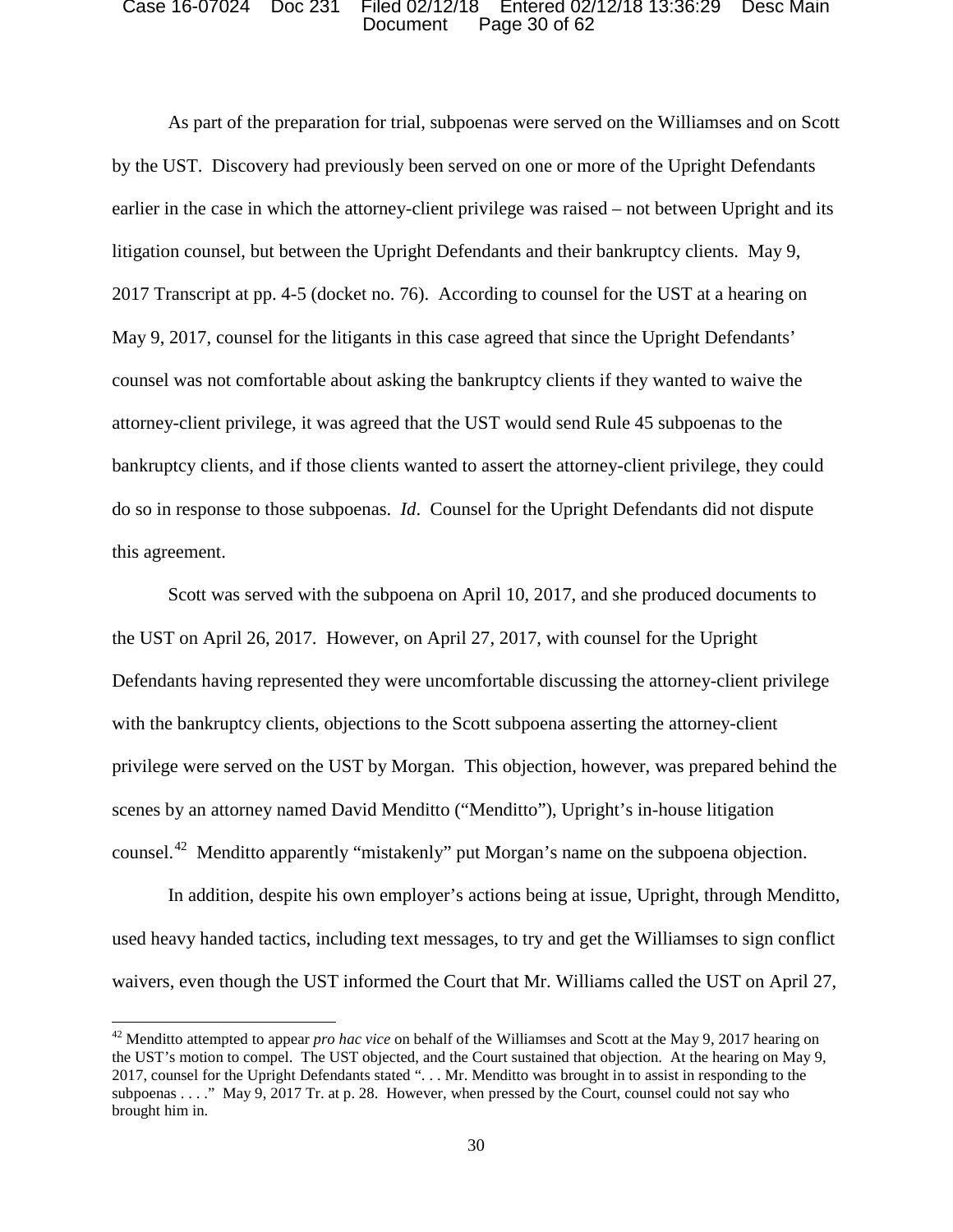### Document Page 31 of 62 Case 16-07024 Doc 231 Filed 02/12/18 Entered 02/12/18 13:36:29 Desc Main

 message there was no allegation they did wrong. Compare UST Ex. 3-19 with UST Ex. 3-20, p. had limited resources to hire separate counsel. 2017 and advised he did not want to sign one. UST Ex. 3-20; May 9, 2017 Tr. at 17. Menditto sent the Williamses a conflict waiver letter dated April 20, 2017, which suggested, among other things, that the Williamses' discharge might be at issue, despite telling them later by text 11. While there is a suggestion that they could receive advice from other counsel, the proposed conflict letter was heavily tilted toward having the Williamses waive any conflicts and let Upright continue to represent them. Upright had to know, as a practical matter, the Williamses

Mr. Williams emailed Menditto on April 26, 2017, stating that:

 So, right now, I trust no one. I was told by "my lawyer" that if I did not sign out and said, "I will say what I have to, to save myself." [Referring to Darren started! I hope and pray that noone [sic] else comes to your firm for help. I don't make money yourselves. Whether it is legal or not. *I am done speaking*. 43 the waiver that he would be solely looking out for himself only. He actually came Delafield]. . . . I don't want to be defended by anyone like that, nor anyone who employs or goes into partnership with someone like that. If he is like that, then no wonder we are in the situation we are in with this case. We followed horrible advice when knowing nothing of legal matters. We were 21 and 20 when this believe that there is anyone at the firm or your partners that are truly in it to help people get out of financial trouble, but instead create more and at the same time,

UST Ex. 3-20, pp. 3-4 (emphasis added). Nevertheless, Menditto continued to persist in trying

to get Mr. Williams to talk to him, clearly to lobby him to sign the conflict waiver so he could

assert the attorney-client privilege on their behalf and attempt to shield their files and Upright's

from discovery. *Id.* 

<sup>&</sup>lt;sup>43</sup> At trial, Delafield denied the comments attributed to him.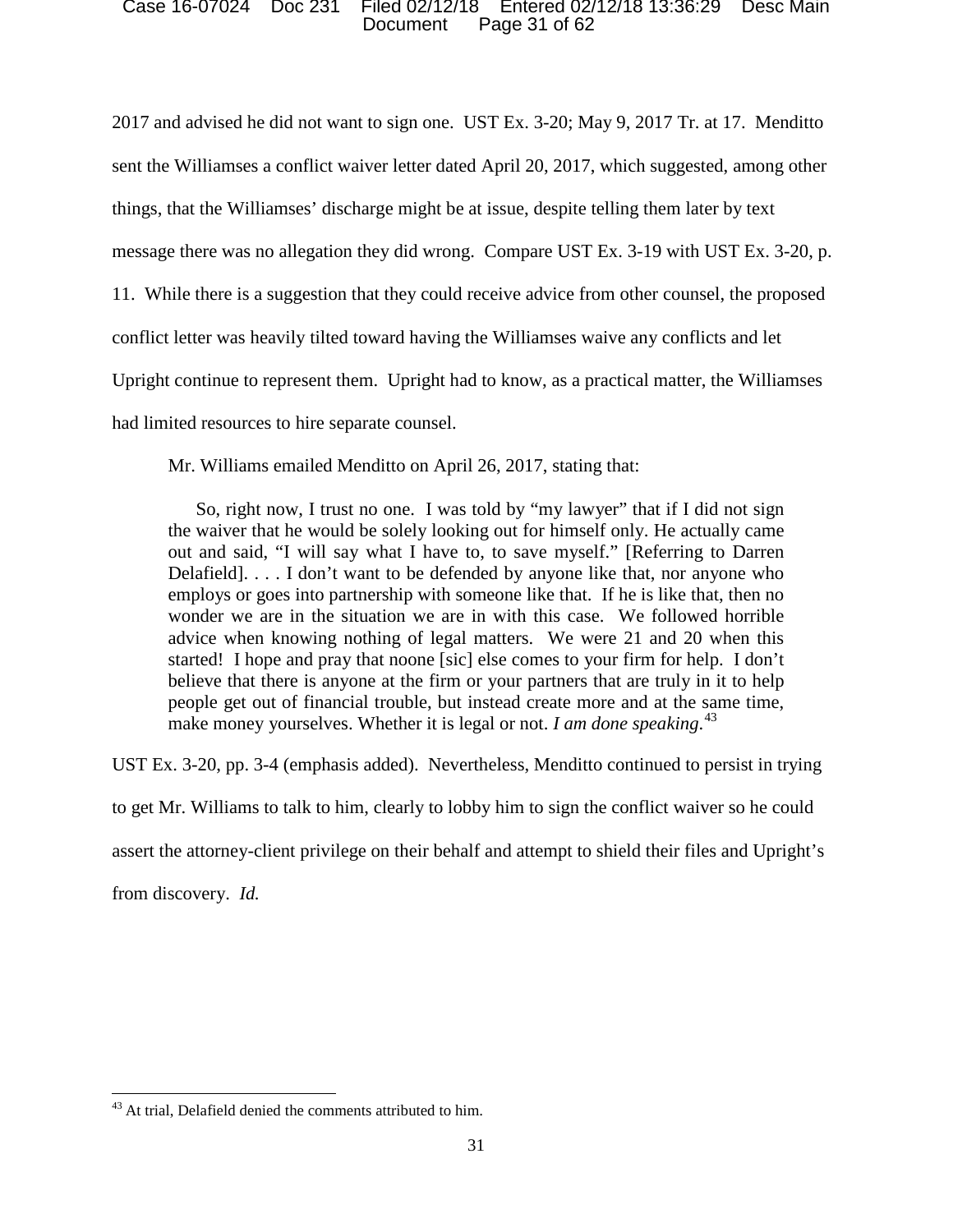Case 16-07024 Doc 231 Filed 02/12/18 Entered 02/12/18 13:36:29 Desc Main Document Page 32 of 62

## **CONCLUSIONS OF LAW**

## **I. Jurisdiction and Venue**

This Court has jurisdiction of this matter by virtue of the provisions of 28 U.S.C. §§ 1334(a) and 157(a) and (b) and the delegation made to this Court by Order from the District Court on December 6, 1994, and Rule 3 of the Local Rules of the United States District Court for the Western District of Virginia. This Court further concludes that these matters are "core" bankruptcy proceedings within the meaning of 28 U.S.C. § 157(b)(2)(A). *See In the Matter of Kenneth W. Paciocco*, Misc. Pro. No. 15-00302-KRH, 2015 WL 5178036 (Bankr. E.D. Va. Sept. 3, 2015). A request for sanctions arising out of an attorney's conduct in a core proceeding is itself a core proceeding. *See, e.g., In re French Bourekas, Inc.,* 183 B.R. 695, 696 (Bankr. S.D. N.Y. 1995).

## **II. The UST's Requests for Relief**

The UST has asserted six counts against the Upright Defendants and Sperro. Count I of the Complaints each asks the Court to order Delafield, Morgan, LSC, and Upright to disgorge fees under Section 329(a) and Section 105(a) of the Bankruptcy Code. Count II of the Complaints seek disgorgement of fees under 11 U.S.C. § 329(b) against Delafield, Upright, Morgan, and LSC. Count III of the Williams Complaint requests voiding of the fee agreement and disgorgement under 11 U.S.C. §§ 526(c)(1) and 105(a) against Delafield, Upright and LSC. Count III of the Scott Complaint and Count IV of the Williams Complaint seek an injunction against Delafield, Morgan, Upright and LSC, enjoining them from violating 11 U.S.C. § 526. Count V of Williams Complaint and Count IV of the Scott Complaint seek civil penalties under 11 U.S.C. § 526(c)(5)(B) against Delafield, Morgan, Upright Law LLC, and LSC, and Count VI of the Williams Complaint and Count V of the Scott Complaint seek sanctions against all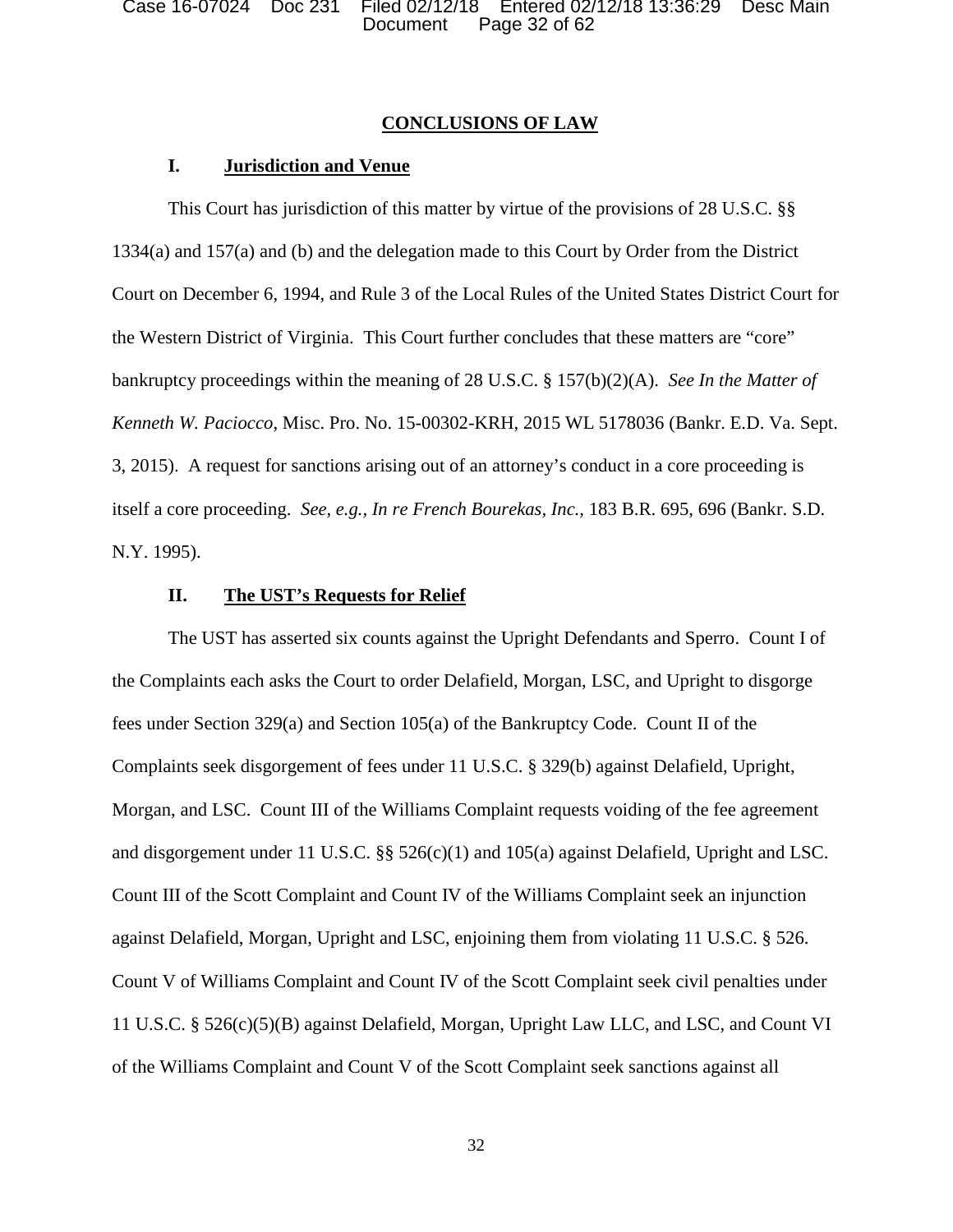### Document Page 33 of 62 Case 16-07024 Doc 231 Filed 02/12/18 Entered 02/12/18 13:36:29 Desc Main

Defendants under the Court's inherent powers. This last Count asks the Court to prohibit Delafield, Morgan, LSC, Upright Law, LLC, Allen, Chern, and Scanlan from practicing before this Court whether directly or indirectly through any companies in which they have ownership interests or management authority. The UST contends that cause also exists to sanction them monetarily. The Court is also asked to require Sperro and its affiliates to disgorge all funds received as a result of the Sperro Program, and to enjoin Sperro and its affiliates from remitting or providing any funds to LSC or Upright Law, LLC or to an affiliate, member, or agent of either of those entities. In both Complaints, the UST further requests that the Court "take such action as the court deems necessary to deter such misconduct and similar schemes in the future."

# **III. Williams and Scott Counts I and II and Williams Count III: 11 U.S.C. §§ 329(a), 329(b), 526(c)(1) and 105(a)**

Section 329 of the Bankruptcy Code provides as follows:

(a) Any attorney representing a debtor in a case under this title, or in connection with such a case, whether or not such attorney applies for compensation under this title, shall file with the court a statement of the compensation paid or agreed to be paid, if such payment or agreement was made after one year before the date of the filing of the petition, for services rendered or to be rendered in contemplation of or in connection with the case by such attorney, and the source of such compensation.

(b) If such compensation exceeds the reasonable value of any such services, the court may cancel any such agreement, or order the return of any such payment, to the extent excessive, to  $-$  (1) the estate, if the property transferred  $-$  (A) would have been property of the estate; or (B) was to be paid by or on behalf of the debtor under a plan under chapter 11, 12, or 13 of this title; or (2) the entity that made such payment.

11 U.S.C. § 329. As stated in *In re Levin*, Case No. 97-15574DWS, 1998 WL 732878 (Bankr.

E.D. Pa. Oct. 15, 1998), "[o]ne of the surest means for the bankruptcy system to come under

public disrepute is for the perception to take hold that it allows attorneys to milk the last cent out

of debtors while leaving creditors nothing. Also disturbing is the prospect that attorneys may be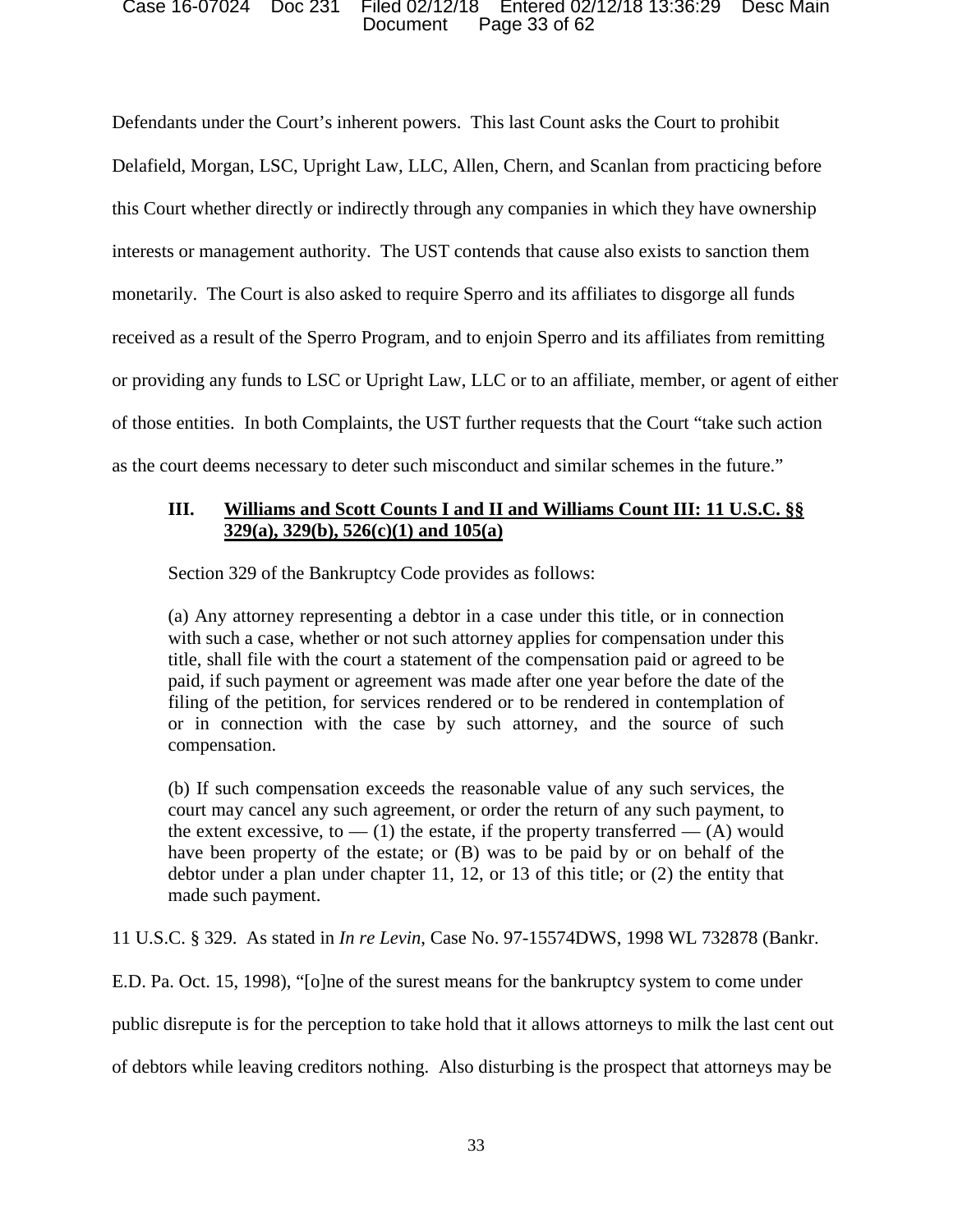### Document Page 34 of 62 Case 16-07024 Doc 231 Filed 02/12/18 Entered 02/12/18 13:36:29 Desc Main

 enact and enforce strict regulations on the payment of attorney's fees in bankruptcy. One of the able to extract a premium from debtors who are desperate to file in order to save an asset that is on the brink of being lost. These concerns, among others, have led Congress and the Courts to cornerstones of the regulatory structure is the necessity for attorneys to fully and honestly disclose their transactions with clients." *Levin*, 1998 WL 732878, at \*2.

Section 329 reflects the Congressional concern that a debtor's payments to his attorney

present a "serious potential for evasion of creditor protection provisions of the bankruptcy laws."

H.R.Rep. No. 95–595, at 329 (1977), *reprinted in* 1978 U.S.C.C.A.N. 5963, 6285.

 concerning compensation. *In re Saturley,* 131 B.R. 509, 517 (Bankr. D. Me. 1991). The disclosures he makes must be "precise and complete." *Berg,* 356 B.R.at 381 (internal quotation omitted). "Coy or incomplete disclosures" that force the court "to ferret out pertinent information" will not do, *Saturley,* 131 B.R.  of negligence or inadvertence, *Jensen v. U.S. Trustee (In re Smitty*'*s Truck Stop,*  than the full measure of disclosure" is unacceptable. *Saturley,* 131 B.R. at 517. To that end, an attorney must "lay bare all [his] dealings" with the debtor at 517; *see also Neben & Starrett, Inc. v. Chartwell Fin. Corp. (In re Park– Helena Corp.),* 63 F.3d 877, 881 (9th Cir. 1995), even if they are merely the result *Inc.),* 210 B.R. 844, 848-49 (10th Cir. BAP 1997). Very simply, "[a]nything less

*In re Jackson*, 401 B.R. 333, 339-40 (Bankr. N.D. Ill. 2009).

 (Bankr. N.D. Ill. 2007). The sanctions can include partial or total denial of compensation as well as partial or total disgorgement of fees paid. *Id.* "Many courts, perhaps the majority, punish  *v. Cooper (In re Downs)*, 103 F.3d 472, 477-78 (6th Cir. 1996). However, other courts consider Because disclosure under Section 329(a) and Rule 2016(b) is "central to the integrity of the bankruptcy process," failure to disclose is sanctionable. *In re Andreas,* 373 B.R. 864, 872 defective disclosure by denying all compensation." *Id.; see, e.g., Mapother & Mapother, P.S.C.*  the egregiousness of the conduct and the facts of a given case. *See Charity v. NC Financial*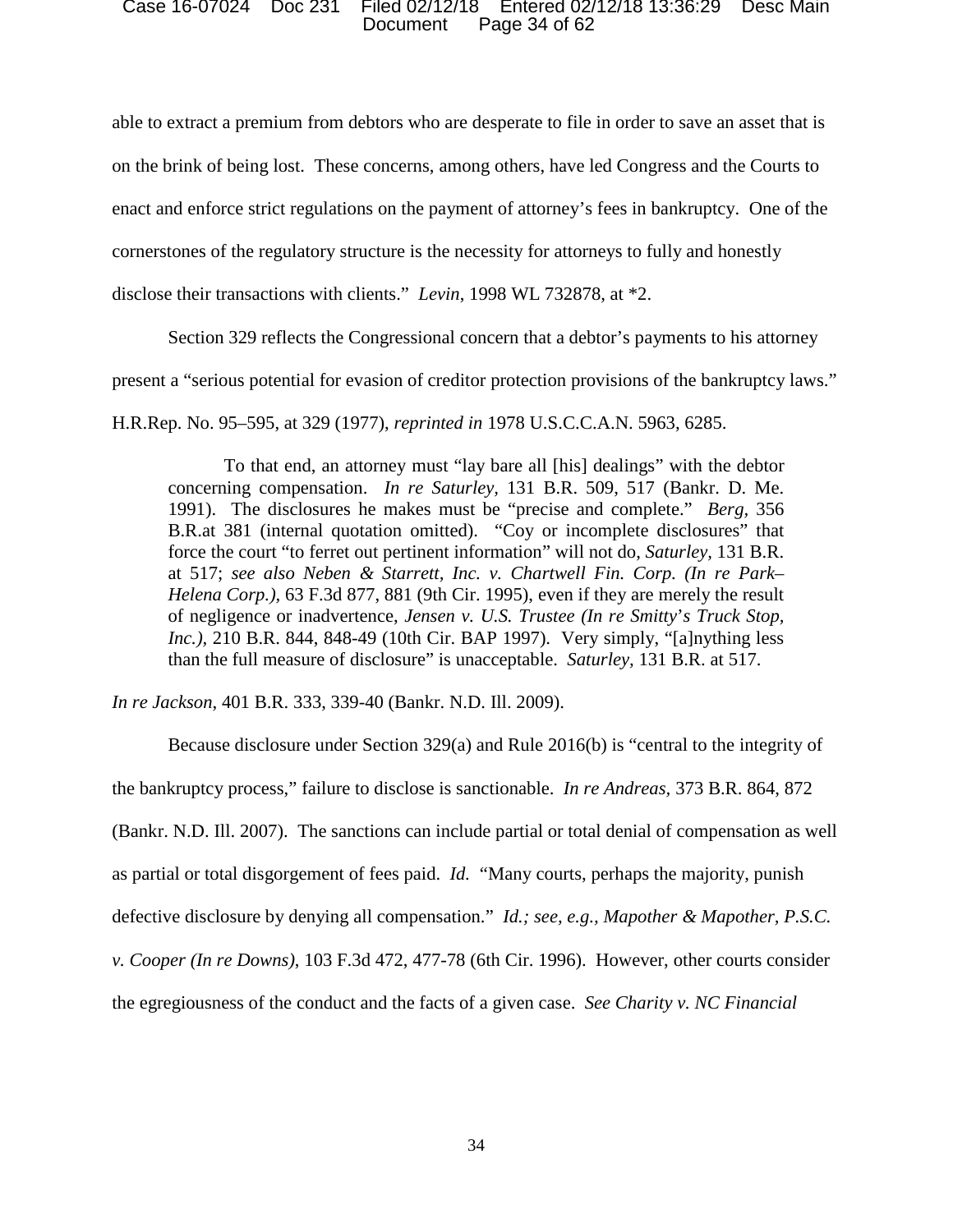### Document Page 35 of 62 Case 16-07024 Doc 231 Filed 02/12/18 Entered 02/12/18 13:36:29 Desc Main

*Solutions of Utah, LLC (In re Charity)*, No. 16-31974-KLP, 2017 WL 3580173, at \*26 (Bankr. E.D. Va. Aug. 15, 2017).<sup>44</sup>

## **A. Mootness**

l

The Upright Defendants contend the UST's claims against them in Counts I, II, and III of the Williams Complaint, and Count I and II of the Scott Complaint are moot, because, prior to trial, they refunded to the Williamses and Scott all of the fees paid to LSC/Upright on both the Williamses' and Scott's behalf.<sup>45</sup> In Scott's case, Fenner & Associates sent extra funds on Scott's behalf, and the Upright Defendants advise they are prepared to deliver those additional funds, \$100.00, to whomever the Court directs. Because they have already surrendered the funds to the Debtors, the Upright Defendants contend that any relief for disgorgement is moot. *See e.g., In re Bradley*, 495 B.R. 747, 792 (Bankr. S.D. Tex. 2013). The Upright Defendants, in effect, assert there is no case or controversy left for the Court to resolve as to the above referenced Counts, and there is no need to cancel any contracts, because the contracts are fully performed and the debtors have received their discharges. In essence, the Upright Defendants assert there is nothing left for Upright, Delafield, or Morgan to perform in their cases, and cancelling a fully performed contract is basically a useless act.

As stated in *Simmons v. United Mortg. & Loan Inv., LLC*, 634 F.3d 754 (4th Cir. 2011):

"[T]he doctrine of mootness constitutes a part of the constitutional limits of federal court jurisdiction. . . . [A] case is moot when the issues presented are no longer 'live' or the parties lack a legally cognizable interest in the outcome."

<sup>&</sup>lt;sup>44</sup> "...[T]he Bankruptcy Code and Rules impose no requirement on debtor's counsel in a chapter 7 case to obtain court *approval* of his or her fees. . . . Rather, the duty is simply one of *disclosure*, with the court having the power to disapprove fees to the extent they are determined to be excessive *if* the reasonableness of the fees is raised either by the debtor or the United States Trustee, or by the court on its own motion. *See Burd v. Walters (In re Walters),* 868 F.2d 665 (4th Cir. 1989) (bankruptcy court had power to reduce fees of attorney hired by debtor to litigate against creditor in another forum from \$29,000 to \$15,000 even though the fees were being paid from exempt funds rather than estate assets)." *In re Hooper,* No. 93-11599-AB, 2001 WL 34054526, at \*9 (Bankr. E.D. Va. Oct. 29, 2001).

<sup>&</sup>lt;sup>45</sup> The Court denied a motion to dismiss to that effect shortly before trial. Docket Nos. 162, 173, 189.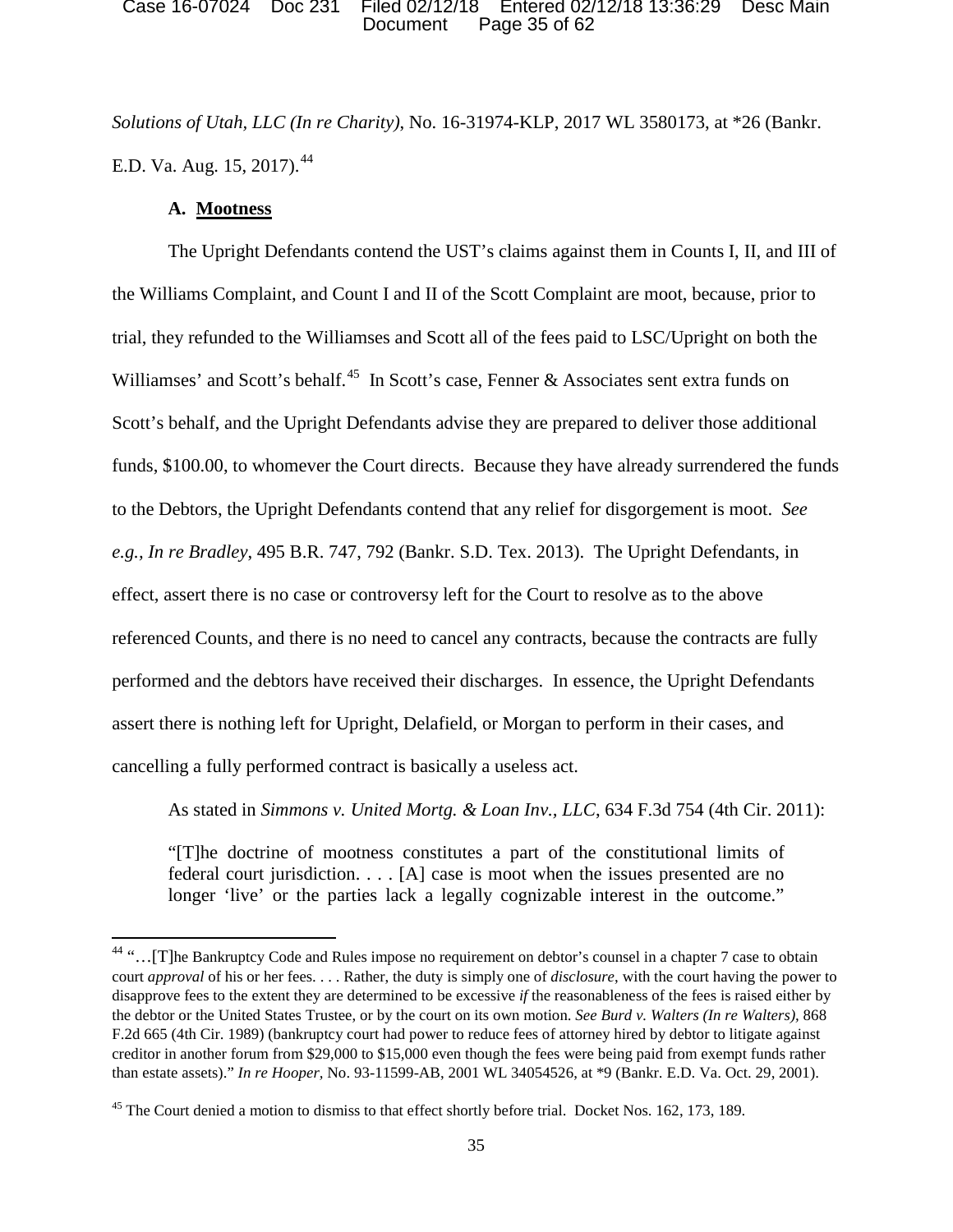### Document Page 36 of 62 Case 16-07024 Doc 231 Filed 02/12/18 Entered 02/12/18 13:36:29 Desc Main

*United States v. Hardy,* 545 F.3d 280, 283 (4th Cir. 2008) (internal quotation marks and citations omitted). *See also Iron Arrow Honor Soc'y v. Heckler,* 464 U.S. 67, 70, 104 S.Ct. 373, 78 L.Ed.2d 58 (1983) ("Federal courts lack jurisdiction to decide moot cases because their constitutional authority extends only to actual cases or controversies."). "Mootness has been described as 'the doctrine of standing set in a time frame: The requisite personal interest that must exist at the commencement of the litigation (standing) must continue throughout its existence (mootness).'" *Arizonans for Official English v. Arizona,* 520 U.S. 43, 68 n. 22, 117 S.Ct. 1055, 137 L.Ed.2d 170 (1997) (quoting *U.S. Parole Comm'n v. Geraghty,* 445 U.S. 388, 397, 100 S.Ct. 1202, 63 L.Ed.2d 479 (1980)).

*Id.* at 763. The UST contends that the forgoing Counts are not moot, and that there is a live case or controversy.

First, as to Count I of each Complaint, brought under Section 329(a) and 105(a), the UST contends that the Upright Defendants failed to "disclose completely and accurately the compensation paid in this case, in particular both the ultimate source of the compensation and the sharing of compensation between the various entities involved." Williams Complaint, ¶ 84; Scott Complaint,  $\lceil 83 \rceil$ . In both Complaints, the UST asks the Court to use its authority under Section 105(a) to require to LSC, Upright, Delafield and Morgan "to disgorge all fees."<sup>46</sup> This request is made in the body of Count I, whereas the requests for relief at the conclusion of all counts are much broader.

Part of what the UST is targeting in Count I of the Complaints is the allegation that LSC is not a law firm, and that the Rule 2016(b) disclosures are inaccurate and misleading under Section 329(a) and Rule 2016(b). Rule 2016(b) provides, in part, that "[t]he statement shall include the particulars of any such sharing or agreement to share by the attorney, but the details of any agreement for the sharing of the compensation with a member or regular associate of the attorney's law firm shall not be required." Fed. R. Bankr. P. 2016(b). Count I of the Complaints

<sup>&</sup>lt;sup>46</sup> In the Williams Complaint, the UST also asked that the Defendants be required to provide "restitution of the full value of the converted property," but this request was withdrawn prior to trial at the hearing on the motion to dismiss.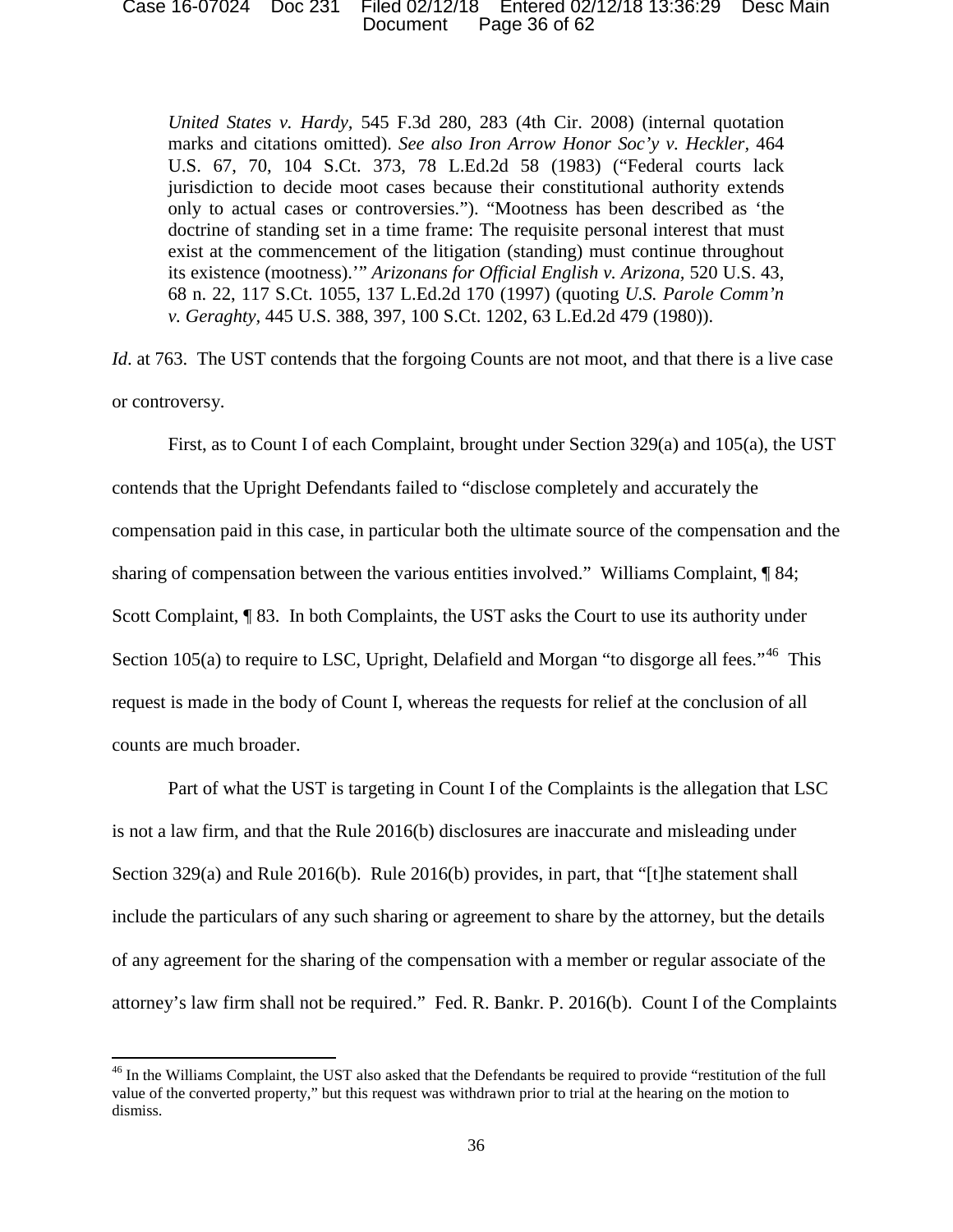### Document Page 37 of 62 Case 16-07024 Doc 231 Filed 02/12/18 Entered 02/12/18 13:36:29 Desc Main

asserts that the "precise nature of the fee arrangement must be disclosed, not merely the identity of the ultimate owner of the funds," and the Upright Defendants had an obligation to ensure the filing of an accurate statement under Section 329(a) and Rule 2016(b). "Despite this, they failed to disclose completely and accurately the compensation paid in this case, in particular both the ultimate source of the compensation and the sharing of compensation between the various entities involved." Complaints, Count I. Here, after this litigation commenced, the Upright Defendants contend that they paid the Williamses \$1,650.00 and Ms. Scott the sum of \$1,835.00. Thus, since the UST asks for disgorgement of those funds, the Upright Defendants assert there would be no point in the Court ordering them to do what they have already done, and there is no need to delve into the Rule 2016(b) disclosures.

 The Court disagrees. There are approximately 15 additional cases pending in this Court Court.<sup>47</sup> In several of those cases, the UST alleges that her Office "has filed several other motions against[, among others,] LSC and Upright Law and alleged a pattern and practice of misrepresentations to the Court regarding the details concerning fees and fee sharing.". *See, e.g.,*  Attorney Fees Paid, *In re Holtz*, No. 16-50742 (docket no. 11). In *Knox v. Service Emps. Int'l*  outcome of the litigation, the case is not moot." (citations omitted). *Id*. at 2287. Moreover, in which the UST has questioned the issue of fee sharing under LSC's business model and the adequacy and manner in which its Rule 2016(b) disclosures are prepared and filed with the Motion to Review Debtor's Transactions with Debt Relief Agencies and Order Disgorgement of *Union, Local 1000,* 567 U.S. 298, 132 S.Ct. 2277 (2012), the Supreme Court held that "[a] case becomes moot only when it is impossible for a court to grant . . . any effectual relief whatever to the prevailing party. . . . [A]s long as the parties have a concrete interest, however small, in the

 $47$  The Court takes judicial notice of its own docket. The additional cases are set for a status conference on March 19, 2018.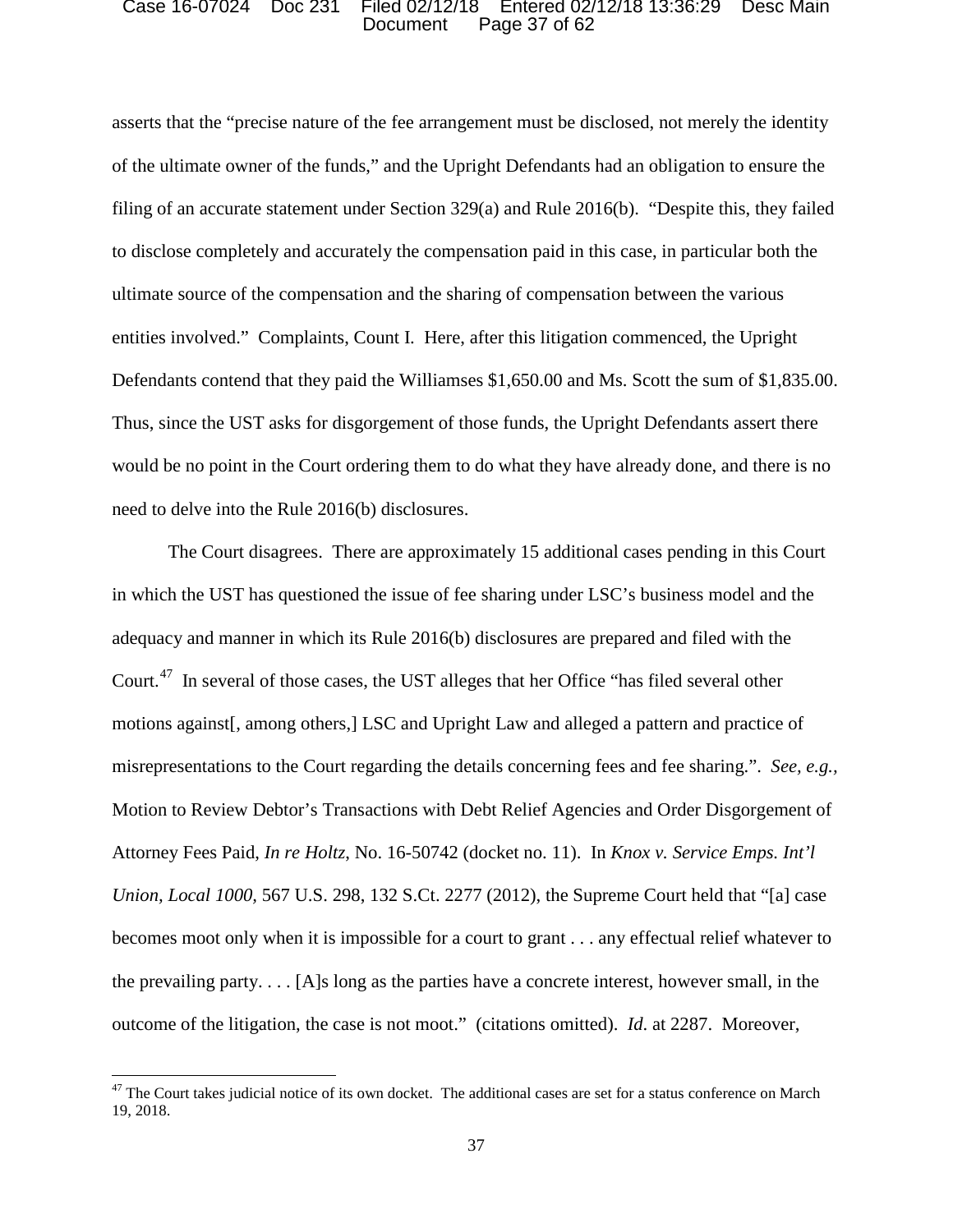### Document Page 38 of 62 Case 16-07024 Doc 231 Filed 02/12/18 Entered 02/12/18 13:36:29 Desc Main

 There is a well-recognized exception to the mootness doctrine holding that "a defendant's voluntary cessation of a challenged practice does not deprive a 894, 97 L.Ed. 1303 (1953) ("[V]oluntary cessation of allegedly illegal conduct not make the case moot."). federal court of its power to determine the legality of the practice." *City of Mesquite v. Aladdin's Castle, Inc.*, 455 U.S. 283, 289, 102 S.Ct. 1070, 71 L.Ed.2d 152 (1982); *see also United States v. W.T. Grant Co.*, 345 U.S. 629, 632, 73 S.Ct. does not deprive the tribunal of power to hear and determine the case, *i.e.*, does

 temporarily altering questionable behavior." *City News & Novelty, Inc. v. City of*  ordinarily render a case moot because a dismissal for mootness would permit a resumption of the challenged conduct as soon as the case is dismissed."). To that The voluntary cessation exception "traces to the principle that a party should not be able to evade judicial review, or to defeat a judgment, by *Waukesha*, 531 U.S. 278, 284 n.1, 121 S.Ct. 743, 148 L.Ed.2d 757 (2001). Accordingly, the exception seeks to prevent "a manipulative litigant immunizing itself from suit indefinitely, altering its behavior long enough to secure a dismissal and then reinstating it immediately after." *ACLU of Mass. v. U.S. Conference of Catholic Bishops*, 705 F.3d 44, 54–55 (1st Cir. 2013) (citing *Already, LLC v. Nike, Inc.*, – U.S. –, 133 S.Ct. 721, 727, 184 L.Ed.2d 553 (2013)); *see also Knox v. Serv. Emps. Int'l Union, Local 1000*, 567 U.S. 298, 132 S.Ct. 2277, 2287, 183 L.Ed.2d 281 (2012) ("The voluntary cessation of challenged conduct does not end, "a defendant claiming that its voluntary compliance moots a case bears the formidable burden of showing that it is absolutely clear the allegedly wrongful behavior could not reasonably be expected to recur." *Laidlaw*, 528 U.S. at 190, 120 S.Ct. 693.

*Porter v. Clarke*, 852 F.3d 358, 363–64 (4th Cir. 2017).

The Upright Defendants continue to file cases in this Court under the existing business

 currently before the Court they paid the attorney's fees back to the debtors before the Court had a chance to rule on the adequacy of their disclosures would gut the "voluntary cessation" rule as model, and the manner in which the Rule 2016(b) disclosures are prepared and filed is a recurring issue. To say that the Court cannot review their practices because in the two instances described above. Moreover, in line with *Knox* above, the UST has asked the Court in each Complaint to take such other action as the Court deems necessary to deter such misconduct and similar schemes in the future," and the Court has that discretion under Section 105(a). There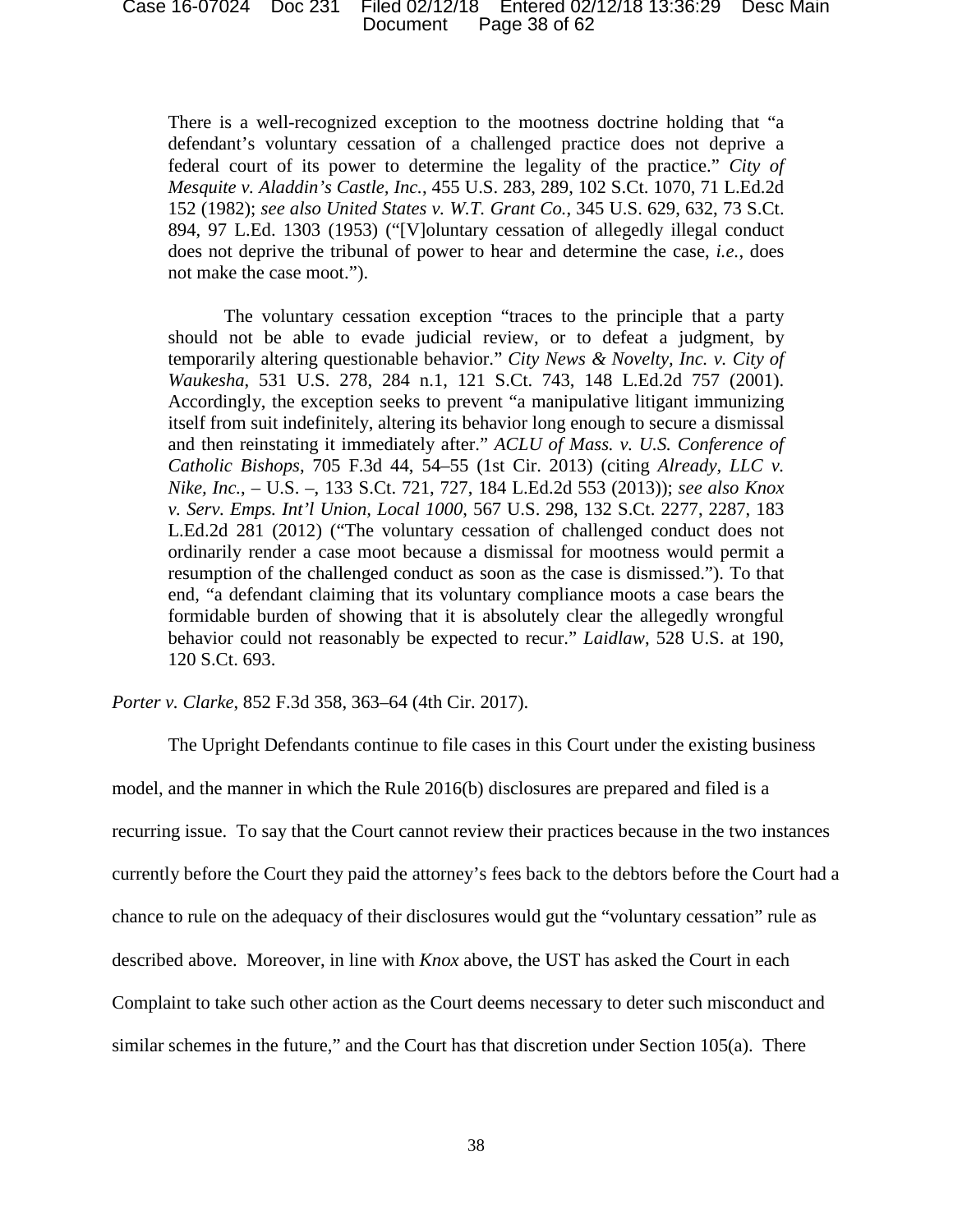### Document Page 39 of 62 Case 16-07024 Doc 231 Filed 02/12/18 Entered 02/12/18 13:36:29 Desc Main

remains a "concrete interest . . . in the outcome of this litigation," and the Court finds Counts I and II of both Complaints, and Count III of the Williams Complaint, are not moot.<sup>48</sup>

# **B. LSC as a law firm and the status of Delafield and Morgan as partners**

The UST contends that cancellation of the retention agreements and disgorgement of attorney's fees are appropriate in this case against Delafield, Morgan, Upright, and LSC because they each failed to satisfy their disclosure obligations under the Bankruptcy Code and Rules. UST Brief at 39. The UST contends that the Rule 2016 certifications in these cases are inaccurate and misleading.<sup>49</sup> The UST asserts that Rule 2016(b) requires the disclosure of the sharing of compensation between entities while not requiring the disclosure of sharing within a firm. Here, the UST argues that LSC does not fit the definition of a law firm and neither Morgan nor Delafield qualify as a bona fide partner of LSC for purposes of Rule 2016(b). Therefore, LSC's undisclosed sharing of fees with Morgan and Delafield is improper. *Id.* at 41. Bluntly stated, the UST characterizes the collective Upright entities, with Chern, Scanlan, and Allen at LSC's helm, as nothing more than a "boiler room and mere forwarder of legal business," and a "call center employing sales people and hard sell tactics to collect money" from, among others, Virginia residents. *Id*. at 42. The UST argues (1) that LSC is not properly registered with the Virginia State Bar, (2) that it is not organized to deliver legal services to Virginia residents, (3)

<sup>&</sup>lt;sup>48</sup> As to Count II of the Complaints, the additional question arises as to whom should the funds should be disgorged? Section 329(b) provides that the court may order the return of any such payment to "(1) the estate, if the property transferred— (A) would have been property of the estate; or (B) was to be paid by or on behalf of the debtor under a plan under chapter 11, 12, or 13 of this title; or (2) the entity that made such payment." 11 U.S.C. § 329(b). This is an open question for the Court, not the Upright Defendants, to decide.

<sup>&</sup>lt;sup>49</sup> Fed. R. Bankr. P. 2016(b) provides as follows: "... (b) Disclosure of Compensation Paid or Promised to Attorney for Debtor. Every attorney for a debtor, whether or not the attorney applies for compensation, shall file and transmit to the United States trustee within 14 days after the order for relief, or at another time as the court may direct, the statement required by § 329 of the Code including whether the attorney has shared or agreed to share the compensation with any other entity. The statement shall include the particulars of any such sharing or agreement to share by the attorney, but the details of any agreement for the sharing of the compensation with a member or regular associate of the attorney's law firm shall not be required. A supplemental statement shall be filed and transmitted to the United States trustee within 14 days after any payment or agreement not previously disclosed."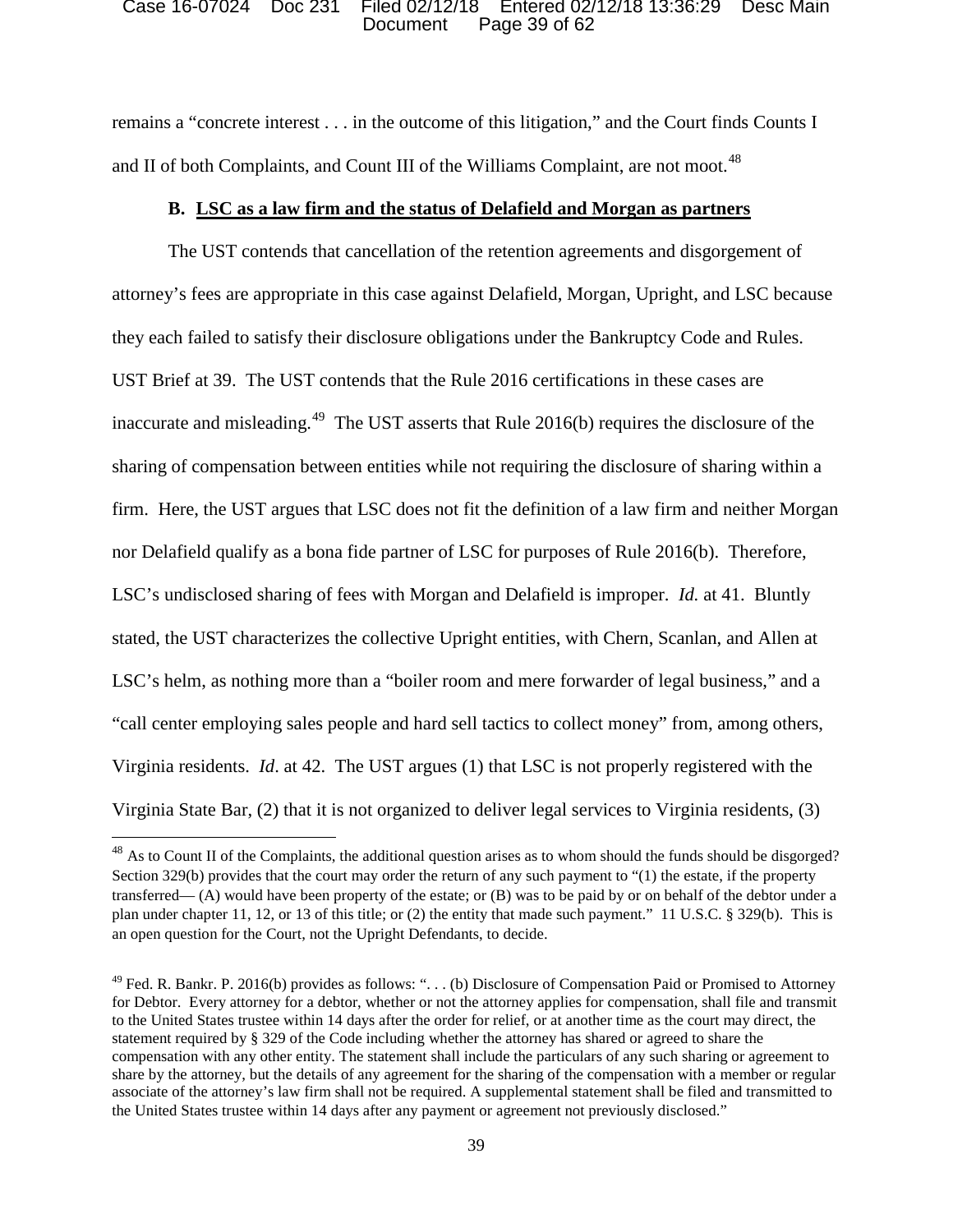### Document Page 40 of 62 Case 16-07024 Doc 231 Filed 02/12/18 Entered 02/12/18 13:36:29 Desc Main

 procedures. *Id.* at 42-43. Further, the UST contends that Scanlan is a secret owner of the firm, disqualifying it as a law firm. that it encourages the unauthorized practice of law, (4) that there is an inability to perform meaningful conflicts checks, and (5) that a real law firm would have reasonable oversight

 and Upright Law, LLC, the Virginia entity, are not *bona fide* partners in LSC. Even though partnership agreements expressly provide that they have no right to participate in the clients and the agreements attempt to prohibit local partners from soliciting clients upon were closed without a case being filed is another factor the UST relies upon. *Id.* at 44. The UST then argues that even if LSC could be considered a law firm, Morgan, Delafield Morgan and Delafield testified that they thought they were "partners" in LSC, the UST contends the evidence shows they were not. As examples of this lack of *bona fides*, Morgan and Delafield have no legal access to partnership documents that the law permits them to have, and the management of the firm. The local partners are generally prohibited from collecting money from disassociation from the firm. That the local partners receive no portion of the fees from files that

sufficient for an attorney to simply be a "member," "partner," or "regular associate," which are partnership agreements with its local partners. They are provided with malpractice insurance. LSC, in turn, contends that LSC and Upright, with Delafield and Morgan as local partners, are very much a true law firm, both in form and substance. LSC contends that it is all terms Section 101 of the Bankruptcy Code leaves undefined. 11 U.S.C. § 101. Thus, LSC contends courts apply this section in a practical manner, recognizing that different law firms have varying types of structures and varying relationships with their attorneys. LSC contends that Delafield and Morgan have a true partnership relationship with Upright. It enters into The local partners, albeit while maintaining their separate law practices, hold themselves out to

40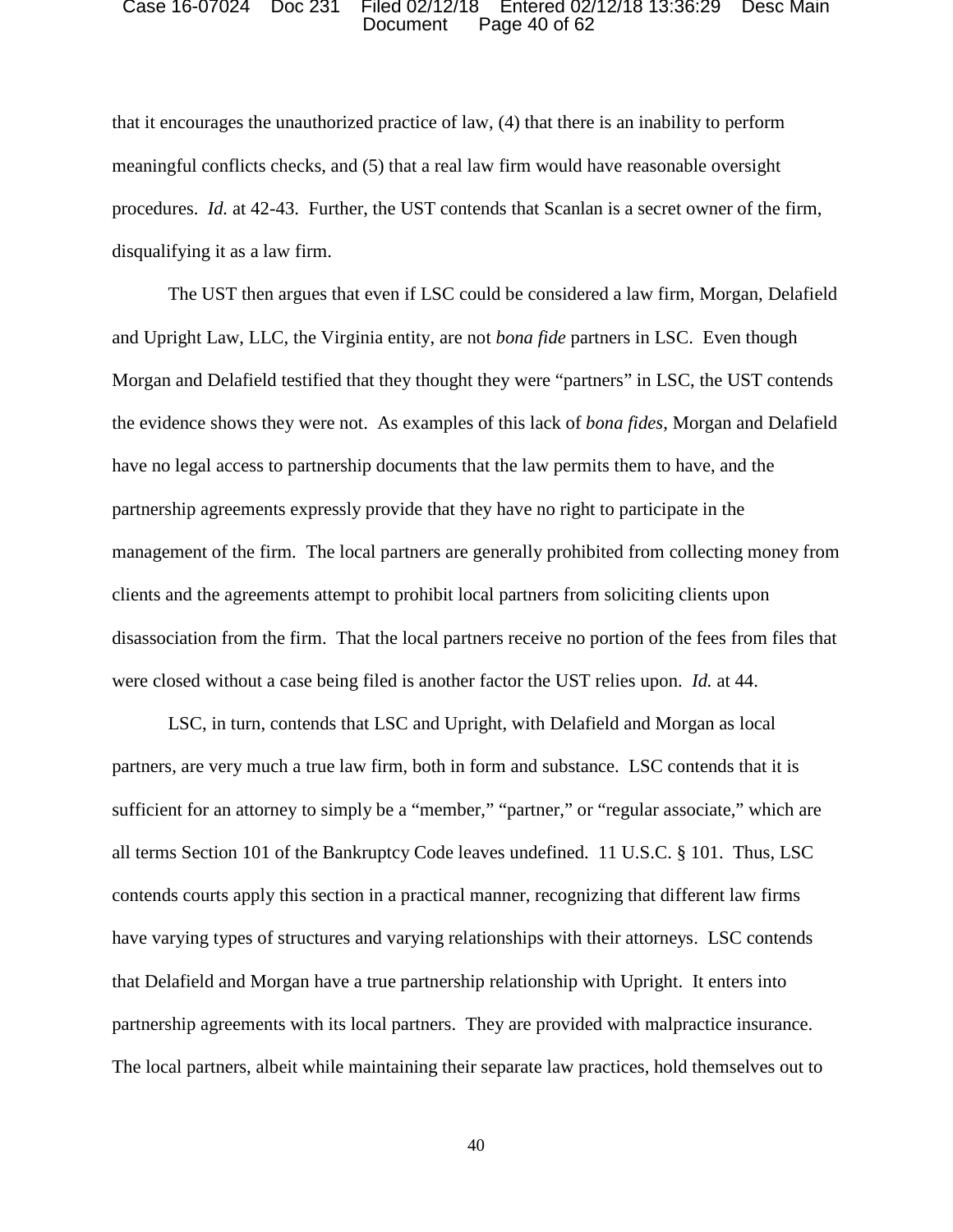### Document Page 41 of 62 Case 16-07024 Doc 231 Filed 02/12/18 Entered 02/12/18 13:36:29 Desc Main

 to take reasonable steps to advise their clients of their affiliation with Upright. Moreover, Upright-related income, not a W-2 nor a Form  $1099$ .<sup>50</sup> Chern also testified that the local partners the general public with the title, style and attribute of a "partner," and the partners are supposed Morgan and Delafield share in the firm's revenues and receive a Schedule K-1 to report their participate in partnership meetings with him, and they are invited to an annual partnership meeting in Chicago. They also receive regular newsletters and have direct communication with him to share concerns and to discuss issues with the firm and clients.

In *Futreal*, this Court observed – addressing Prince Law's ill-fated foray into Virginia –

that these multi-jurisdictional local partner arrangements "are often nothing more than disguised

independent contractor arrangements designed to increase revenue streams by attempting to

evade the fee splitting prohibitions in the Bankruptcy Code and Bankruptcy Rules." *Futreal*,

2016 Bankr. Lexis 3974, at \*42.<sup>51</sup> Further, in *Banner*, addressing the Volks Anwalt firm and its

managing partner Jessica McClean, Judge Beyer observed:

l

 that these "partners" may have is with respect to case management of their assigned cases in their localities. McClean controls all matters related to the While Volks Anwalt has "partners" other than McClean, they have no voting rights, own only nominal shares in the firm, and have no authority, control, or input over the operations and management of Volks Anwalt. The only authority business of Volks Anwalt, including overseeing all financial, marketing, and human resources activities.

 Morgan and Delafield were from LSC, not Upright Law, LLC, a Virginia limited liability company. Upright Ex. P5, p. 39. No Schedule K-1 was provided from the Virginia entity, which is the entity with which Morgan and Delafield had partnership agreements.  $50$  In 2016, LSC filed a composite tax return in Virginia, and the record reflects the Schedule K-1's received by

<sup>&</sup>lt;sup>51</sup> Another "multi-jurisdictional" firm using a local attorney arrangement, Volks Anwalt, was barred from practicing in the Western District of Virginia under an agreement with the UST for a period of three years. *In re Glover*, No. Carolina and disbarred from that court for a period of five years. *In re Banner*, No. 15-31761, 2016 WL 3251886 (Bankr. W.D. N.C. June 2, 2016). The firm was also sanctioned in Hawaii, as was its local counsel. *In re*  client). 15-61476 (Bankr. W.D. Va. Dec. 15, 2015). Volks Anwalt was also sanctioned by the Western District of North *Hanawahine*, 577 B.R. 573 (Bankr. D. Hawaii 2017) (disciplining Volks Anwalt and its local partner for abandoning client). 41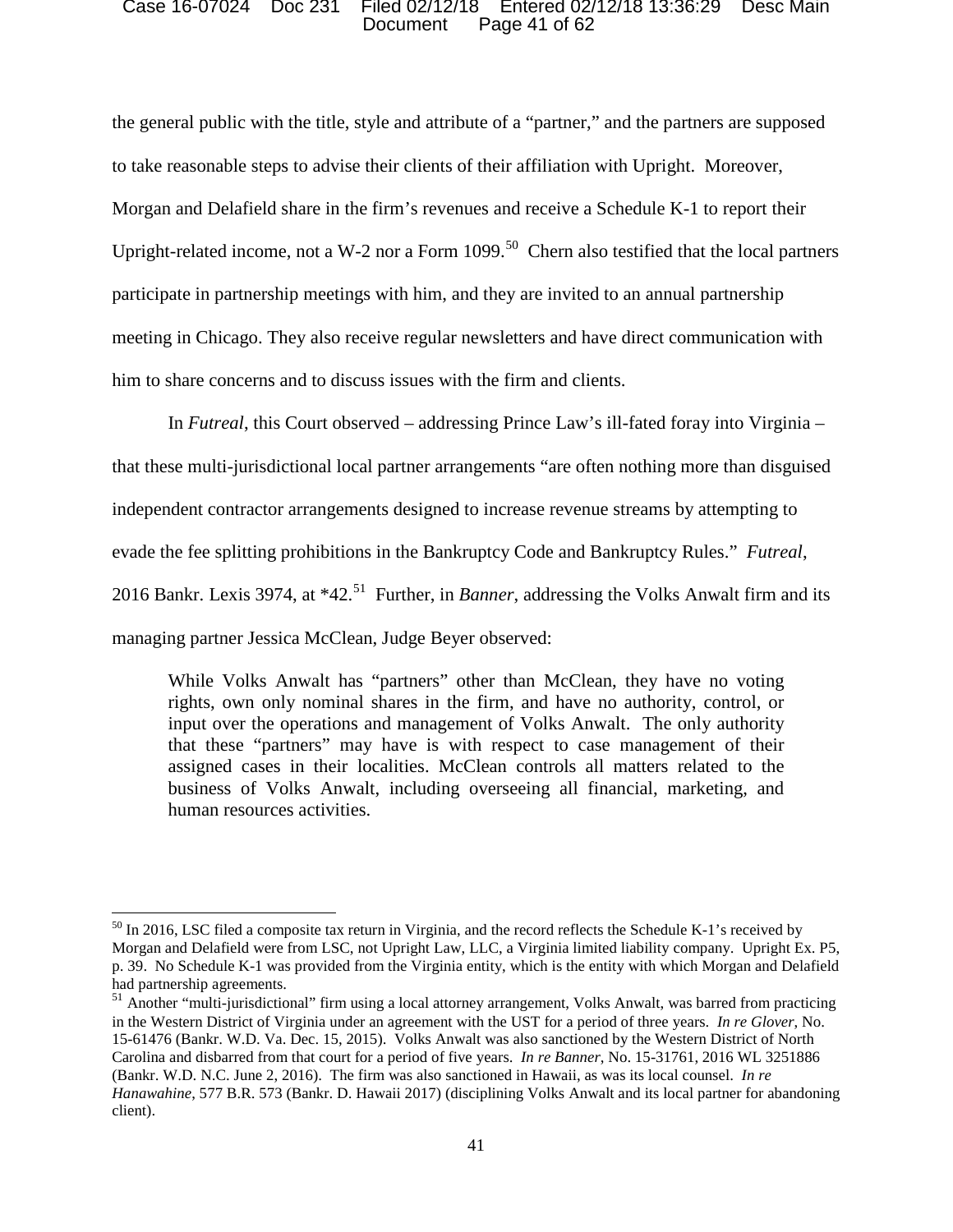### Document Page 42 of 62 Case 16-07024 Doc 231 Filed 02/12/18 Entered 02/12/18 13:36:29 Desc Main

 estimation, "were not legitimate partners" in the firm. *Id*. at \*9, n.39. *Banner*, at \*3. The Court in *Banner* also observed that the Volks Anwalt local "partners," in her

 and structured operation, perhaps because it is formed and operated by individuals, albeit self- described, experienced in law firm operations and internet marketing. Without limitation, efforts to do business in Virginia and elsewhere.<sup>52</sup> The firm shares client information with its local first started. LSC/Upright has a conflicts check system whereby it can run conflicts against its the local partners rarely represent creditors. The Court is deeply disturbed by the lack of While the Upright/LSC firm bears many similarities with that of Prince Law and Volks Anwalt, including the observations of Judge Beyer quoted above, it is a much more sophisticated have been made to register the Virginia entity with the Virginia State Bar, as well as to qualify it partners through its SalesForce case management software system, such that Chicago and the local offices can work on files together, and the local partners are given significant involvement in the preparation, filing and management of the clients' cases, more so now than when Upright local partners' Upright clients, although it cannot run conflicts checks against those local partners' clients in their separate law practices. For example, neither LSC/Upright nor Morgan can check their client database against Delafield's non-Upright client database. The local partners can check their non-Upright client databases against the larger Upright client database, and based on Chern's testimony, this has not presented a problem in day-to-day operations, since effective oversight of its sales people and methods used by LSC/Upright to sell its product, which will be addressed in more detail to follow, as well as the way it provides services and

 Court without being properly qualified to do so. The Court further understands and appreciates the UST's position  $52$  The Court acknowledges that, for a period of time, Upright was providing legal services in Virginia and in this that the registration was both improperly prepared and untimely filed, and that the registration on file is for Upright Law, the Virginia entity, and not LSC. The Virginia State Bar has taken no action against any of the collective Upright entities for their registration deficiencies. Chern, Tr. 206, Day 3. At this point, the Court will leave the consequences of those deficiencies, if any, to the proper State authorities.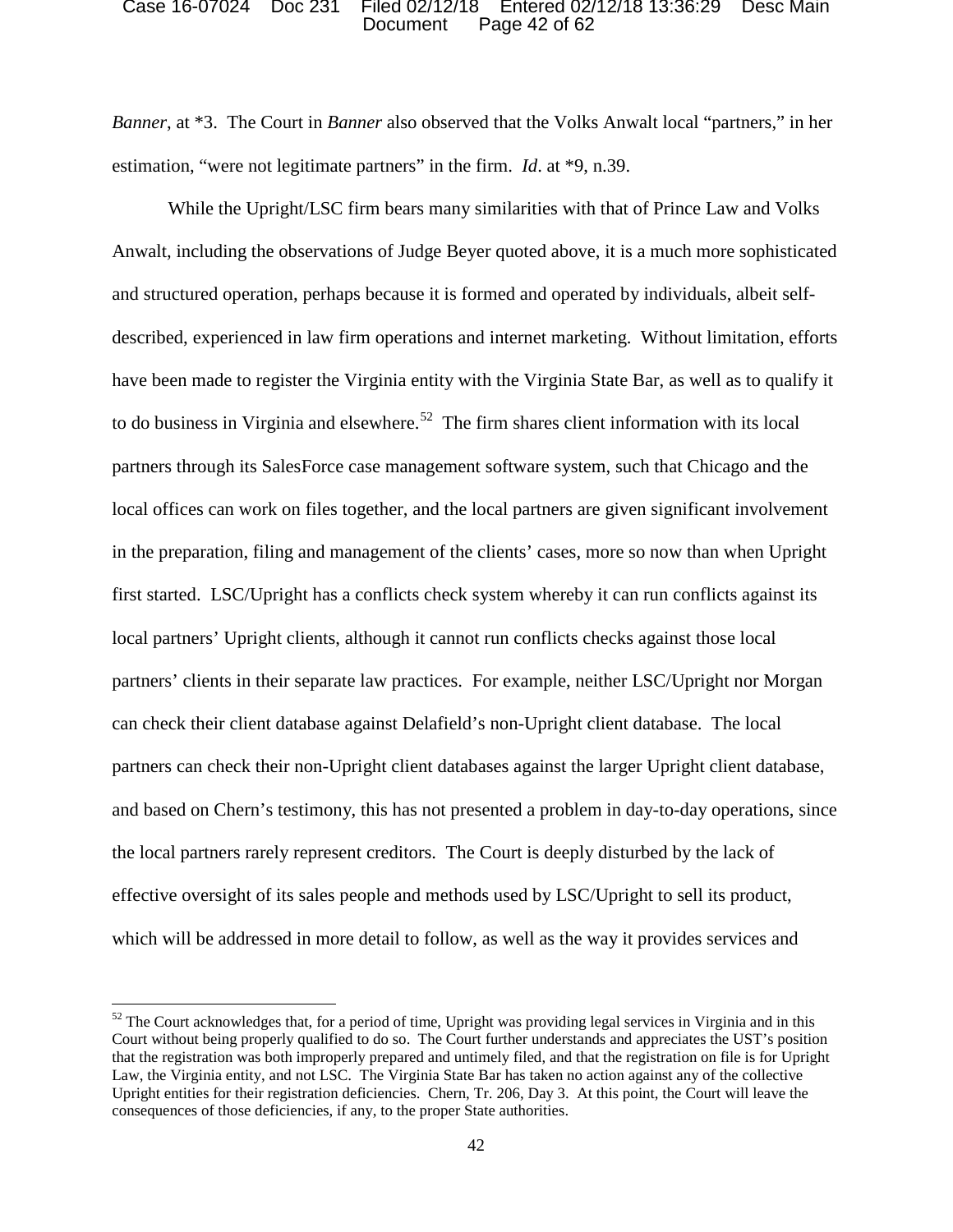### Document Page 43 of 62 Case 16-07024 Doc 231 Filed 02/12/18 Entered 02/12/18 13:36:29 Desc Main

 utilizes Virginia lawyers to do so in this District. However, it cannot say LSC is not a law  $firm.<sup>53</sup>$ 

Under the Virginia Rules of Professional Conduct, "firm," or "law firm" "denotes a

professional entity, public or private, organized to deliver legal services, or a legal department of

a corporation or other organization." Va. R. Prof'l Conduct, Preamble, Terminology. A

comment to Rule 1.10 provides as follows:

 could be regarded as a firm for purposes of the Rule that the same lawyer should other. Whether two or more lawyers constitute a firm as defined in the Terminology section can depend on the specific facts. For example, two practitioners who share office space and occasionally consult or assist each other ordinarily would not be regarded as constituting a firm. *However, if they present themselves to the public in a way suggesting that they are a firm or conduct themselves as a firm, they should be regarded as a firm for the purposes of the Rules. The terms of any formal agreement between associated lawyers are relevant in determining whether they are a firm, as is the fact that they have mutual access to information concerning the clients they serve.* Furthermore, it is relevant in doubtful cases to consider the underlying purpose of the Rule that is involved. A group of lawyers not represent opposing parties in litigation, while it might not be so regarded for purposes of the Rule that information acquired by one lawyer is attributed to the

Va. R. Prof'l Conduct, 1.10 Cmt. [1] (emphasis added).

 $\overline{\phantom{a}}$ 

 Rules of Bankruptcy Procedure 9001(6) and (10). Those provisions find that for the purposes of with, or counsel to an individual or firm." Fed. R. Bankr. P. 9001(6), (10). Although raised in a The Court recognizes that compliance with both Section 329 and Rule 2016(b) are questions of federal, not state, law. But, the comment above is not inconsistent with Federal the Bankruptcy Rules, "Firm" includes "a partnership or professional corporation of attorneys or accountants", and "Regular associate" means "any attorney regularly employed by, associated

 $53$  Scanlan's role in LSC is concerning to the Court as well. It is clear to the Court from the undercurrents at trial that while Scanlan is not one of the technical, legal owners of LSC, his hand is never far from the wheel. Moreover, channeled to both Royce Marketing and Mighty Legal for marketing and employee leasing services, which flow down to Justiva and ultimately to Scanlan. the federal tax return admitted as Upright Ex. P5 reflects substantial portions of LSC's legal services revenues are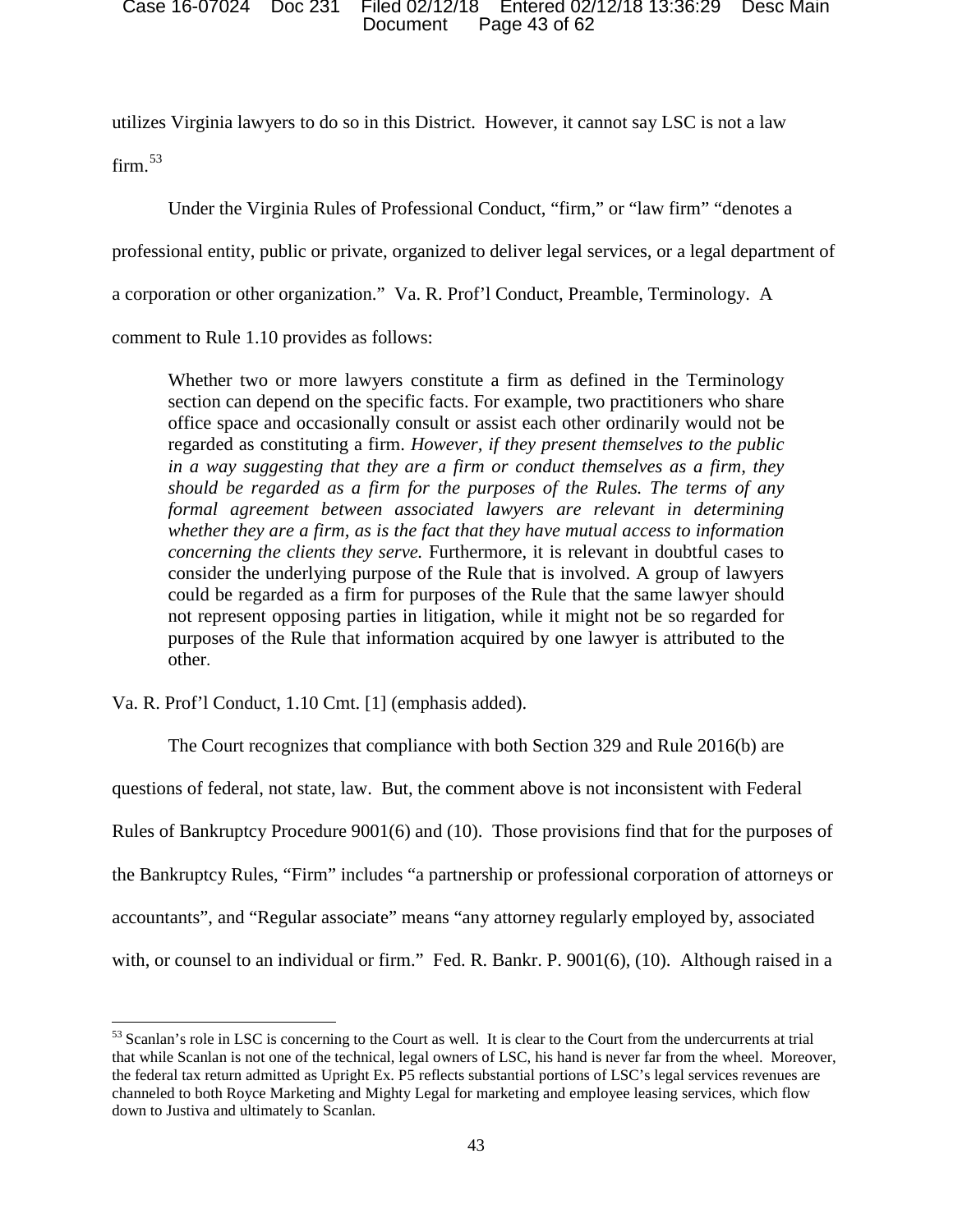Document Page 44 of 62 Case 16-07024 Doc 231 Filed 02/12/18 Entered 02/12/18 13:36:29 Desc Main

somewhat different context, the Court appreciates Judge Chapman's observation in *In re GSC* 

*Grp., Inc.*, 502 B.R. 673 (Bankr. S.D. N.Y. 2013), that:

 [m]uch has changed in the way law firms are organized since the founding of the practice in such firms have also evolved, along with the perquisites associated therewith; twenty-first century law firms include equity partners, non-equity earliest American firms in New York in the late eighteenth century. The complex, multinational structures of today's law firms would hardly be recognizable to the general partners of these early firms. Law firms today, as well as accounting and financial advisory firms, are comprised of partnerships, limited liability partnerships, professional corporations, limited liability companies—and combinations thereof. . . . Moreover, the titles and status afforded lawyers who partners, contract partners, shareholders, associates, contract associates, counsel, of counsel, senior counsel, and the list goes on. . . . Gone are the days of the professional universe being neatly divided into members and associates—and lawyers and accountants—as contemplated by the Code and the Rules.

*Id.* at 735, n.227.<sup>54</sup>

l

Mindful of the above, the Court turns to Delafield's and Morgan's relationship with

 the Court takes a more holistic approach. Looking to substance over form with regard to the Morgan and Delafield are "regularly associated with" or "counsel to" the "firm," of which the local Virginia LLC in which Delafield and Morgan are limited partners is a component part. agreed to share the above-disclosed compensation with any other persons unless they are LSC/Upright. Although styled as "limited partners" with no rights to management of the firm, partnership agreements and the record in this case, including the method and manner of Delafield's and Morgan's interactions with LSC in Chicago, the Court is satisfied that both Thus, the Rule 2016(b) disclosures are not deficient on the basis that LSC/Upright is not a law firm and that Delafield's and Morgan's relationships with it are impermissible. The Court finds that the statements in the Rule 2016(b) disclosures by Delafield and Morgan that "I have not members and associates of my law firm" are not actionable in these cases. Disgorgement and

<sup>&</sup>lt;sup>54</sup> The Court wrestled with this conclusion, especially given the admonition against treating bankruptcy cases as a "matter of traffic." *See In re Worldwide Direct, Inc.*, 316 B.R. 637, 646 (D. Del. 2004).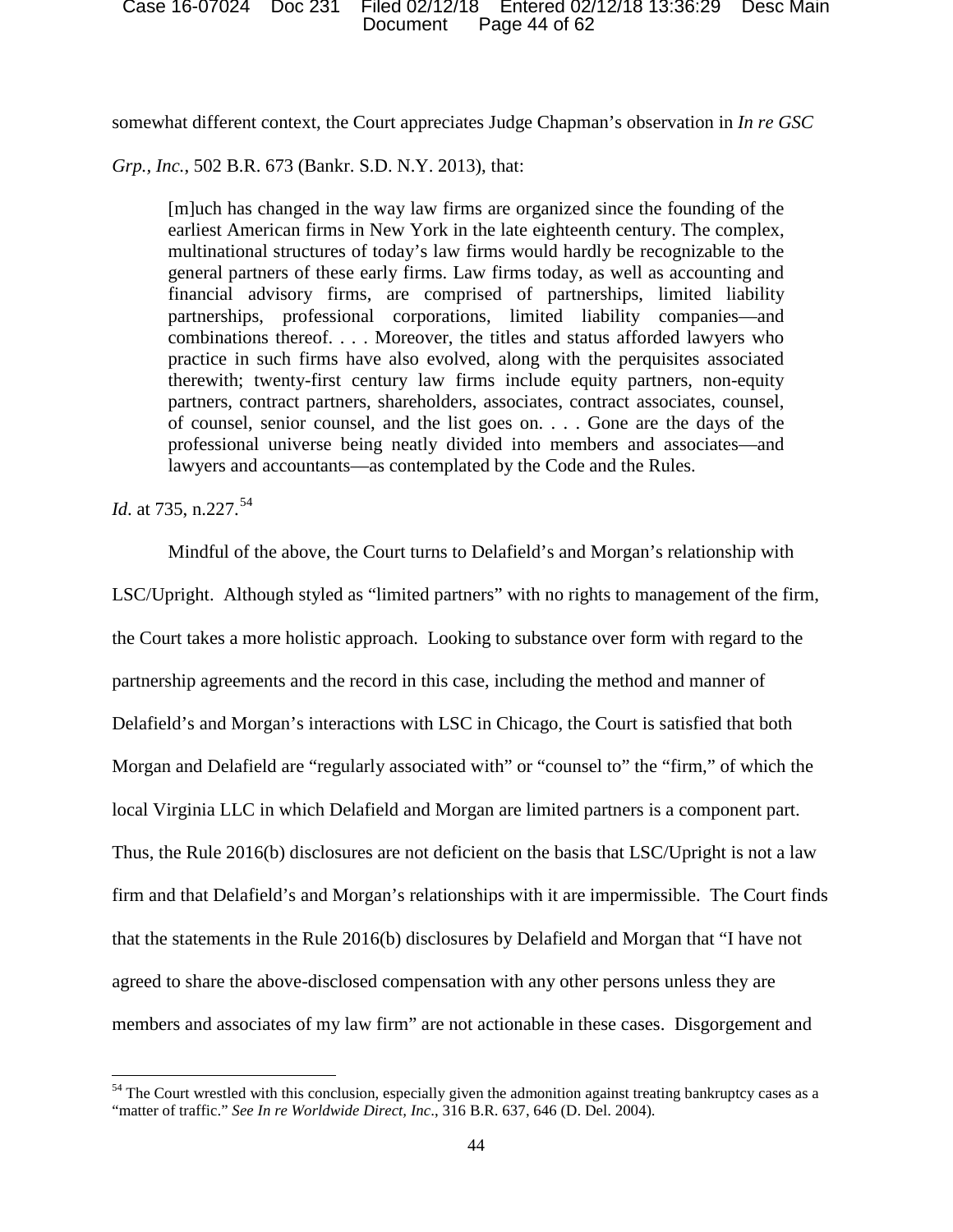### Document Page 45 of 62 Case 16-07024 Doc 231 Filed 02/12/18 Entered 02/12/18 13:36:29 Desc Main

cancellation of the retention agreements between LSC/Upright, the Williamses, and Scott will not be ordered on that basis.

## **C. Additional Rule 2016(b) and engagement deficiencies**

Chern testified that the Rule 2016(b) disclosures were and still are prepared in Chicago. Chern, Tr. 197, Day  $3.^{55}$  The UST argues that from May 12, 2015, when Fenner sent Chern the email outlining the operation of the "New Car Custody Program," LSC knew that Fenner & Associates would be the source of payments for those clients participating in the Sperro Program. Even though Fenner & Associates was controlled by the same person as Sperro, Fenner & Associates actually wrote the checks to LSC/Upright. Nevertheless, when the Rule 2016(b) disclosures were filed for the Williamses and Scott, they failed to disclose that Fenner  $\&$ Associates paid the fee instead of Sperro. To date, the UST points out no amended Rule 2016(b) disclosure has been filed in either case correcting the actual remitter of the fees.

The UST also complains that the engagement agreements between Upright and the Williamses and Scott contained misrepresentations and were also unclear or inaccurate.<sup>56</sup> Among the UST's contentions are that the engagement agreements misrepresented the local attorneys' true hourly rates. The Williamses' and Scott's retainer agreements appear to be form agreements used in the Western District of Virginia and elsewhere, and the hourly rate substantially exceeds the market rate for such services in this District. It appears the agreements specified rates of \$395.00 per hour regardless of the fees the attorney actually charged, although Morgan's time records did specify \$395.00 an hour in Scott's case.<sup>57</sup> Further, in violation of

**.** 

the case. UST Ex. 23, Tr. p. 208.  $<sup>55</sup>$  Delafield at one point testified he prepared the Williamses' 2016(b) disclosure. That does not appear to have been</sup>

 $56$  For example, the Williamses' engagement agreement indicated amendments to schedules were included in the flat fee, while in another portion of the same agreement, those services were excluded. UST Ex. 3-24,  $\P$  8(f), 9(h). <sup>57</sup> Delafield's true local rate on the Williamses' file appears to have been \$200.00 per hour. UST Ex. 3-23.

 Scott's case, every attorney involved appears to have billed \$395.00 per hour, regardless of whether they were an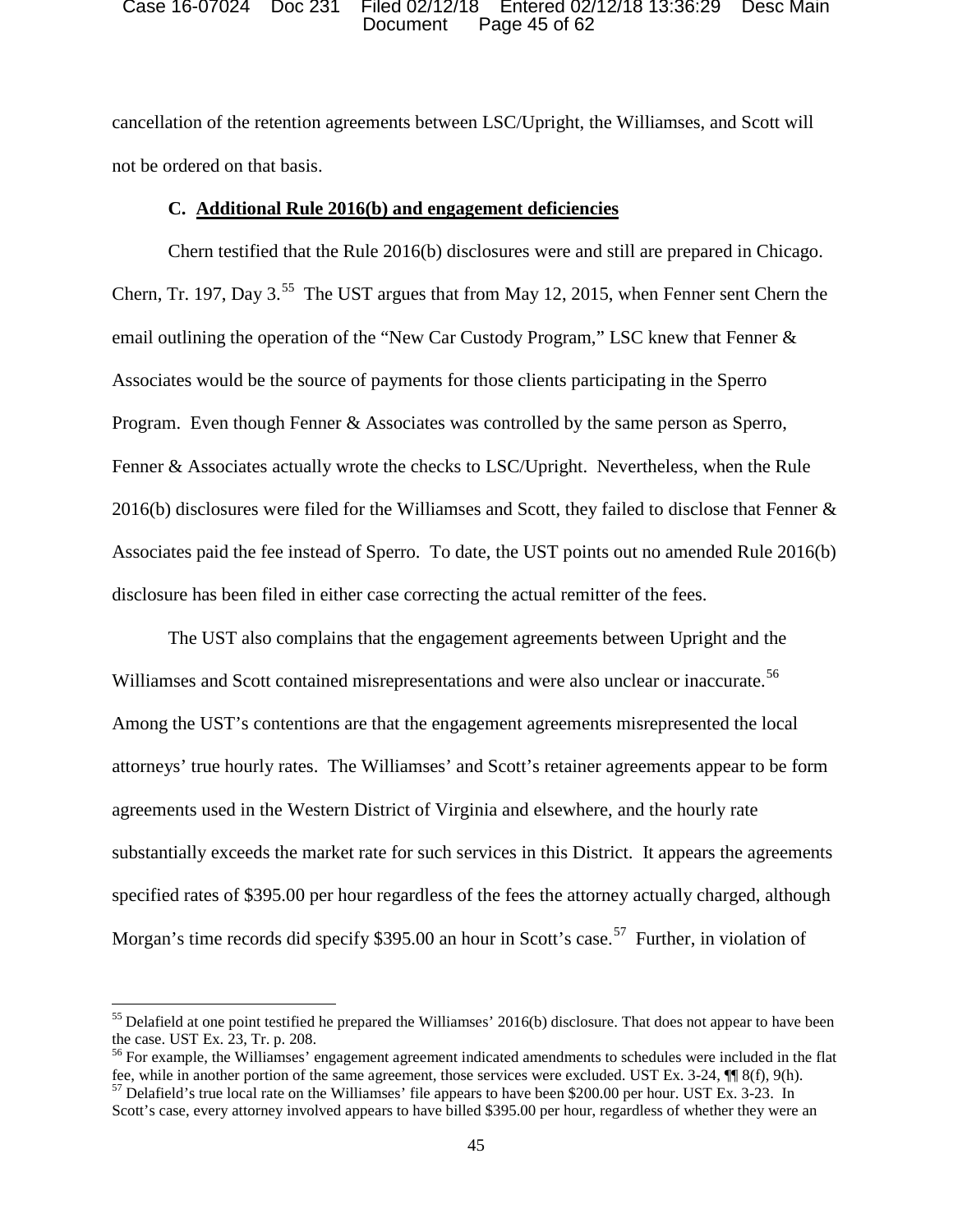### Document Page 46 of 62 Case 16-07024 Doc 231 Filed 02/12/18 Entered 02/12/18 13:36:29 Desc Main

 Virginia ethics rules, the engagement agreements contained provisions that funds paid were earned when paid.<sup>58</sup> The UST further contends that in Scott's case, the Rule 2016(b) disclosure paid \$1,650.00 and the disclosure did not reflect the \$100.00 that Scott paid. reflects that Morgan and Upright agreed to accept \$1,500.00 for legal services initially, but were

 explain "clearly and conspicuously - (A) the services such agency will provide to such assisted person; and (B) the fees or charges for such services, and the terms of payment." *Id.* The debt completed contract." 11 U.S.C. § 528(a)(2). "Any contract for bankruptcy assistance between a debt relief agency and an assisted person that does not comply with the material requirements of As to the Williamses, the UST contends that a "debt relief agency" is required to give an assisted person an executed written contract within 5 business days of first offering bankruptcy assistance to the assisted person. 11 U.S.C.  $\S$  528(a)(1). The written contract is required to relief agency is also required to give the assisted person a "copy of the fully executed and this section, section 527, or section 528 shall be void. . . ." 11 U.S.C.  $\S$  526(c)(1).<sup>59</sup>

LSC, Upright, Delafield and Morgan stipulated they are "debt relief agencies." Stip. ¶ 10. The Williamses and Scott are "assisted persons" as defined in the Code. LSC/Upright clearly provided "bankruptcy assistance" to the Williamses well before they received the written

 $\overline{\phantom{a}}$ 

27-28, *supra*.<br><sup>58</sup> It appears that from 2014 through March 2016, attorney's fees were placed directly into LSC's Illinois general that time, they immediately began depositing all new Virginia client funds into its Virginia, IOLTA account and began an audit of payments received and earned from its Virginia clients. After completion of the audit and account was properly replenished. This process was completed in October 2016. . . ." UST Ex. 2, p. 4. operating account or LSC's Virginia operating account. In response to an Interrogatory, LSC stated, in part, as follows: "LSC states the following that it is currently in compliance with Virginia's IOLTA rules. However, LSC and Upright initially misinterpreted the Virginia IOLTA Rules and found out this was the case in March 2016. At determining the proper amounts that should be in (and or replenished into) the Virginia IOLTA account, the IOLTA

 associate or partner. The veracity of Upright's time records for Scott's case are questionable to the Court. See pp. 27-28, supra.

 procedures in these cases. *Cf. Lyda v. City of Detroit (In re City of Detroit)*, No. 13-53846, 2014 WL 6474081, at \*7 (Bankr. E.D. Mich. Nov. 19, 2014) ("These allegations have an 'everything but the kitchen sink' quality that makes them challenging to parse through."). In the future, the Court trusts the UST will take a more focused approach on such matters. <sup>59</sup> These are but a fraction of the UST's complaints about Upright's engagement agreements and retention such matters.<br>
46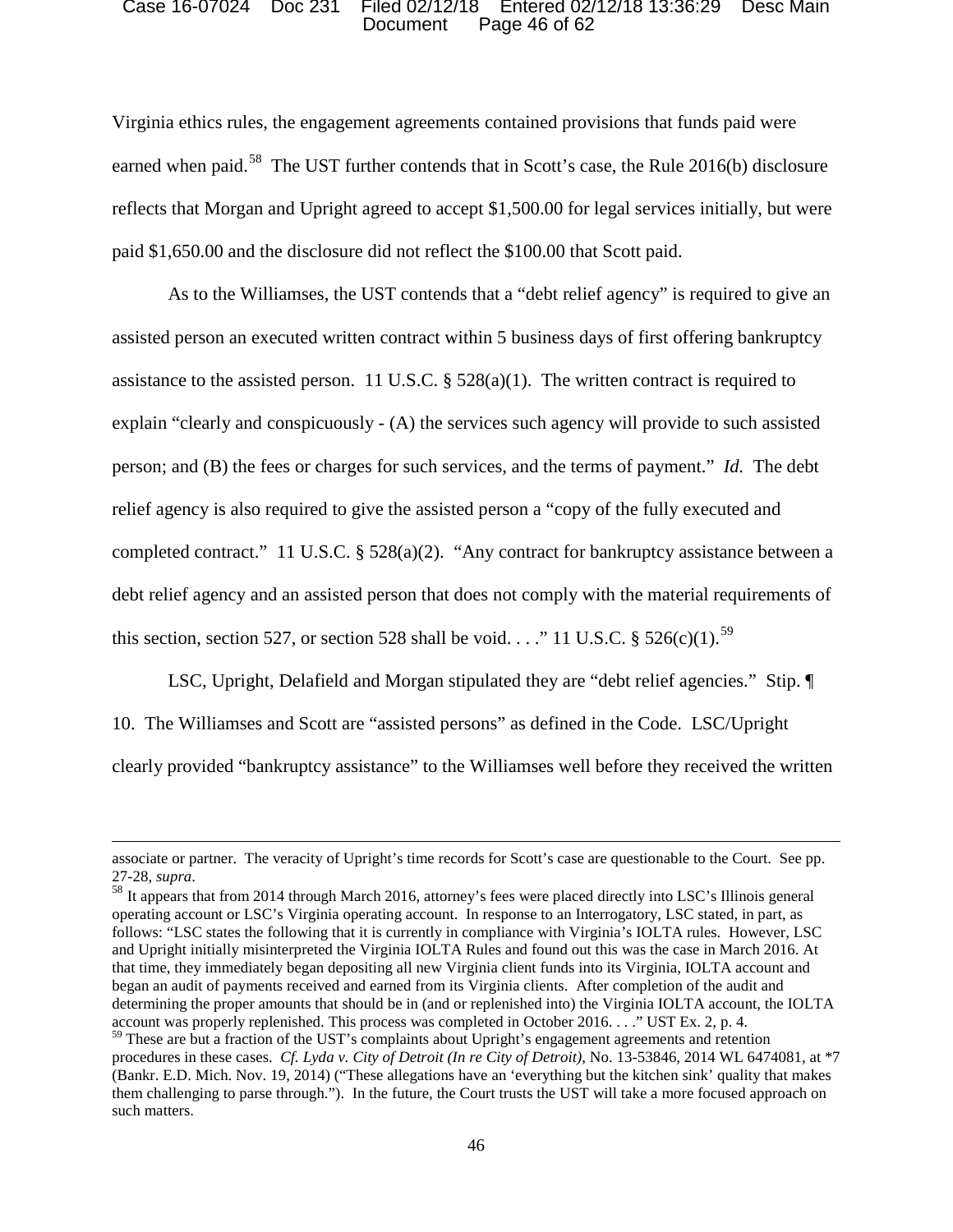### Document Page 47 of 62 Case 16-07024 Doc 231 Filed 02/12/18 Entered 02/12/18 13:36:29 Desc Main

contract from Upright.<sup>60</sup> In fact, and without limitation in terms of bankruptcy assistance, it appears their car was picked up on Upright's Sperro referral long before they ever saw a written contract that fell within the scope of Section  $528(a)$ .<sup>61</sup> Without addressing each and every UST violated Section 528(a) as to the Williamses based on the timing of the delivery of the written III of the Williams Complaint. alleged violation of Section 528(a) as to the Williamses, it is clear from the record that Upright agreement. The contract between Upright and the Williamses is declared void pursuant to Count

 329(b). What these individuals have had to endure as a result of the actions of LSC, Chern, (1) the estate, if the property transferred  $-$  (A) would have been property of the estate; or (B) was Scott and the Williamses have received their discharges and moved on with their lives. The Further placing the Williamses and Ms. Scott into the Sperro Program is a sufficient basis to declare Upright's fee to be unreasonable in both the Williams and Scott cases under Section Upright, Delafield and Morgan is unconscionable. Section 329(b) provides that the court "may cancel any such agreement, *or* order the return of any such payment to the extent excessive, to – to be paid by or on behalf of the debtor under chapter 11, 12, or 13 of this title; or (2) the entity that made such payment." 11 U.S.C. § 329(b) (emphasis added). Here, the Court sees little point in cancelling the agreements between Upright, the Williamses, and Scott. The Williamses' agreement has already been declared void under Section  $526(c)(2)$  for violating Section  $528(a)$ . pendency of these adversary proceedings is what is keeping their cases from being closed.

 $60$  "The term 'bankruptcy assistance' means any goods or services sold or otherwise provided to an assisted person with the express or implied purpose of providing information, advice, counsel, document preparation, or filing, or attendance at a creditors' meeting or appearing in a case or proceeding on behalf of another or providing legal representation with respect to a case or proceeding under this title." 11 U.S.C. § 101(4A).

 2015. The agreement was signed October 16, 2015. UST Ex. 3-24. No fully executed contract signed by Upright or Delafield was introduced. The Williamses' first contact with Upright at which time "bankruptcy assistance" was  $<sup>61</sup>$  UST Ex. 3-5, p. 6 reflects the written retainer agreement was "completed" for the Williamses on September 30,</sup> provided was on August 27, 2015.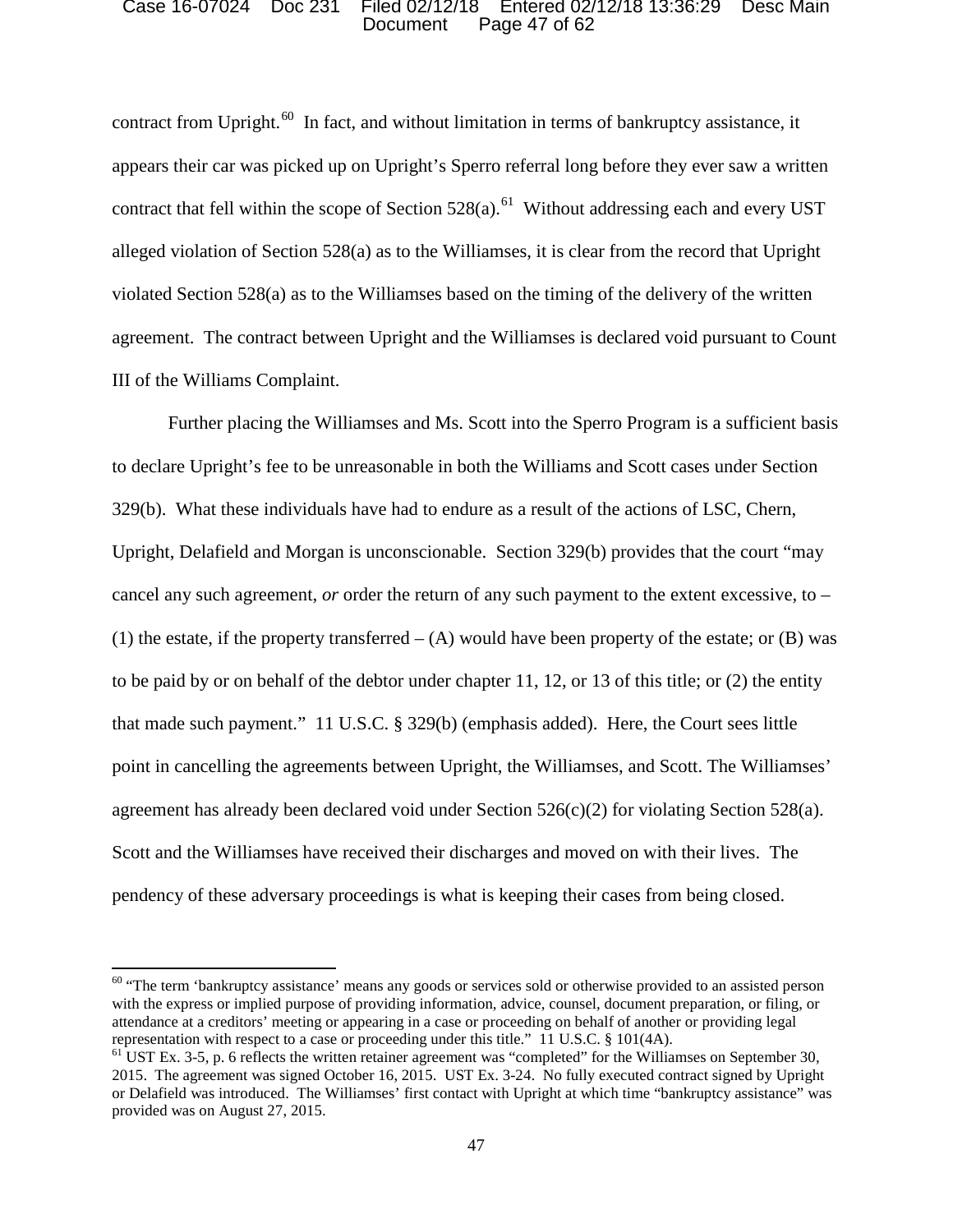### Document Page 48 of 62 Case 16-07024 Doc 231 Filed 02/12/18 Entered 02/12/18 13:36:29 Desc Main

 Williamses and Scott funds received on their behalf – for the most part. Upright is still holding approximately \$100.00 in excess funds on Scott's behalf.<sup>62</sup> However, the Court believes that all funds received by Upright in these cases should be remitted back to the debtors' estates. The money Fenner & Associates paid to Upright on behalf of the Williamses and Scott in connection paid to Upright as a *quid pro quo* for the surrender of what would have been estate property, opportunity to consider the disposition of the funds returned by Upright, as small as the dollar have to bear. The Court will grant the UST's requests in both Counts I and II of the Scott and Williams Complaints that the fees received by Upright be delivered to the estates in those cases. The UST's request that fee agreements be cancelled is denied. The UST's request that fee agreements be cancelled is denied. The Court acknowledges that after this litigation ensued, Upright on its own paid the with the Sperro Program would not necessarily have been estate property, because it does not appear that the funds paid were traceable to proceeds of the sale of the debtors' vehicles. The funds were paid to Upright well before the vehicles were sold. Nevertheless, the legal fees were albeit property subject to a lien that the trustee would likely have abandoned (assuming perfection of the lender's security documents). This nexus to what would have been estate property is sufficient for the Court to conclude that the Chapter 7 trustees ought to have the amounts may be, and who may be entitled to those funds. That Upright jumped the gun and paid funds to the Williamses and Scott voluntarily after litigation commenced is a loss Upright will

 $62$  It appears that Upright received \$1,750.00 in attorney's fees on Scott's case. Apart from filing fees, Upright  $4-14.$ received \$1,650.00 from Fenner & Associates for the Sperro Program, and \$100.00 from Scott. Upright refunded Scott \$100.00 on her debit card on June 8, 2016, then it sent her an additional \$1,550.00 on July 28, 2016. UST Ex.  $4-14.$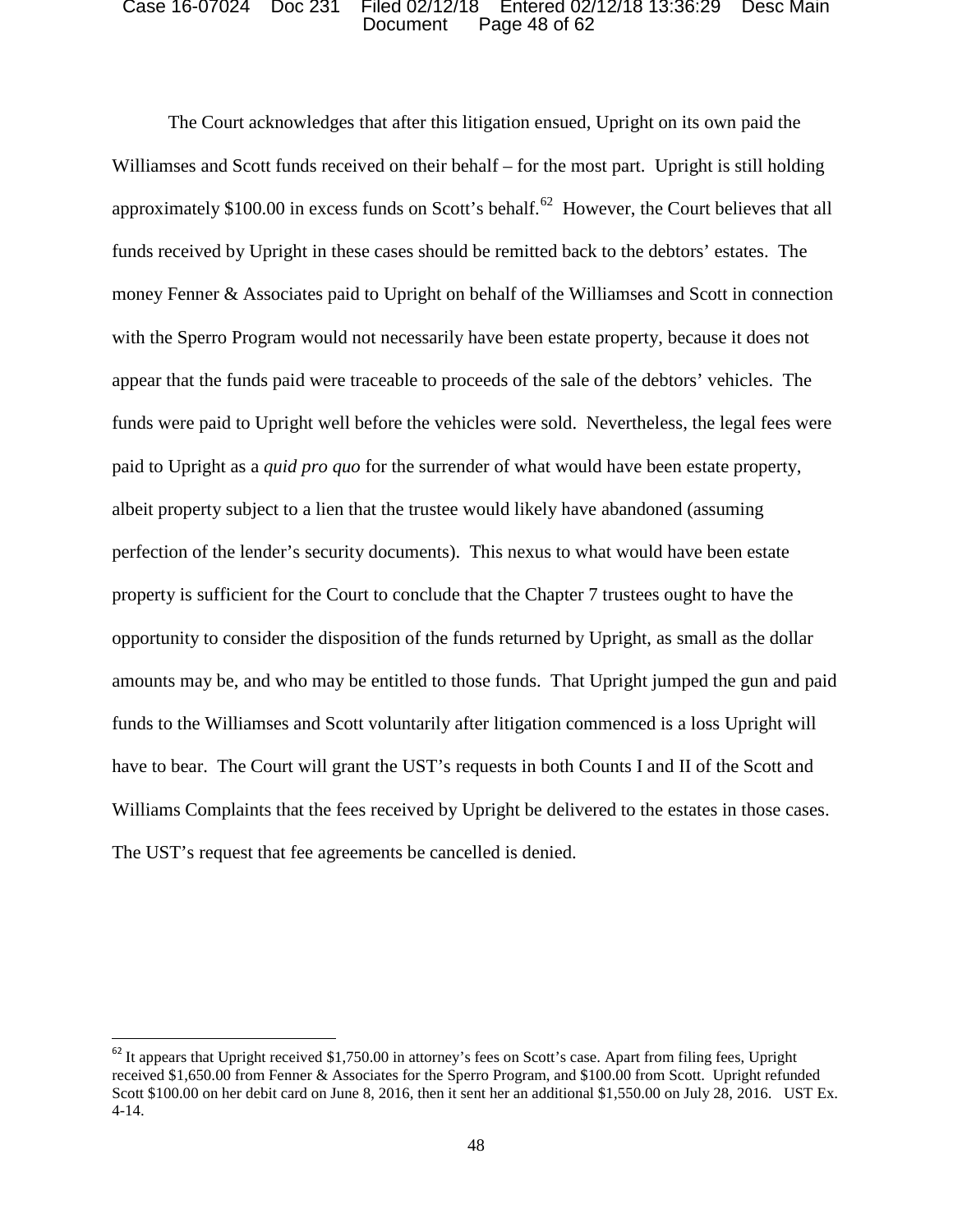# **IV. Williams Count IV and Scott Count III – Injunction under 11 U.S.C. § 526(c)(5)(A)**

 100; Scott, Complaint, ¶ 96. The Court has already found that LSC is a law firm and that the Rule 2016(b) disclosures are not deficient on that basis alone. In the above referenced Counts, the UST seeks injunctions against LSC, Upright, Delafield, and Morgan to enjoin them "from violating 11 U.S.C. § 526." Williams, Complaint ¶

UST, where some, but not all, of the same issues in this case were raised. <sup>63</sup> *See In re Bishop*, local attorney and the Upright Defendants "have engaged in a clear and consistent pattern of filing false and misleading disclosures of compensation in other Upright Cases." *Id.* at 166. The UST also sought to have the Court enjoin the defendants "from violating 11 U.S.C. § 526." *Id.*  The Court is aware of another recent decision, *In re Bishop*, involving Upright and the 578 B.R. 158 (Bankr. W.D. N.Y. 2017). In that case, as here, the UST alleged the individual

 1098 (11th Cir. 2004)). The Court went on to observe that an order granting an injunction must meet the specific requirements of Federal Rule of Civil Procedure 65, and as the Second Circuit 1996)).64 As stated in *Bishop*, an injunction simply to order the defendants to obey the law and The *Bishop* court observed that, while the injunction request tracked the language of 11 U.S.C. §  $526(c)(5)(A)$ , "when Congress authorizes injunctive relief, it implicitly requires that the traditional requirements for an injunction be met in addition to any elements explicitly specified in the statute.'" *Id.* at 166 (citing *Klay v. United Healthgroup, Inc*., 376 F.3d 1092, has noted, "'an injunction must be more specific than a simple command that the defendant obey the law.'" *Bishop*, 578 B.R. at 199 (citing *Peregrine Myanmar v. Segal*, 89 F.3d 41, 51 (2d Cir.

 more than instruct a defendant to 'obey the law.' *See, e.g., Burton v. City of Belle Glade,* 178 F.3d 1175, 1201 (11th  $^{64}$  The Fourth Circuit acknowledged this argument in U.S. S.E.C. v. Pirate Inv'r LLC, 580 F.3d 233, 255 (4th Cir. 2009), observing that "Federal Rule of Civil Procedure 65(d) requires that injunctions 'describe in reasonable detail . . . the act or acts restrained or required,' and several circuits have relied on Rule 65(d) to require that injunctions do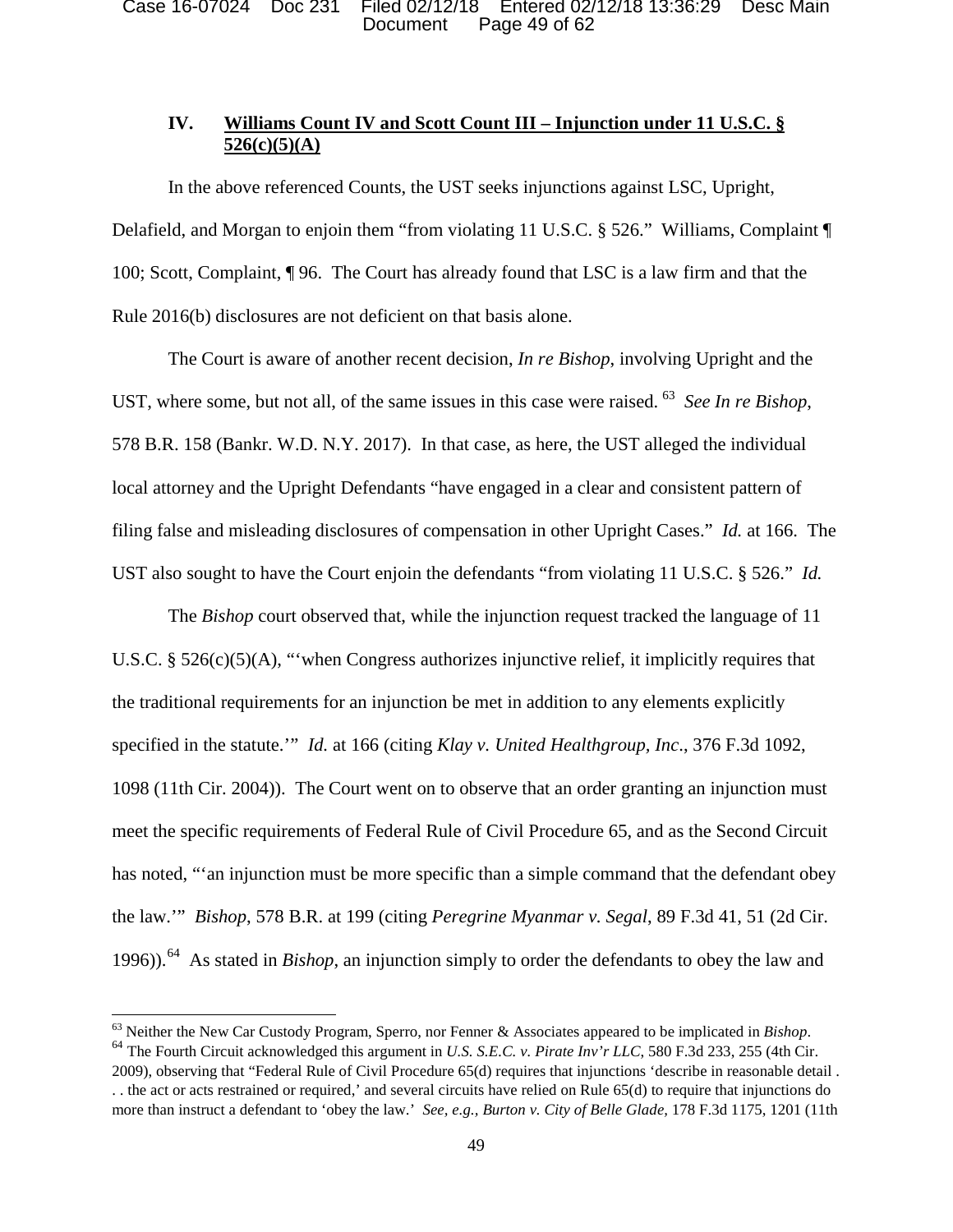### Document Page 50 of 62 Case 16-07024 Doc 231 Filed 02/12/18 Entered 02/12/18 13:36:29 Desc Main

not violate Section 526 would be difficult to police and run afoul of Rule 65. Accordingly, Williams Count IV and Scott Count III will be dismissed.<sup>65</sup>

# **V. Williams Count VI and Scott Count V – Section 105(a) and the Court's Inherent Authority**

"A federal court has an inherent power 'to control admission to its bar and to discipline attorneys who appear before it.'" *Paciocco,* 2015 WL 5178036 (citing *In re Parker,* No. 3:14cv241, 2014 WL 4809844, at \*5 (E.D. Va. Sept. 26, 2014) (quoting *Chambers v. NASCO, Inc.*, 501 U.S. 32, 43 (1991))). "This inherent power extends to bankruptcy courts and 'includes the power to suspend or disbar attorneys from practicing before the court.'" *Paciocco*, at \*1 (citing *Williams v. Lynch (In re Lewis),* No. 141881, 2015 WL 3561277, at \*2 (4th Cir. Jun. 9, 2015) (citing *In re Snyder,* 472 U.S. 634, 643, 105 S. Ct. 2874 (1985))). Further, Section 105(a) authorizes a bankruptcy court to "issue any order, process, or judgment that is necessary to carry out the provisions of [the Bankruptcy Code]." 11 U.S.C. § 105(a); *In re Circle T Pipeline*, No. 11-70556, 2011 WL 9688240, at \*12 (Bankr. W.D. Va. April 27, 2011). Two years ago, discussing the "national law firm" business model and the use of local, limited partners, this

Court made the following observation:

 $\overline{\phantom{a}}$ 

These cases raise several questions as to who, if anybody, has oversight authority over these arrangements: Is it the state disciplinary authority where the law firm retains local counsel, or is it the authority where the law firm is physically located? If the former, when the ultimate sanction is to take a license, what power does that bar have to discipline attorneys who have no license to begin with? If the latter, does the bar have power to sanction local attorneys for actions that may have occurred in cases conducted in another state? Who has disciplinary and

Cir. 1999); *Payne v. Travenol Labs., Inc.,* 565 F.2d 895, 897–98 (5th Cir.1978)." The Fourth Circuit did not take up this issue, however, as it was raised for the first time on appeal.

<sup>65</sup> The UST should know that this Court also agrees with the caution in *Bishop* about the use of "shotgun" pleadings. In *Bishop*, Judge Warren referred to *Weiland v. Palm Beach Cnty. Sheriff's Office*, 792 F.3d 1313, 1318–26 (11th Cir. 2015), which categorized the 4 types of shotgun pleadings. "[T]he most common type—by a long shot—is a complaint containing multiple counts where each count adopts the allegations of all preceding counts, causing each successive count to carry all that came before and the last count to be a combination of the entire complaint)." *Bishop*, 578 B.R. at 167–68. The Complaints in this case suffer from a virtually identical affliction.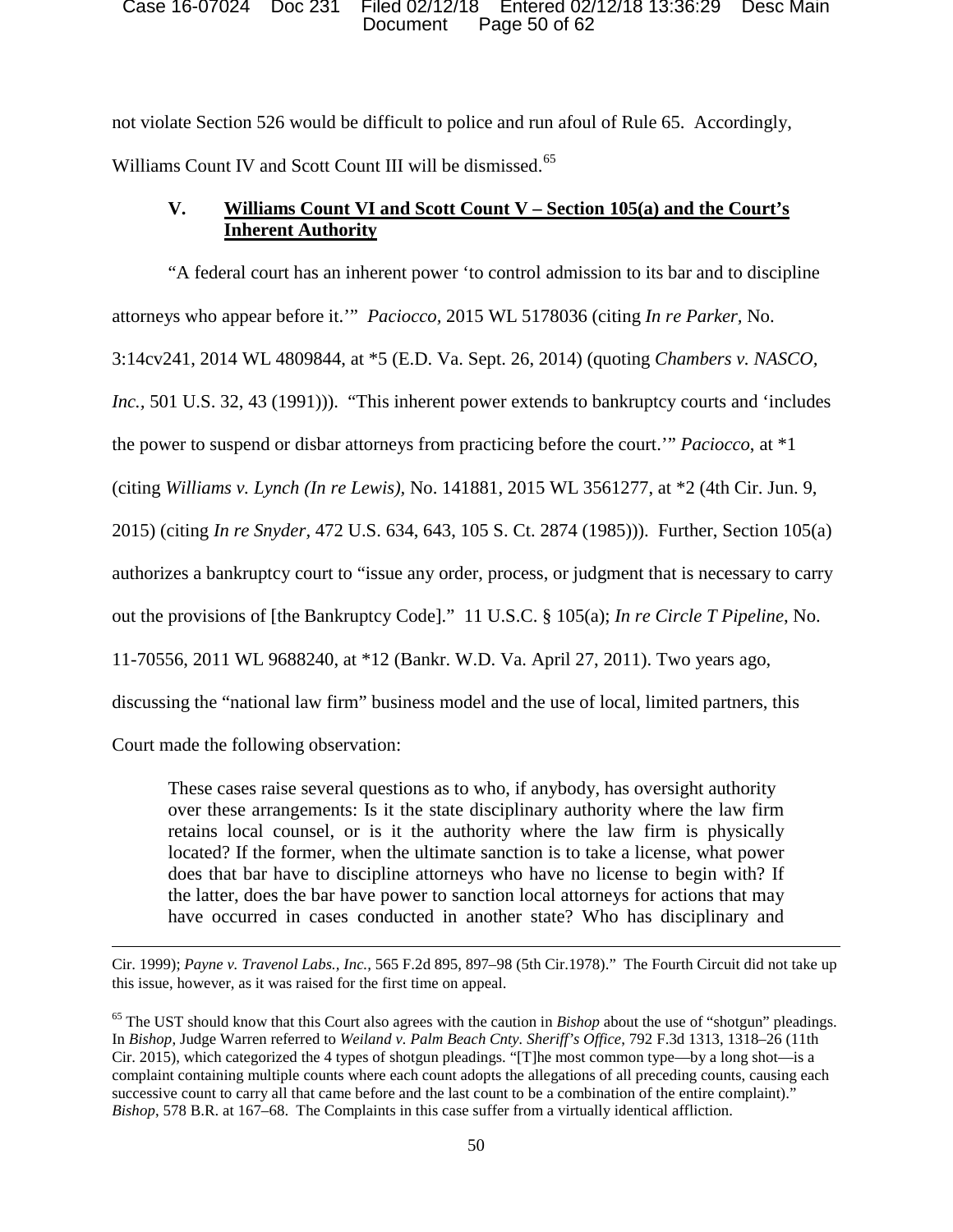### Document Page 51 of 62 Case 16-07024 Doc 231 Filed 02/12/18 Entered 02/12/18 13:36:29 Desc Main

 ethical authority over the client's fees and the attorney's trust account when the fees are paid out of state and the local attorney doing the work has no oversight or direct access to them? Do disciplinary authorities in multiple states have the ability to coordinate their efforts?

 *Futreal*, 2016 Bankr. LEXIS 3974, at \*41. As this case further demonstrates, the issues are complex, recurring, and multi-jurisdictional. It may well be that the federal courts in which the practices most often arise may be the most able and efficient places to draw lines.

 minimum sanction necessary to both protect the public and deter future misconduct. . . . To this failed attempts to discipline the attorney." *Burton,* at 467. In this case, the Sperro/New Car Court believes he was well aware that cars were being towed out of state as early as June 18, 2015, or even earlier. UST Ex. 35-55; UST Ex. 35-37. The only purpose for doing so was to while running up exorbitant fees, and it benefitted Upright by getting their attorney's fees paid faster. As can be seen by a multitude of exhibits, including the Sales Playbook and scripts, the leadership of Upright constantly had its concerns on cash flow.<sup>66</sup> The fact that this Program was As stated in *In re Burton*, 442 B.R. 421, 467 (Bankr. W.D. N.C. 2009), "[a] court exercises the authority to sanction attorneys with due restraint. When disciplining an attorney, the court must fashion an appropriate sanction without overreaching." (citing *Byrd v. Hopson,*  108 Fed.Appx. 749, 756 (4th Cir. 2004)). Further, *Burton* held that "[c]ourts should impose the effect, courts are inclined to discipline a first offense with a lesser sanction and increase the severity of the discipline for any subsequent infractions, while taking into account previous Custody Program was a scam from the start. Despite Chern's protestations to the contrary, the prime the secured lender's lien under more favorable state law towing and garagemen's liens,

 $66$  Chern testified in part that, with regard to Upright's usage of the Playbook and its aggressive sales techniques, "... should use our services verses another attorney's services." Chern Tr. 12-13, Day 4. Further, these techniques are to . we train our client consultants to compete against other lawyers for the representation of the clients. Why they "motivate a consumer to take an action to actually start advancing their own best interest which sometimes they just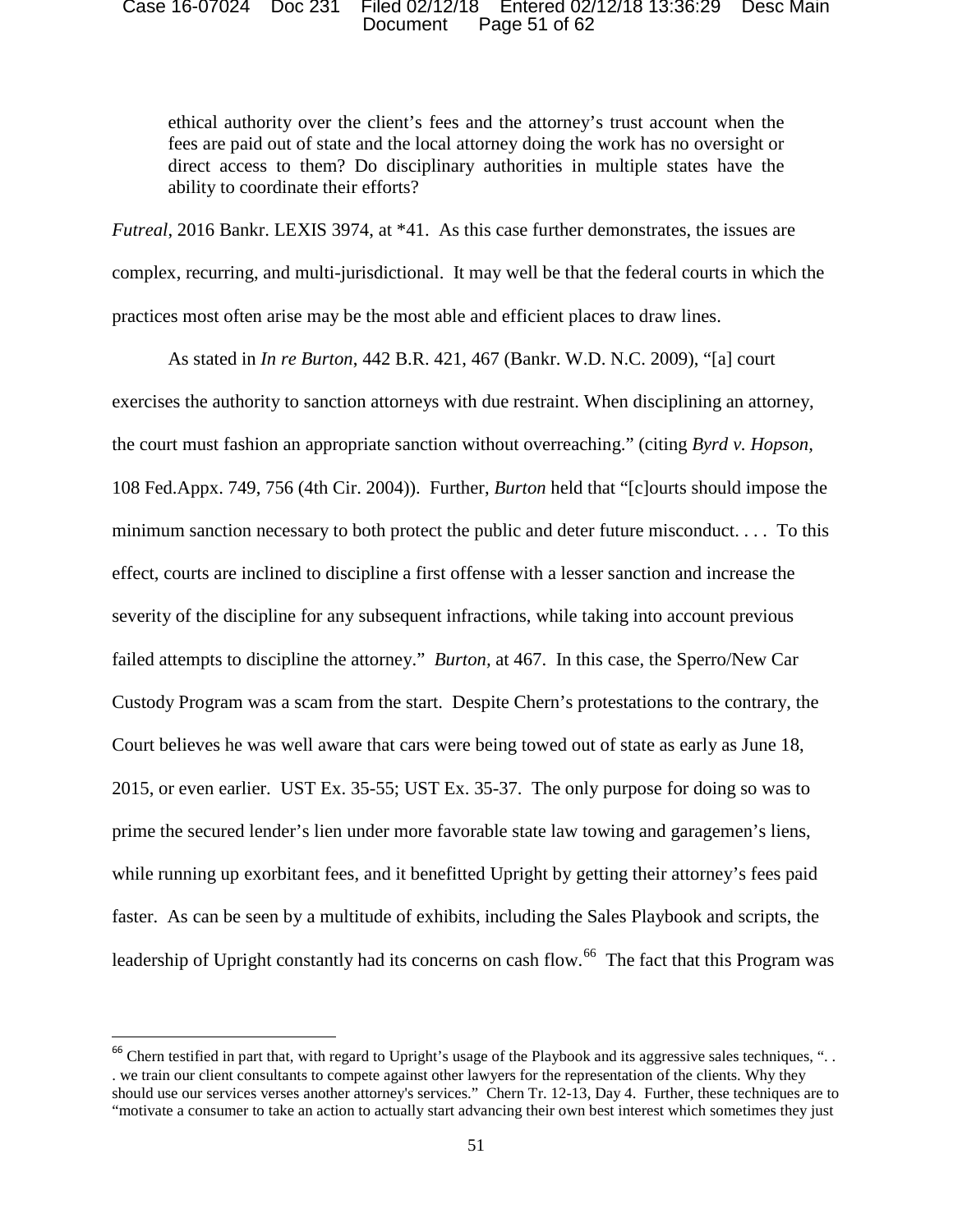### Document Page 52 of 62 Case 16-07024 Doc 231 Filed 02/12/18 Entered 02/12/18 13:36:29 Desc Main

all the more egregious. Chern testified as follows: offered or suggested to debtors before they even had the chance to speak to an attorney makes it

 working with Upright Law. In other words, we said to the debtor, "if you are legal fees." Remember, we never made participating in the Sperro program a condition of interested in using this program, go ahead. But if you decide you don't want to use the program, that's fine too but you're responsible for the payment of your own

 them a Hobson's choice – one the debtors had to make without legal advice – all while Upright was offering its services under the guise of helping them make the proper decisions to reach their "financial independence." Upright preyed upon some of the most vulnerable in our society – as the Williamses demonstrated – while they were under great stress. The Williamses were only 20 and 21 years old, with two children, when the Sperro New Car Custody Program was proposed to them. UST Ex. 3-20, pp. 3-4; UST Ex. 3-15, p. 72. Many of the debtors have had to take time them permeates both the testimony and written communications. The debtors were left to question if they did anything wrong, as well as the consequences they might face, without proper Chern, Tr. 106, Day 3. Making this proposal to cash-strapped debtors was essentially offering off from work to either appear in Court or be deposed in this case, and the anxiety placed upon guidance and assurance.

Of no lesser import is the impact upon an untold number of vehicle creditors.<sup>67</sup> The clear, nor is the dollar value of collateral converted or the amount of funds Sperro and/or Fenner & Associates ultimately pocketed. The Court does know that Upright received an amount of not record reflects that 217 Upright clients participated in the New Car Custody Program nationally, but how many different creditors lost their collateral after being caught up in it is not readily

 don't act in the best self-interest." *Id*. at 14. The Court found Chern's overall emphasis on sales and profit to be far more credible than his goals of helping consumers execute on decisions they had already made in their own minds.  $67$  Chern testified that he felt remorse for the Sperro Program, that it was a "horrible" mistake, and that he felt

 "horrible" that he put his partners and their professional reputations at risk, acknowledging that there were "red flags that I should have given more credence to." Chern, Tr. 119-120, 278, Day 3.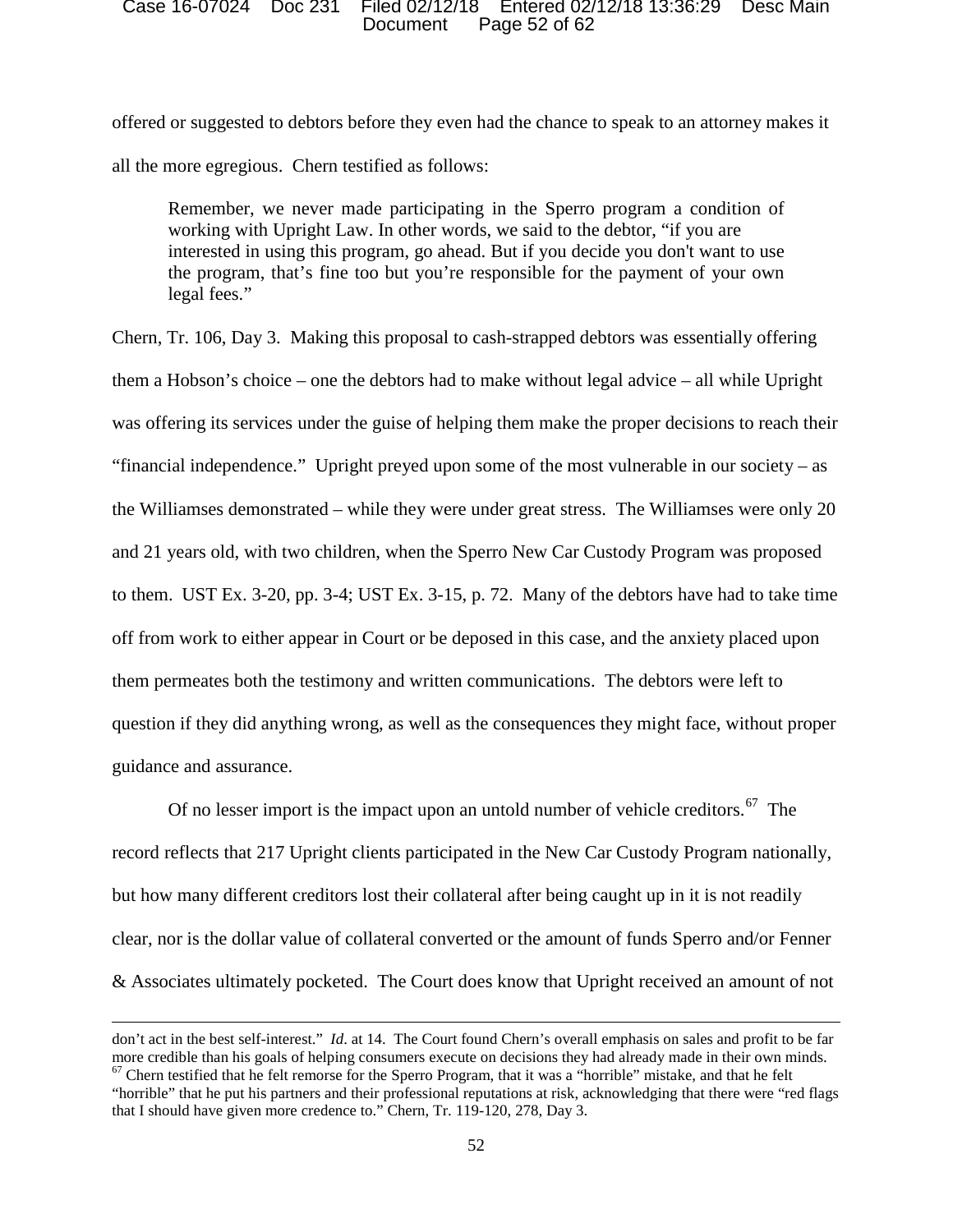### Document Page 53 of 62 Case 16-07024 Doc 231 Filed 02/12/18 Entered 02/12/18 13:36:29 Desc Main

 filing fees. As shown by the language of the security agreements with the Williamses' and their lenders.<sup>68</sup> There is no credible evidence that Chern or anybody at Upright gave serious less than \$333,545.00 in fees from Fenner/Sperro in payment of legal fees. This is exclusive of Scott's lenders, hiding and intentionally removing their collateral from Virginia and facilitating the imposition of state law liens against it was contrary to the debtors' contractual obligations to thought or concern to this.

 Program could be a benefit to Upright's customers, taking the burdens of maintaining and really trying to help his clients. Chern, Tr. 278, Day 3. On May 21, 2015, Chern even inquired if there was a way for a consumer to waive the 30-day hold requirement of Indiana law to see if a separate \$150.00 fee for his separate "marketing company." UST Ex. 35-54. As the legal fees and filing fees were running on average between \$1,800 to \$2,000, Chern, clearly a financially profit. Fenner's initial pitch email stated as much.<sup>69</sup> Two former Upright clients, Russell charges of between \$4,500 and \$5,000. McGuire, White Tr. 236, 249, Day 1. It was also not Chern's testimony about being intrigued about Fenner's pitch that the New Car Custody surrendering the collateral off their shoulders, was not credible, nor was his belief that he was the mechanic's lien could attach sooner. UST Ex. 35-37. Moreover, Chern was also angling for astute businessman, had to know that Fenner and Sperro had to charge more than that to make a McGuire and Regina White, testified that their cars were sold with Sperro having incurred credible that Chern could have believed that the New Car Custody Program was some kind of a

 ownership of which he has agreed in writing shall be or remain in another, or on which he has given a lien, and such person so in possession shall fraudulently sell, pledge, pawn or remove such property from the premises where it has fraudulently remove the same from the Commonwealth, without the written consent of the owner or lienor or the person in whom the title is, or, if such writing be a deed of trust, without the written consent of the trustee or 68 In Virginia, it may also be a crime*.* Va. Code § 18.2-115 provides, in part, as follows: "Whenever any person is in possession of any personal property, including motor vehicles or farm products, in any capacity, the title or been agreed that it shall remain, and refuse to disclose the location thereof, or otherwise dispose of the property or beneficiary in such deed of trust, he shall be deemed guilty of the larceny thereof."

 69 See quoted language in UST Ex. 35-18, *supra* p. 18.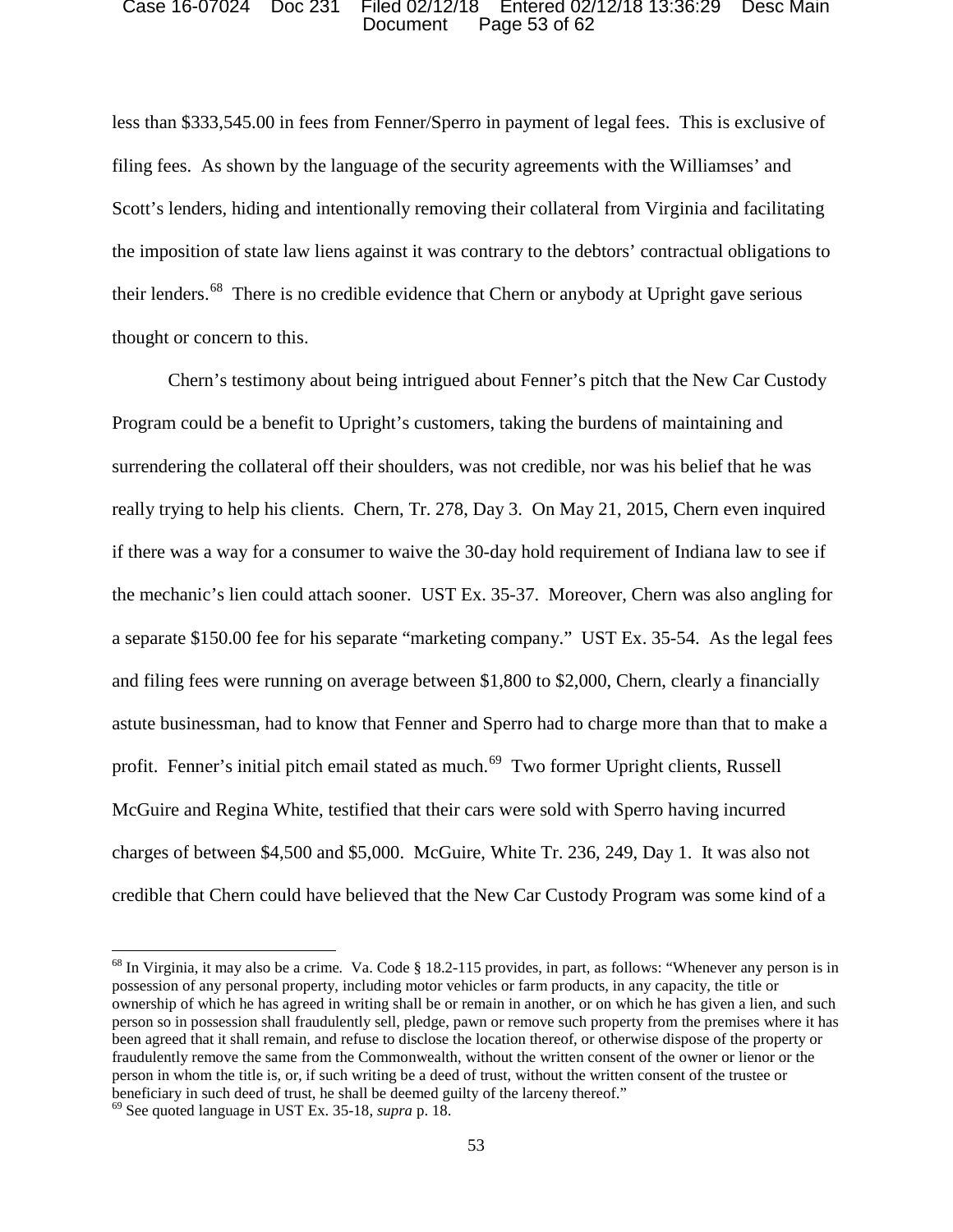### Document Page 54 of 62 Case 16-07024 Doc 231 Filed 02/12/18 Entered 02/12/18 13:36:29 Desc Main

financing liens could be primed in violation of contractual covenants with their borrowers.<sup>70</sup> 18, 2015,<sup>71</sup> Chern went forward with the rollout on June 18, 2015.<sup>72</sup> loss-leader for Fenner, or that Fenner could somehow make his auction services attractive to the vehicle lenders after Fenner towed their collateral hundreds of miles to states where their Despite red flags of being a "scam," including one local partner questioning it as such on June

 Considering (1) the hard sell tactics encouraged on its sales people, (2) the transcripts of the actual recordings of the calls with clients, (3) the lack of supervision and control over its salespeople in connection with the unauthorized practice of law, due in no small part to the commission and sales structure imposed upon them, (4) the focus on cash flow over professional responsibility, and (5) the participation in the Sperro Program and the record as a whole, including Upright's efforts to get the Williamses and Scott to assert the attorney-client privilege in a thinly-veiled attempt to cover its own tracks, this Court believes that the Upright Defendants

 Credit Company over the "Sperro Plan." In *Sperro LLC v. Ford Motor Credit Co., LLC*, 64 N.E.3d 235 (Ind. App. 2016), the Court observed that "[u]nder the Sperro Plan, Sperro established contacts with numerous consumer bankruptcy attorneys throughout the United States, who would notify Sperro when a prospective bankruptcy client had a financed vehicle that he or she could no longer afford to make the payments on. Although such vehicles would Transporting and Storage Authorization Agreement ('TSAA')." *Id*. at 239-240. Further, "Sperro transported the Vehicles from New Mexico, California, Louisiana, and Arizona to its Storage Yards in Indianapolis." *Id*. The Indiana Court of Appeals upheld, among other things, a trial court injunction finding in that "Sperro's business was court did not err in concluding that Sperro and Fenner intentionally induced the breach of the Installment Contracts  $70$  This point is borne out by a recent opinion of the Indiana Court Appeals, after Sperro was sued by Ford Motor normally be voluntarily surrendered to the secured creditor, Sperro would offer to pay the client's bankruptcy legal fees in exchange for the client's agreement to have the vehicle towed to Indiana and stored pursuant to a to transport and store collateral, and therefore Fenner had to know that all the vehicles surrendered to Sperro pursuant to the TSSA's have been financed and are subject to the liens. Fenner's business experience supports the trial court's conclusions that he had or should have had general knowledge that the Borrowers purchased the Vehicles pursuant to retail installment contracts and the provisions generally included therein. Accordingly, the trial between the Borrowers and FMCC or proceeded with reckless disregard of the contractual relationship between the Borrowers and FMCC. Therefore, we affirm the trial court in all respects." *Id.* at 250.

<sup>&</sup>lt;sup>71</sup> In a June 8, 2015 email from Allen to Chern, Allen stated: "It might be time to send an email to the partners about the program. We just had a client who surrendered his car, then talked to the partner for the compliance call, where the partner attorney told our client it sounded like a scam. Then of course the client calls in freaking out." UST Ex.

<sup>35-47.&</sup>lt;br><sup>72</sup> Chern testified that he tried to send notices to secured lenders earlier than Fenner wanted, but in the Williams case, that was sent to the wrong creditor at the wrong address. That was effectively no notice at all, as GCB's notices in the record were sent, the vehicles were well on their way to, if not already in, Indiana at \$1.50 a mile, plus a \$75 loading fee, and \$45 per day storage. UST Ex. 35-53. The distance from the Williamses' residence in Saltville, Virginia to the Sperro lot in Indiana is approximately 420 miles one way per Google driving directions.<br>54 attorney showed up at the Williamses' 341 meeting to inquire as to the status of the car. Moreover, by the time the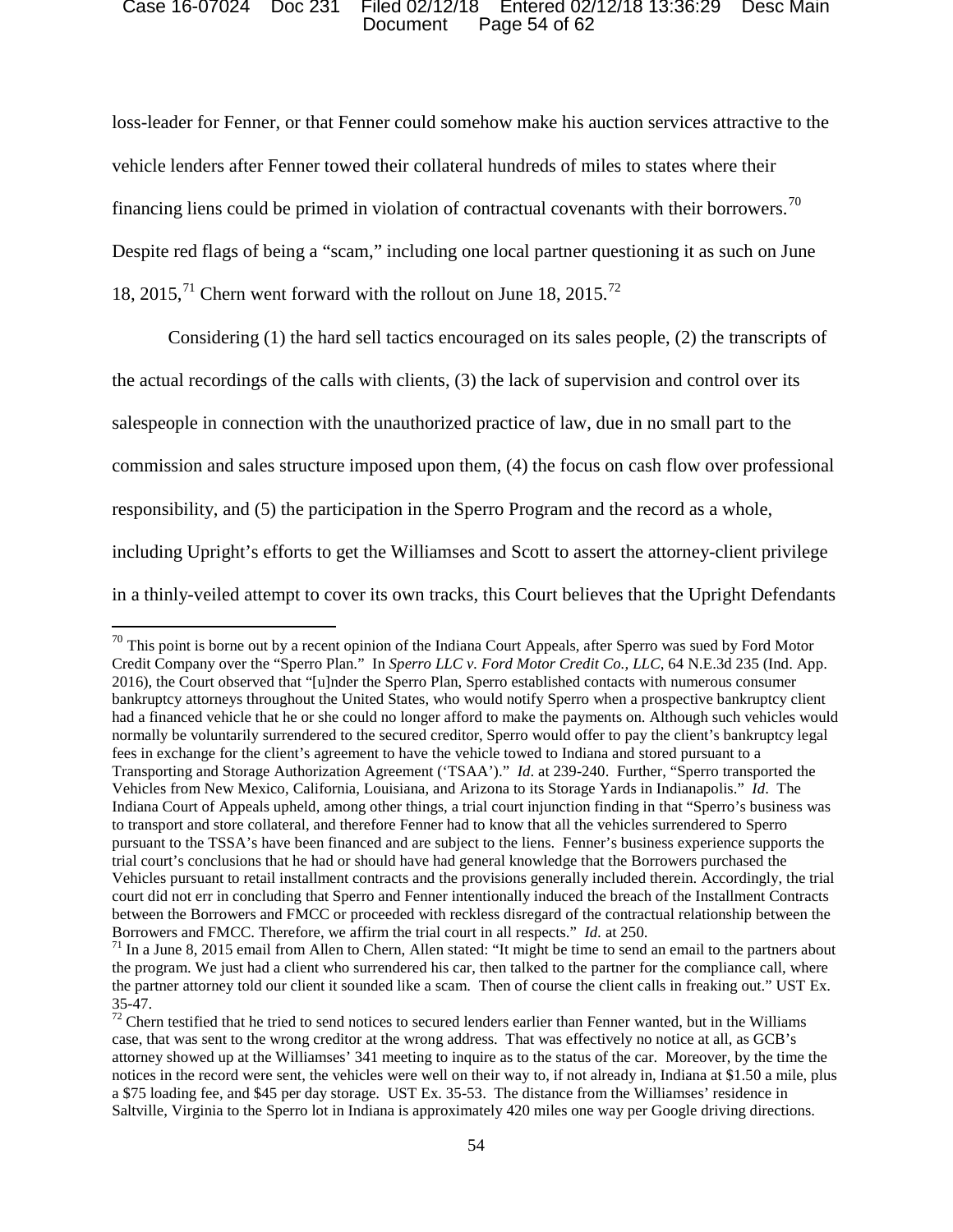### Document Page 55 of 62 Case 16-07024 Doc 231 Filed 02/12/18 Entered 02/12/18 13:36:29 Desc Main

period of five (5) years.<sup>73</sup> This includes any firm that that LSC, Upright Law, Allen, or Chern, Chern, Allen, Scanlan and Sperro shall be fined collectively the sum of  $$250,000.00$ .<sup>74</sup> Chern leadership of the Sperro scheme. Given LSC's financial resources and revenues in particular, as would not be more appropriate.<sup>75</sup> These fines are to be paid to the Office of the United States have acted in bad faith and the privileges of LSC, Upright Law, Chern, and Allen to file or conduct cases, directly or indirectly, in the Western District of Virginia shall be revoked for a directly or indirectly, have an ownership interest in or control over. Further, LSC, Upright, shall be separately and personally fined the sum of \$50,000.00 for his participation in and reflected by its tax returns and evidence of receipts from residents of the Western District of Virginia, these sums are appropriate in an effort to deter future misconduct. A lesser sanction Trustee within thirty (30) days of the Court's Order becoming final and unappealable.

 Delafield and Morgan bear responsibility for their actions as well. Delafield did do some things correctly: He met with his clients, he witnessed their signatures on the petition and attorney should.<sup>76</sup> However, he also did some things incorrectly, like not acting appropriately schedules, and he went over the petition and schedules with them and explained things as an

 $73$  The Court uses the word "revoked" instead of "suspended" for a reason. Any person or entity whose privileges at which time the Court will consider their application as well as their compliance with this Opinion and the Order of revocation. Readmission will not be automatic. are revoked by this Court's Order will have to reapply for privileges to practice at the end of the revocation period,

 believes that Scanlan was well aware of the Sperro Program. Further, as LSC's internet marketing expert, his harmony with *Bishop*, whether the structure of LSC/Upright and Scanlan's role in it pass muster under Illinois law is  $^{74}$  UST Ex. 35-33 is a direct reach out from Scanlan to Fenner in connection with the Sperro Program, and the Court fingerprints appear to be all over the hard sell tactics used by LSC/Upright. Scanlan, Tr. 102-103, Day 4. In a question the Court will leave to appropriate Illinois authorities.

 $75$  In 2016, LSC paid over 68% of its substantial gross revenues to Royce Marketing (Advertising) and Mighty Legal (Leased Payroll), captive companies of Justiva, for which it took deductions on Schedule 4 of its federal tax return. expenses related to its involvement in the Sperro Program. Chern, Tr. 275, Day 3. Even considering that testimony, the Court believes its sanction to be appropriate. Chern, Tr. 275-76, Day 3. LSC is well able to handle this payment.<br><sup>76</sup> The Court has no qualms about Delafield meeting with clients or witnessing signatures over Skype. T Upright Ex. P5; Scanlan, Tr. 114-16, Day 4. The Court also considered Chern's testimony that through trial LSC has refunded approximately \$100,000.00 in legal fees earned from Sperro and incurred over \$1,000,000.00 in legal

is approximately 400 miles long from Winchester to the Cumberland Gap. Appropriate accommodations can be made with the proper use of technology. However, simple telephone calls are unacceptable.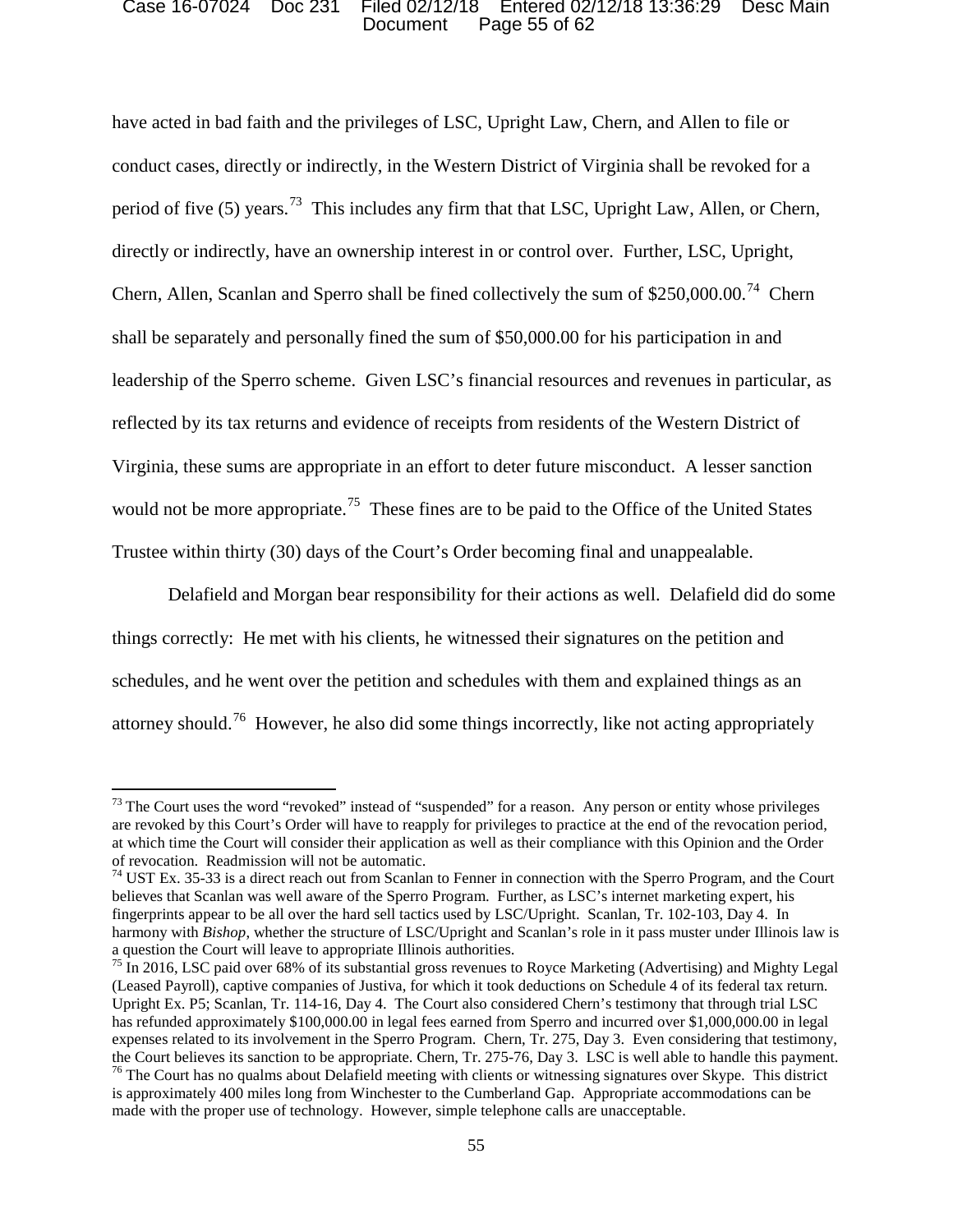### Document Page 56 of 62 Case 16-07024 Doc 231 Filed 02/12/18 Entered 02/12/18 13:36:29 Desc Main

forthcoming at the Williamses' 341 meeting. when it appeared he had a conflict of interest when the Sperro Program came to light, and also filing amendments to the petition without obtaining a wet signature, much less getting the clients' permission. Although not under oath, Delafield was an officer of the Court and less than

 fees for the Williamses in their case. Clearly backpedaling, he said, "I don't know" and a "senior the Sperro Program was and how it worked.<sup>77</sup> Delafield knew as early as December 2015, as the Williamses had told him, that the car had been used to pay their fees. He also admitted in his At the 341 meeting, Delafield professed ignorance as to why Sperro paid the attorney's attorney at Upright can fill you in on the details. I can't." UST Ex. 3-2. He knew full well what Answer to the Complaint that he received the June 18, 2015 email about the New Car Custody Program from Chern.

 responsibility for a client's legal matter is under a duty to know how his client's file is being itself, and the conduct of the case fall to him. Moreover, Virginia Rule of Professional Conduct Delafield fumbled even more fundamental responsibilities. A lawyer with primary handled and cannot simply claim ignorance of another's misconduct. *Cf. Banner v. Cohen, Estis and Assoc., LLP* (*In re Balco Equities, Ltd., Inc*.), 345 B.R. 87 (Bankr. S.D. N.Y. 2006) (discussing New York Rules of Professional Responsibility). This was Delafield's case, and he was the responsible attorney before this Court. The actions leading up to its filing, the filing 5.1(c), applicable to attorneys practicing in this Court, provides as follows:

 (c) A lawyer shall be responsible for another lawyer's violation of the Rules of managerial authority in the law firm in which the other lawyer practices, or has Professional Conduct if: (1) the lawyer orders or, with knowledge of the specific conduct, ratifies the conduct involved; or (2) the lawyer is a partner or has direct supervisory authority over the other lawyer, and knows of the conduct at a

 $77$  Delafield's December 11, 2015 time entry stated, "Darren called Chicago and asked for additional information regarding Sperro." UST Ex. 3-23, p. 4.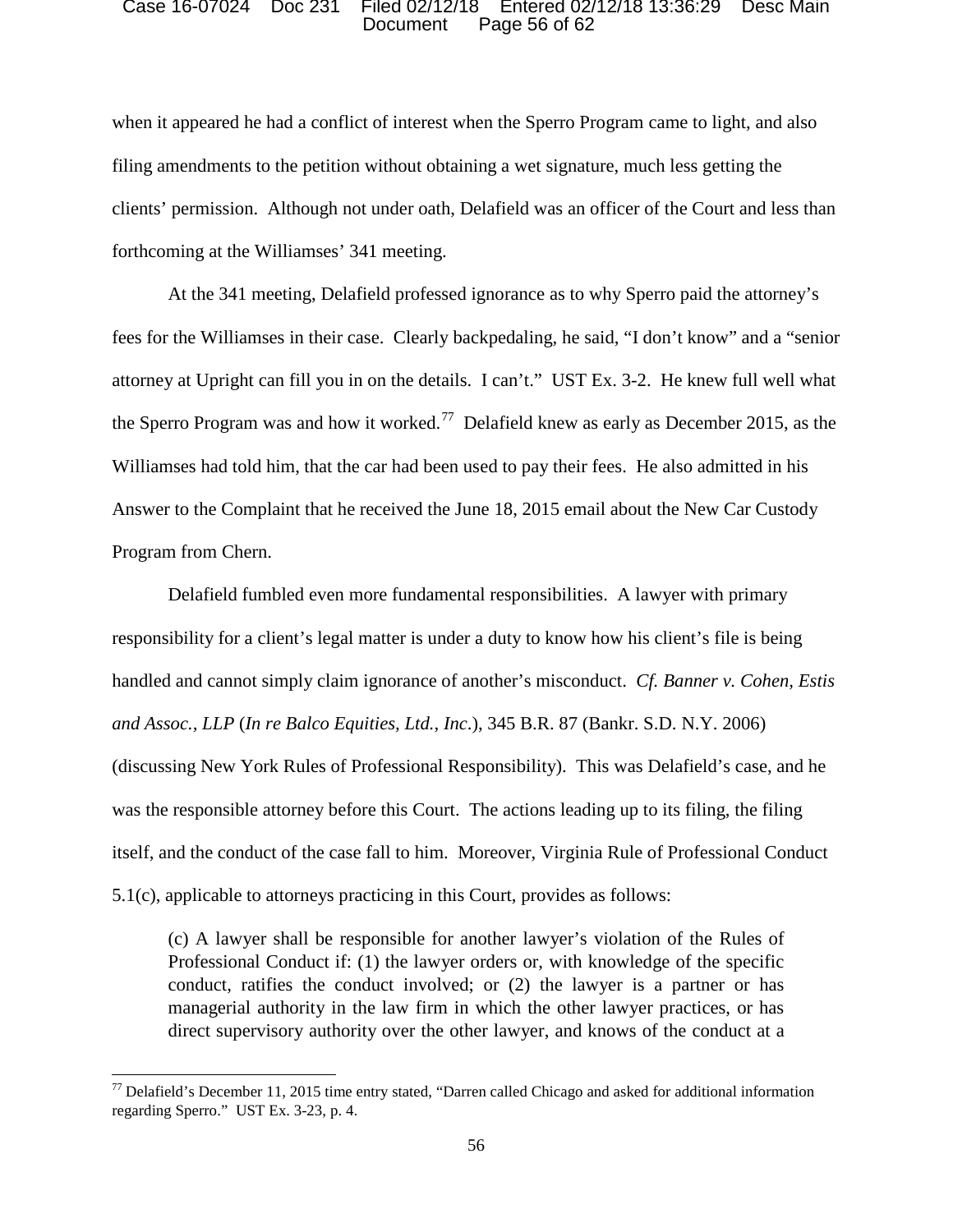### Document Page 57 of 62 Case 16-07024 Doc 231 Filed 02/12/18 Entered 02/12/18 13:36:29 Desc Main

time when its consequences can be avoided or mitigated but fails to take reasonable remedial action.

Pt. 6, § II, Rule 5.1, Rules of Supreme Ct. of Va.

Here, Delafield ratified participation in the Sperro Program when he took the case and

filed it. He was also a partner with knowledge of the conduct in question.<sup>78</sup> He knew about the

Sperro Program before he met with the Williamses, and Chern testified that Upright in Chicago

prepared the Rule 2016(b) disclosures, which it still does, and sent them to the local partners.

The Williamses' Rule 2016(b) disclosure came with the reference to Sperro already on it. Once

Delafield saw that, he could have declined to take the case or to file it once the Sperro Program

was disclosed to him. Instead, he decided to move forward. That it turned out to be a scam is

laid equally at his feet. In addition, Rule 5.3 provides as follows:

 With respect to a nonlawyer employed or retained by or associated with a lawyer: (a) a partner or a lawyer who individually or together with other lawyers possesses managerial authority in a law firm shall make reasonable efforts to ensure that the firm has in effect measures giving reasonable assurance that the person's conduct is compatible with the professional obligations of the lawyer;

 (b) a lawyer having direct supervisory authority over the nonlawyer shall make reasonable efforts to ensure that the person's conduct is compatible with the professional obligations of the lawyer; and

 conduct involved; or (2) the lawyer is a partner or has managerial authority in the (c) a lawyer shall be responsible for conduct of such a person that would be a violation of the Rules of Professional Conduct if engaged in by a lawyer if: (1) the lawyer orders or, with the knowledge of the specific conduct, ratifies the law firm in which the person is employed, or has direct supervisory authority over the person, and knows or should have known of the conduct at a time when its consequences can be avoided or mitigated but fails to take reasonable remedial action**.** 

Pt. 6, § II, Rule 5.3, Rules of Supreme Ct. of Va.

 $78$  The Court has considered both Delafield's and Morgan's experience before this Court, as well as their roles as primary counsel in the cases before the Court. This is not the circumstance of a junior attorney early in his career inheriting a matter brought in by a senior partner. *Cf. Blue v. U.S. Dep't of Army*, 914 F.2d 525 (4th Cir. 1990). 57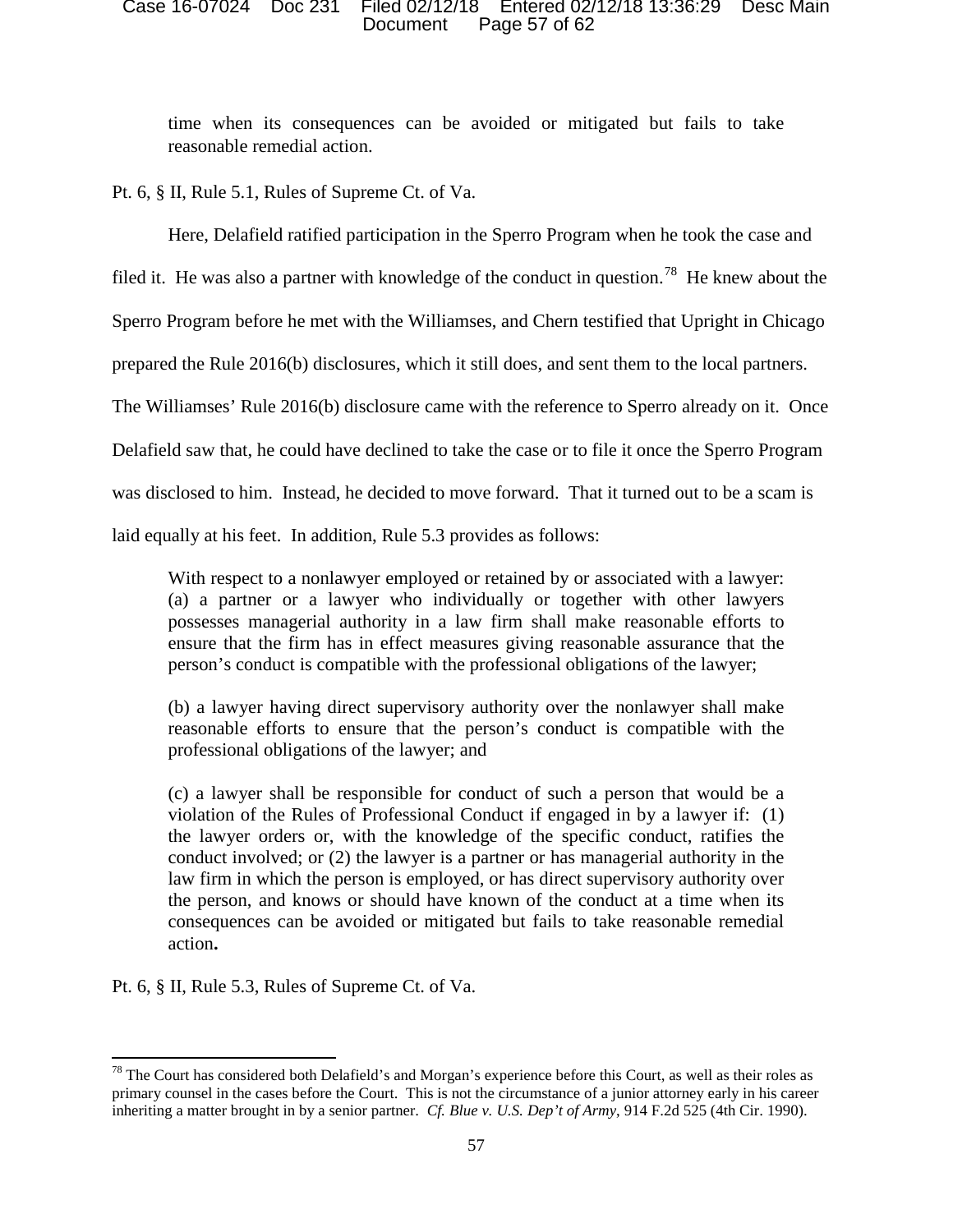### Document Page 58 of 62 Case 16-07024 Doc 231 Filed 02/12/18 Entered 02/12/18 13:36:29 Desc Main

of law.<sup>79</sup> These are not trifling matters just requiring more sales staff education or training.<sup>80</sup> leave certain debts off their schedules. Coupled with the pressure to hit sales and commission be in the cases before this Court is a coincidence that cannot be ignored.<sup>81</sup> Delafield professed Delafield, a partner in the firm, also bears equal responsibility for the actions of the Upright sales staff touting and pushing the Sperro Program, as well as their unauthorized practice The "senior client consultants," as outlined above in Part  $I(A)$ , engaged in numerous instances of providing impermissible legal advice to potential clients, albeit alleged violations of Upright's policies, and some of it was just outright wrong, such as advising clients to hide collateral or targets, the fact that sales people engaged in overreaching conduct is not surprising. Chern testified that these are isolated instances and not illustrative of Upright's usual practices. However, that the instances of sales personnel exceeding their ethical boundaries just happen to

(B) *Definition of the Practice of Law*. - . . .

Pt. 6, 8 I. Rules of Supreme Ct. of Va.

 $79$  "Any lawyer who aids a non-lawyer in the unauthorized practice of law is subject to discipline and disbarment. A employment furthers the unauthorized practice of law by the client." Pt. 6, § I, Rules of Supreme Ct. of Va.<br><sup>80</sup> According to the Rules of the Supreme Court of Virginia, no non-lawyer shall engage in the practice of law i lawyer has an affirmative duty to report unprivileged knowledge of such misconduct by another lawyer to the appropriate District Committee, and to discontinue his representation of a client when he discovers that his employment furthers the unauthorized practice of law by the client." Pt. 6, § I, Rules of Supreme Ct. of Va. Virginia. The Rules define the practice of law as follows:

 whenever he furnishes to another advice or service under circumstances which imply his possession and use of legal knowledge or skill. Generally, the relation of attorney and client exists, and one is deemed to be practicing law

Specifically, the relation of attorney and client exists, and one is deemed to be practicing law whenever –

<sup>(1)</sup> One undertakes for compensation, direct or indirect, to advise another, not his regular employer, in any matter involving the application of legal principles to facts or purposes or desires.

 (2) One, other than as a regular employee acting for his employer, undertakes, with or without compensation, to prepare for another legal instruments of any character other than notices or contracts incident to the regular course of conducting a licensed business. . . .

 (4) One holds himself or herself out to another as qualified or authorized to practice law in the Commonwealth of Virginia.

 is both over simplified and unproven. While admittedly in these two cases senior client consultants violated  $81$  In response to the argument that Upright facilitates the unauthorized practice of law, Upright asserts "[t]hat notion protocols and arguably gave consumers legal advice, the Trustee has presented no evidence of their actions being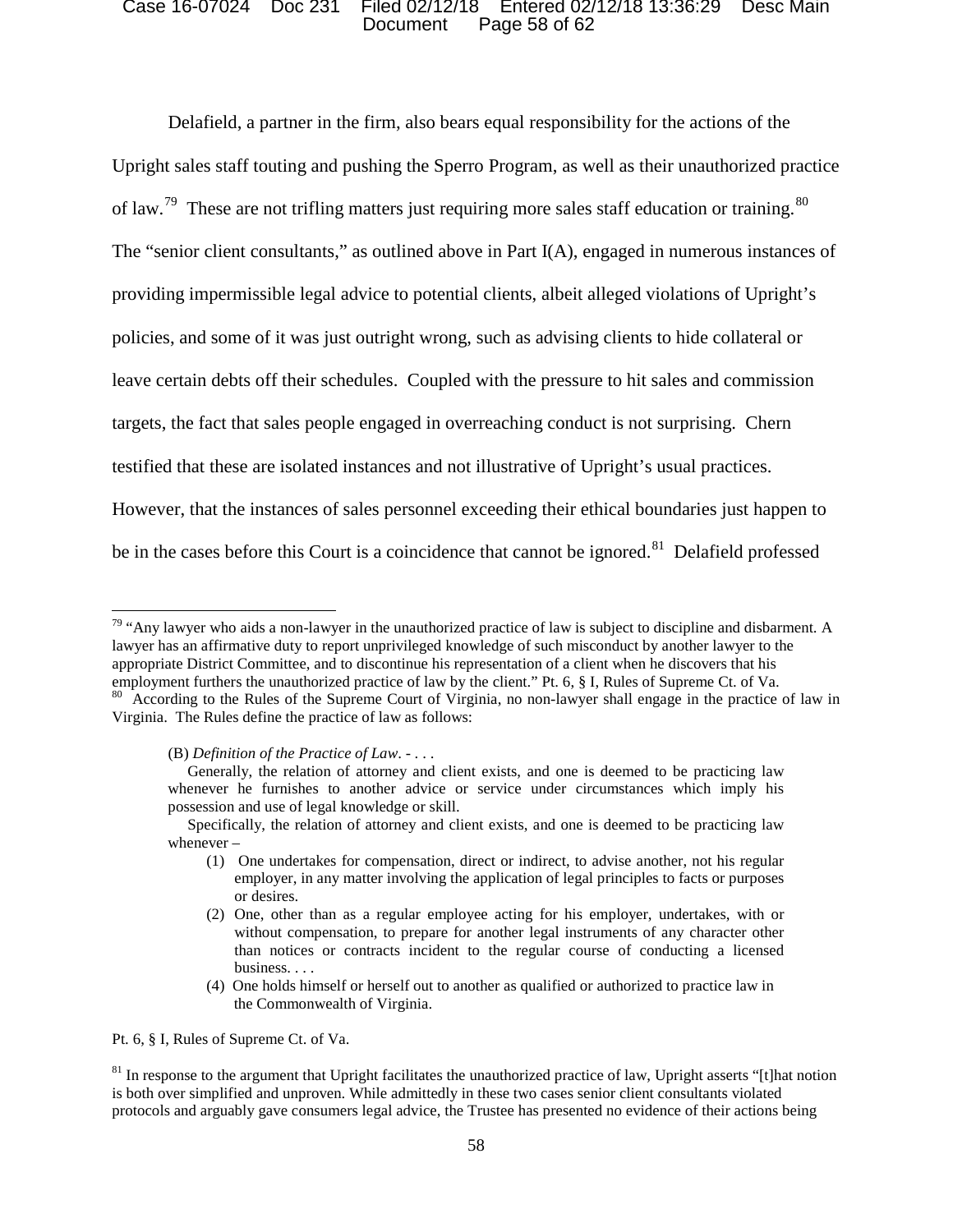### Document Page 59 of 62 Case 16-07024 Doc 231 Filed 02/12/18 Entered 02/12/18 13:36:29 Desc Main

 He knew few in firm leadership other than Chern or their roles at Upright. He knew little about how his Upright clients' funds were handled in Chicago.<sup>82</sup> He should have known more about all of these matters. Delafield also has a past disciplinary history with this Court, specifically would not be effective. Delafield's privileges to practice in this Court shall be revoked for a period of one (1) year, and Delafield will be sanctioned \$5,000.00 to be paid to the Williamses, ignorance about much of what the sales people did and how the cases were handled in Chicago. designed to correct past practice deficiencies in this Court. The Court believes lesser discipline both to take effect within thirty (30) days of the Court's Order becoming final and unappealable.

 testimony, taking little responsibility for anything. That he relied on his partners or his staff was which his client was put into the Sperro Program. He received Chern's Sperro rollout memo and knew Scott was in the program from the start. Morgan, Tr. 47-48, Day 4. Moreover, his actions attributable to the salespeople are as equally applicable to Morgan as to Delafield. Morgan is another matter altogether. Morgan, more so than Delafield, was defiant in his a frequent Morgan refrain. He, too, bears responsibility for filing a case before this Court in in trying to advance the attorney-client privilege to shield his actions and that of Upright's were self-serving and in conflict with Scott's interests. The responsibility for Upright actions

 being signed. He often leaves that to his wife, a non-attorney, who he testified has "a superior knowledge of the law" in that area. In this case, the first time he laid eyes on Jessica Scott was at However, one of Morgan's practices, which he had no qualms about, is that he often does not meet with his clients in person, much less meet with them to go over and witness schedules

 widespread." Upright Defendants' Post-Trial Brief at 72. The sampling of the client consultants' actions in this case, combined with evidence as a whole, was enough to satisfy the Court that Upright has serious oversight issues.<br><sup>82</sup>*Cf*. Delafield, Tr. 167-68, Day 2. 59  $^{82}$  Cf. Delafield, Tr. 167-68, Day 2.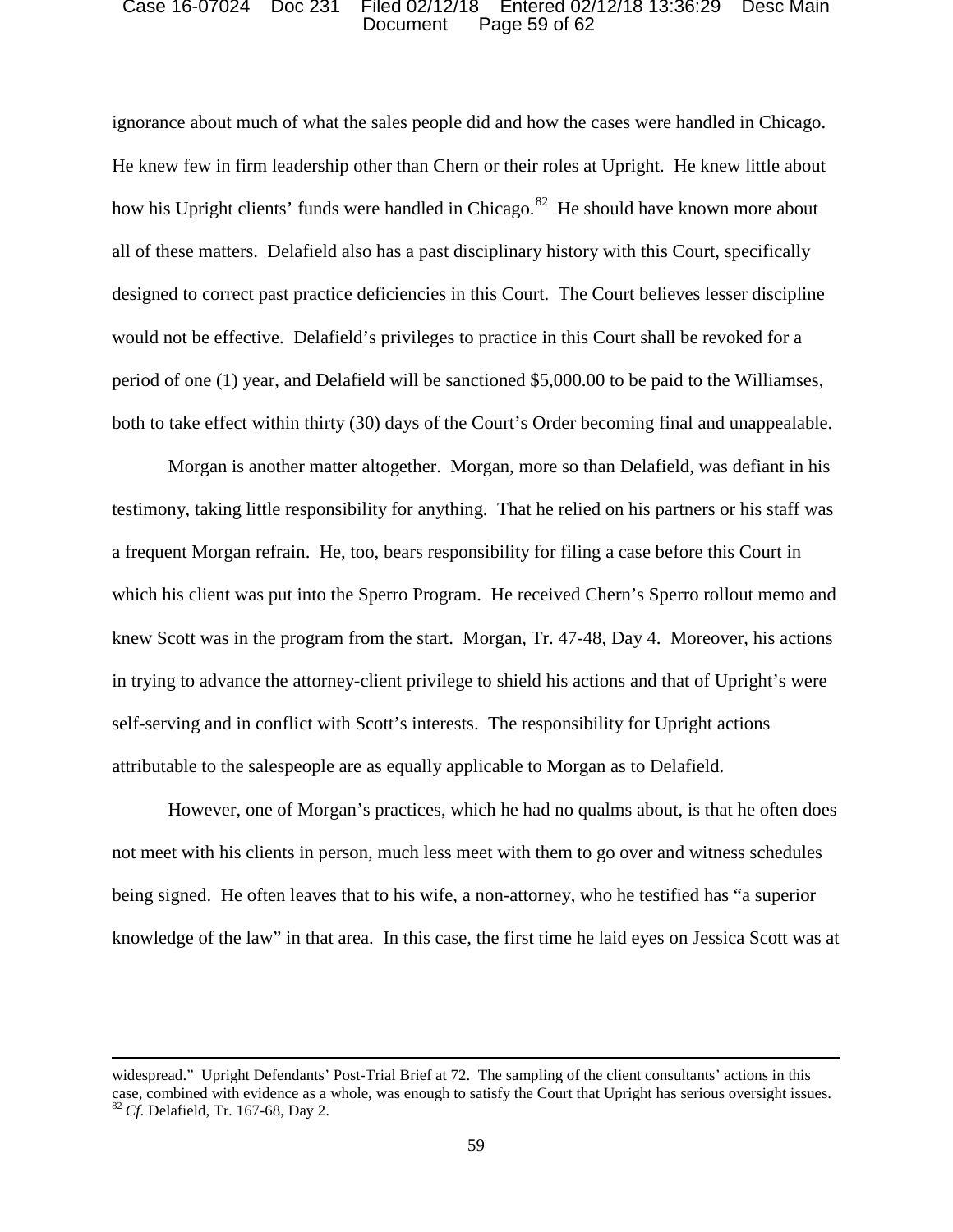### Document Page 60 of 62 Case 16-07024 Doc 231 Filed 02/12/18 Entered 02/12/18 13:36:29 Desc Main

her deposition on June 2, 2017, nearly a year and a half after her case was filed.<sup>83</sup> As Judge Phillips stated in *In re Smith*, "[b]ankruptcy clients rely on their attorneys to explain an *Alvarado,* 363 B.R. 484, 487 (Bankr. E.D. Va. 2007). An attorney has an affirmative duty to with the client and to obtain the client's original signature on the petition. The filing of a discharge and the possibility of a strip-off of wholly unsecured liens)." *In re Tran*, No. 14- 11837-BFK, 2014 WL 5421575, at \*7 (Bankr. E.D. Va. Oct. 17, 2014). Leaving it to a lay the ramifications, answer questions, and obtain the signature is beyond the pale in this Court.<sup>84</sup> unfamiliar and complicated process so that they can make informed, appropriate decisions. *In re*  meet with and counsel his clients, answer any questions the client may have and explain the legal significance of their actions." *In re Smith*, No. 13-31565-KLP, 2014 WL 128385, at \*6 (Bankr. E.D. Va. Jan. 14, 2014). Judge Kenney in the Eastern District of Virginia echoed the same sentiment, advising that "despite these advances in technology that allow parties to communicate remotely and to file papers electronically with the Court, there is still a fundamental duty to meet bankruptcy petition is an important, life-altering decision. The client must consider the risks (the damage to one's credit, the transactional fees, and the possibility of a failed Chapter 13 plan after paying into the plan for some period of time) with the potential rewards (the automatic stay, a person to meet with the client, go over the petition and schedules, verify their accuracy, explain

<sup>&</sup>lt;sup>83</sup> This brings up Morgan's use of appearance attorneys. James McMinn, Morgan's former associate, was sent to the 341 meeting for Scott. He never met her prior to that meeting, and he spoke to her for the first time "in the moments before the 341." UST Ex. 31, Tr. p. 110. In addition, she was a client of Upright Law, not one of Morgan's separate law firm where McMinn was employed. Lines of separation between the two firms appear to have been blurred, if non-existent. This too is unacceptable and shall stop.

 to be signed, under oath by the debtors themselves."). The cavalier manner in which such matters were handled in <sup>84</sup> Delafield and Morgan are both further reminded of their obligations under 11 U.S.C. §§ 707(b)(4)(C) and (D), as well as Fed. R. Bankr. P. 9011 and Local Rule 5005-4(B). *See First State Bank of Newport v. Beshears (In re Beshears*), 196 B.R. 468, 472, n.2 (Bankr. E.D. Ark. 1996) ("At least one of the signatures purporting to be [the debtor's] was executed by his attorney. This is a violation of Rule 9011 which requires pleadings, *except a list, schedule, or statement, or amendments thereto,* to be signed by an attorney. The petition and schedules are required these cases will also stop.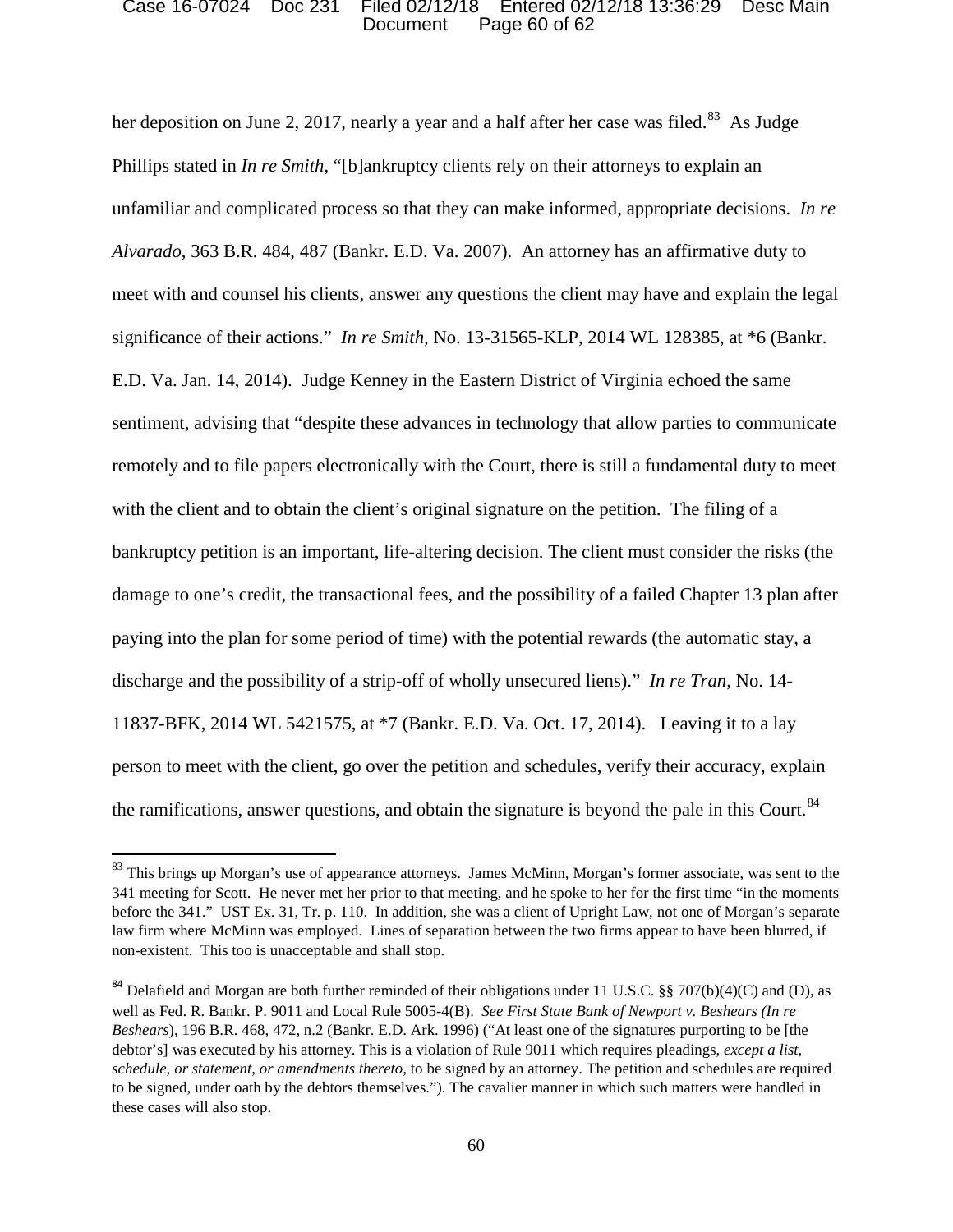### Document Page 61 of 62 Case 16-07024 Doc 231 Filed 02/12/18 Entered 02/12/18 13:36:29 Desc Main

within thirty (30) days of the Court's Order becoming final and unappealable.<sup>85</sup> This is unacceptable practice, and this practice shall stop. The Court also notes Morgan has a past disciplinary record with the Virginia State Bar more severe than that of Delafield, and it believes that lesser discipline would not be effective. Morgan's privileges to appear before this Court, directly or indirectly, including through his PLLC, shall be revoked for eighteen (18) months, and Morgan will be sanctioned \$5,000.00 to be paid to Jessica Scott, both to take effect

 connection with a case filed in this Court, and (2) any funds paid to it by or on behalf of a lender pertaining to the recovery, sale, disposition and/or secured creditor redemption of any collateral in connection with the so-called New Car Custody Program. 86 Sperro, LLC is in default. Sperro is directed to disgorge immediately all funds received from (1) the sale or disposition of any property for which it remitted funds to LSC/Upright in to recover that lender's collateral in connection with a case before this Court. Sperro shall provide full documentation to the UST of all such transactions. All such funds shall be paid to the Clerk of this Court, to be held in the Clerk's registry pending further order of this Court. Sperro shall also, to the extent it has not already done so, provide to the Office of the United States Trustee a list of all clients referred to it from LSC/Upright nationally, as well as details

 including having to take time to appear for depositions and/or court. The Court believes directing Delafield and Morgan to pay them the sum indicated is an appropriate sanction in combination with their revocation of privileges fundamentals of bankruptcy law and ethics on Delafield and Morgan. <sup>85</sup> The Williamses and Ms. Scott have been put through much stress, anxiety, and inconvenience in this case, to practice before this Court. The Court's Order will also impose continuing legal education requirements in both

<sup>&</sup>lt;sup>86</sup> Section 526(c)(5)(B) provides, in part, that "... if the court ... finds that a person intentionally violated this section, or engaged in a clear and consistent pattern or practice of violating this section, the court *may* . . . –(B) award a separate civil penalty against LSC, Upright, Delafield and Morgan under Section 526(c)(5)(B). Williams impose an appropriate civil penalty against such person." 11 U.S.C. §  $526(c)(5)(B)$  (emphasis added). Because the Court has already imposed sanctions against LSC, Upright, Delafield and Morgan, including fining LSC and Upright, and sanctioning Delafield and Morgan \$5,000.00 each, the Court elects to exercise its discretion and not Count V and Scott Count IV are dismissed.